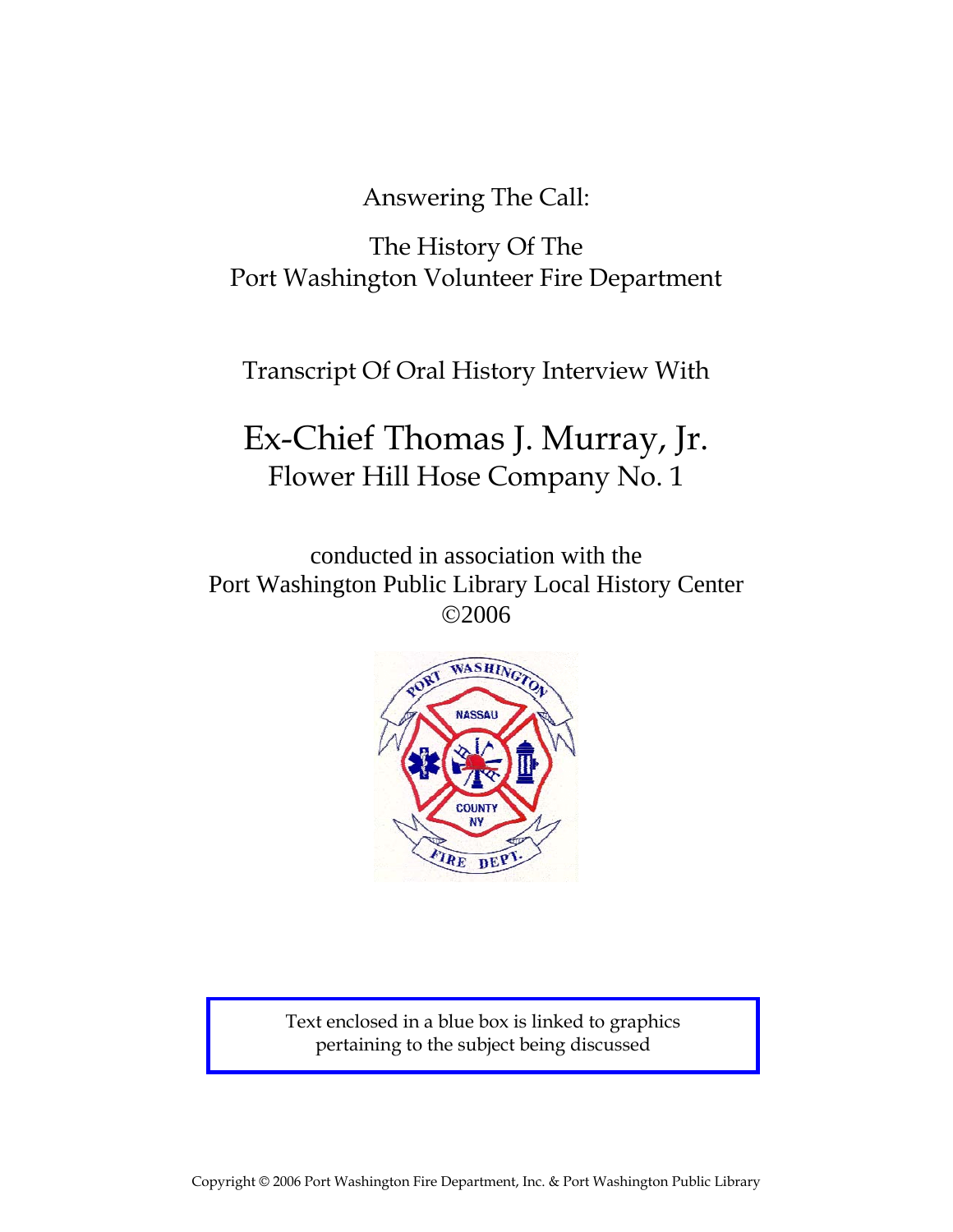Interview with Thomas J. Murray, Jr. by Margaret Dildilian pk June 3, 2004

Q: Today is June 3rd, 2004. We are at the Port Washington Library. My name is Margaret Dildilian, and I am interviewing Tom Murray, Junior, ex-Chief of the Port Washington Fire Department.

Tom, when did you come to Port Washington?

Thomas J. Murray, Jr.: I was born and raised in Port Washington.

- Q: And what was your childhood like, when you were here in Port Washington?
- TJM: Just like an old-time person from Port Washington-- living on the water, spending most of my summertime on the water. Clamming, fishing, crabbing, playing baseball.
- Q: Now, you come from a background of firefighters. Can you remember any stories as a young boy about the firefighting department?
- TJM: Well, I remember going to the firehouse and hanging around the firehouse a little bit. I had my father who was a member of Flower Hill Hose Company. Also, two of my uncles-- my Uncle Pete and my Uncle Jimmy who is also an ex-Chief. And I have a cousin John, all from the same company. So there was five Murrays in the same company at one time.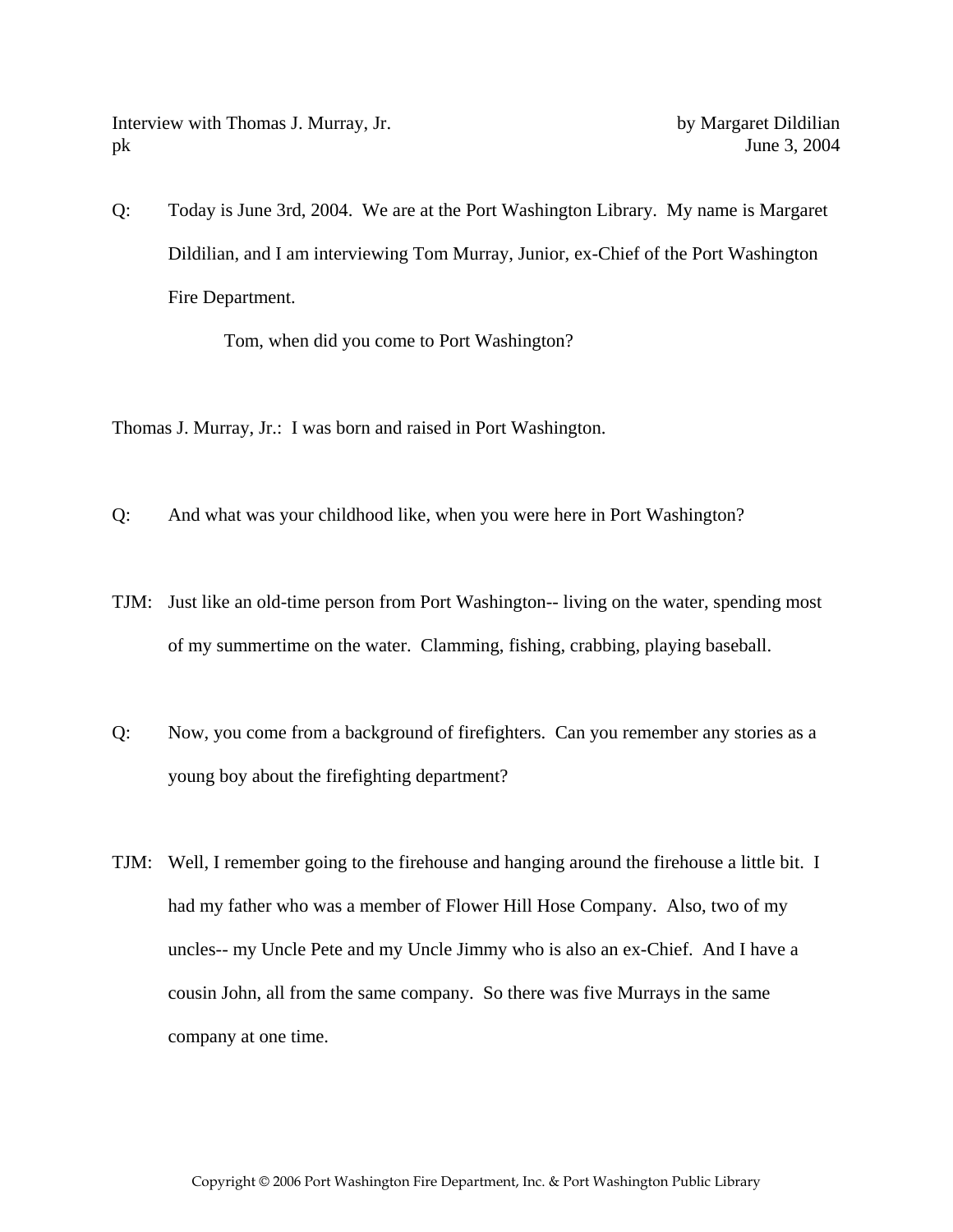- Q: Was there any particular person who influenced you in making a decision for you to become a firefighter?
- TJM: I'm not really sure if there was any particular person. Probably be my whole family-- my father being a member, my uncles being a member, the parties at the firehouses, and some of the friends that I grew up with, all Fire Department families, their fathers all being in the Fire Department and we all used to hang around together as kids. It just grows from there.
- Q: Well, what do you think are the qualities that make you -- your family-- so giving to the community?
- TJM: I think that's just the way that kids were born and raised here in Port Washington. My family, going back to my father who was also born and raised in Port Washington, his two brothers born and raised in Port Washington. Growing up in the community, seeing what the community is all about. The volunteer fire service, what it was all about. Wanting to donate some of their time back to the communities.
- Q: What year did you become a member of the firefighters?

TJM: It was March 3rd, 1965.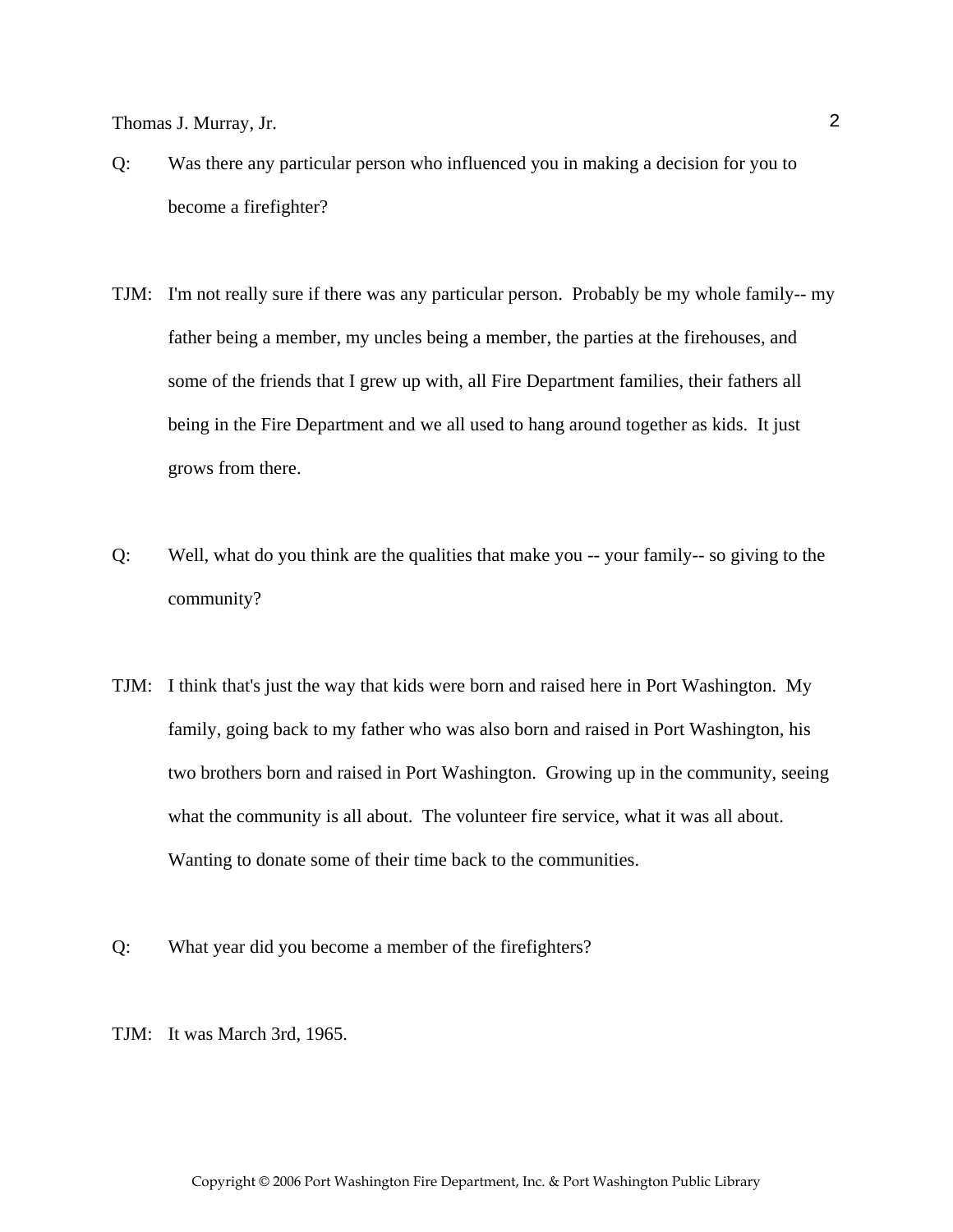- Q: And as a rookie, what were your initial experiences?
- TJM: Oh, as a rookie or a probationary fireman, you know, you have to attend fire schools, various fire classes. You clean up around the firehouse, work in the kitchen. You know, all the duties that nobody else wants to do; they always gave it to the new kids, the new rookies.
- Q: Now, you joined the Marines in 1966?

TJM: Correct.

- Q: What made you leave the Fire Department and go into the service?
- TJM: Well, coming out of high school, I didn't know what direction I was going to go into. The Vietnam War was almost at its peak at the time. And I just thought it was the noble thing to do. My father's an ex-Army-- ex-Army man. So I just thought it was part of the family and just to go and do it.
- Q: And I understand you received the Purple Heart in Vietnam?

TJM: Correct.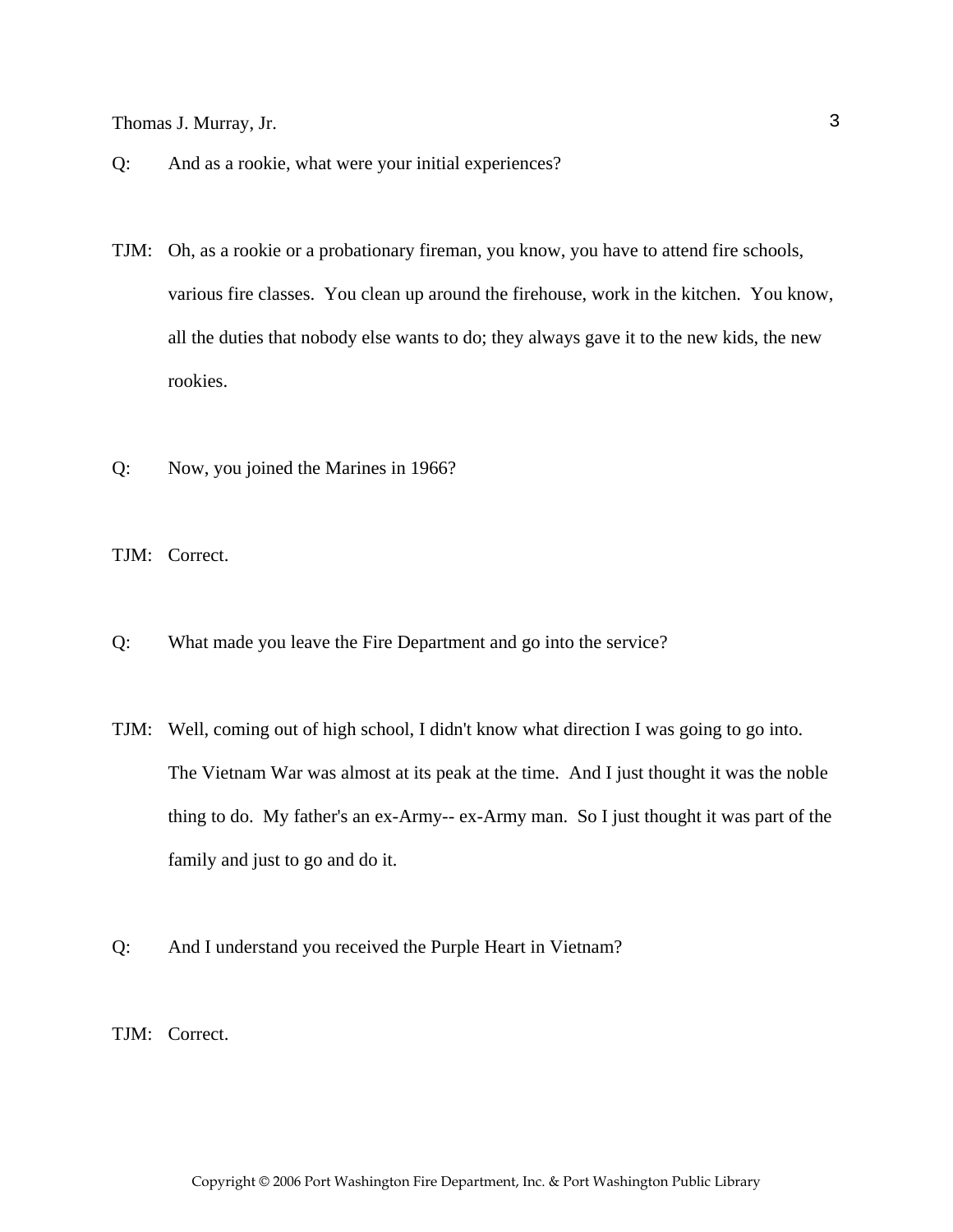- Q: And can you-- would you like to tell us about this?
- TJM: It was shrapnel wounds to my left shoulder. The fellow in front of me just happened to step on a land mine, and both of us happened to take some of the shrapnel.
- Q: And was your recovery long, or ...
- TJM: I was in the hospital for thirty-three days in a place called Cam Ranh Bay. It was an Air Force hospital in South Viet Nam.
- Q: And did you-- were you in for the duration of Vietnam, or were you ...
- TJM: Two years. I was in the service for two years. I spent a year in Vietnam. When I came in, I believe it was February or-- I came home, actually, in March of sixty-- '68, I believe it was. And I was due to get discharged.
- Q: So then, did you re-join the Fire Department?
- TJM: Oh, you never really leave the Fire Department. They just-- when you go into the service, they give you a military leave of absence.
- Q: So, your service was actually continuous.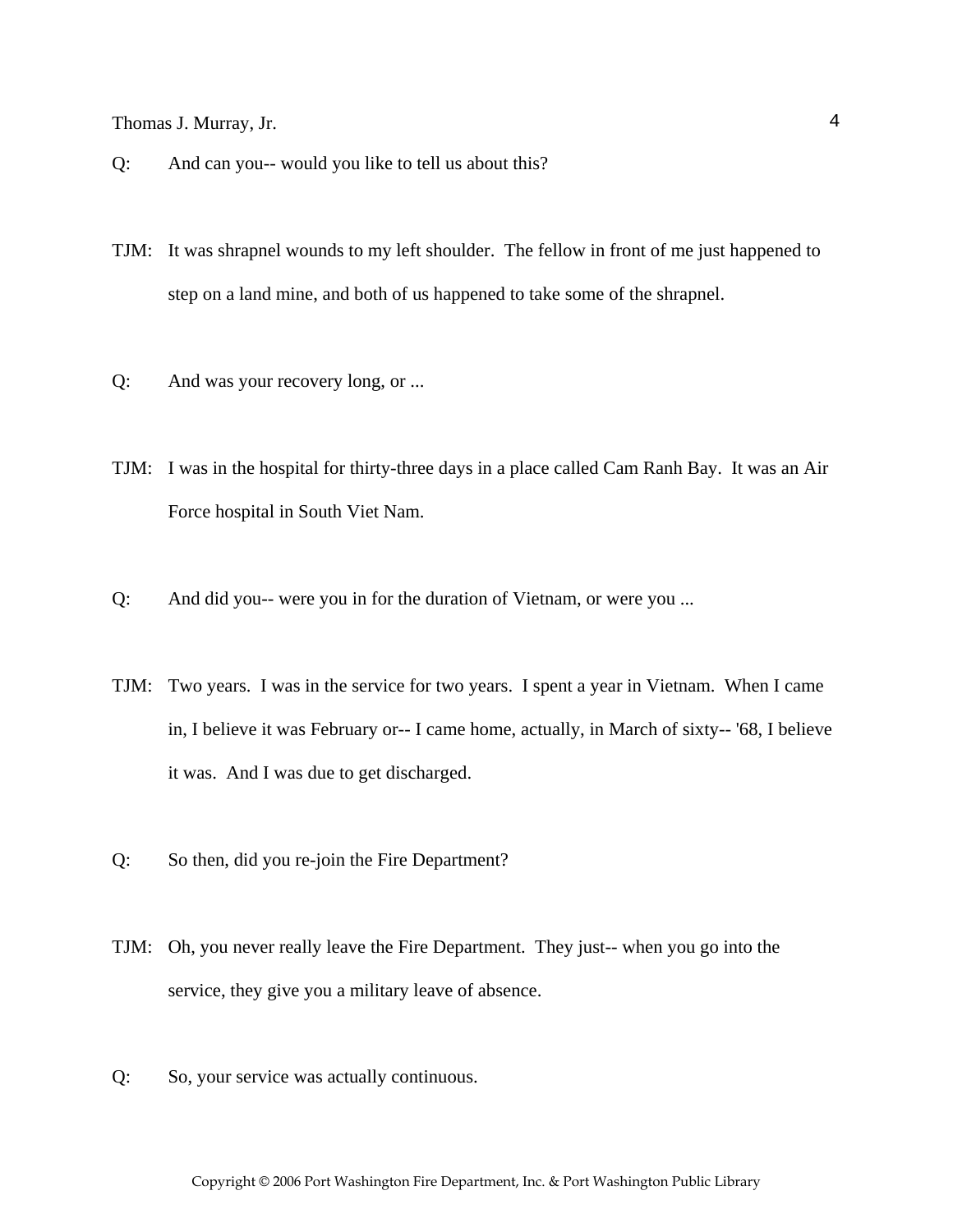- TJM: Continuous, right. When you go into the military, your service counts towards your time in the Fire Department.
- Q: What lessons did you learn in Vietnam that might have helped you in the Fire Department, or vice versa?
- TJM: Well, the camaraderie between people. You know, whether you like somebody or you don't like them, you have to work together in a real tough situation. Same in the Fire Department. You could be in a smoky basement sometime with somebody that you really don't like, but you have to take care of each other when you're in there.
- Q: And how do you instill that teamwork in the Fire Department?
- TJM: Well, you try to, you know, take some of the younger kids and take them aside and talk to them. Tell them what it used to be like in the Fire Department, what it should be like nowadays.
- Q: What was it like then?
- TJM: It was a lot different back in them days.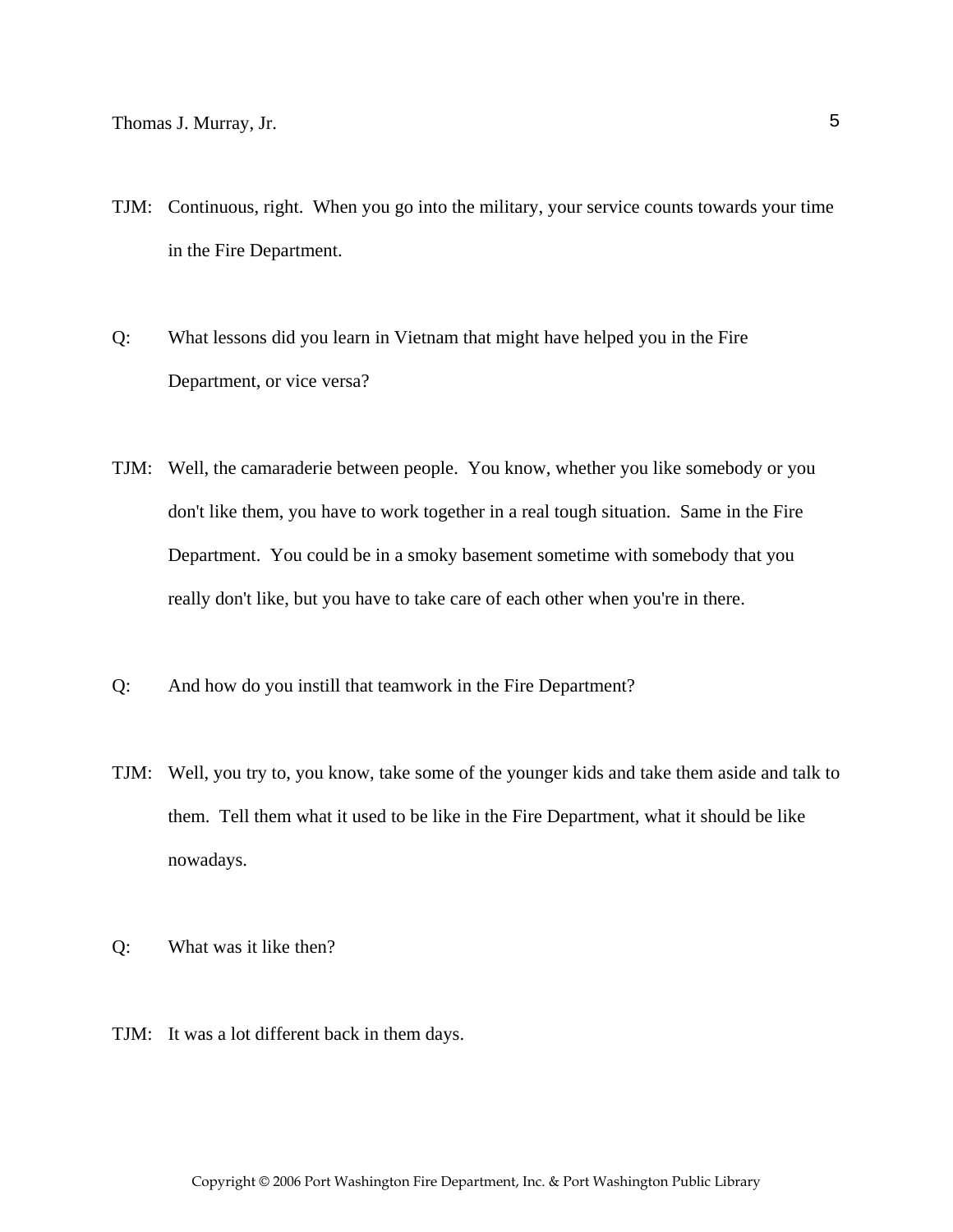- Q: How do you compare from then to now?
- TJM: Back then, everybody lived for the Fire Department. The Fire Department was the central hub of the town and the community for the Fire Department members. As a young kid-- nineteen, twenty, twenty-one years old-- we used to hang out at the firehouse, watch TV, just waiting for the fire whistle to blow. The kids today, everybody is so busy, they have so many things going on. You know, they might have to work a couple of jobs just to live in Port Washington. You know, their girlfriends want more time; their family wants more time; work wants more time.
- Q: So how are you recruiting now, then, if there isn't the same community feelings?
- TJM: It's-- the recruiting is very difficult now. Years ago, there used to be a waiting list. Nowadays you almost have to beg the kids to come in and join, because nobody really has the time to give anymore. So, our membership is considerably lower than it used to be back in the '60s and '70s.
- Q: Now, back in the '60s, did you have women and Blacks in the Fire Department?

TJM: No.

Q: When did they first begin to come in?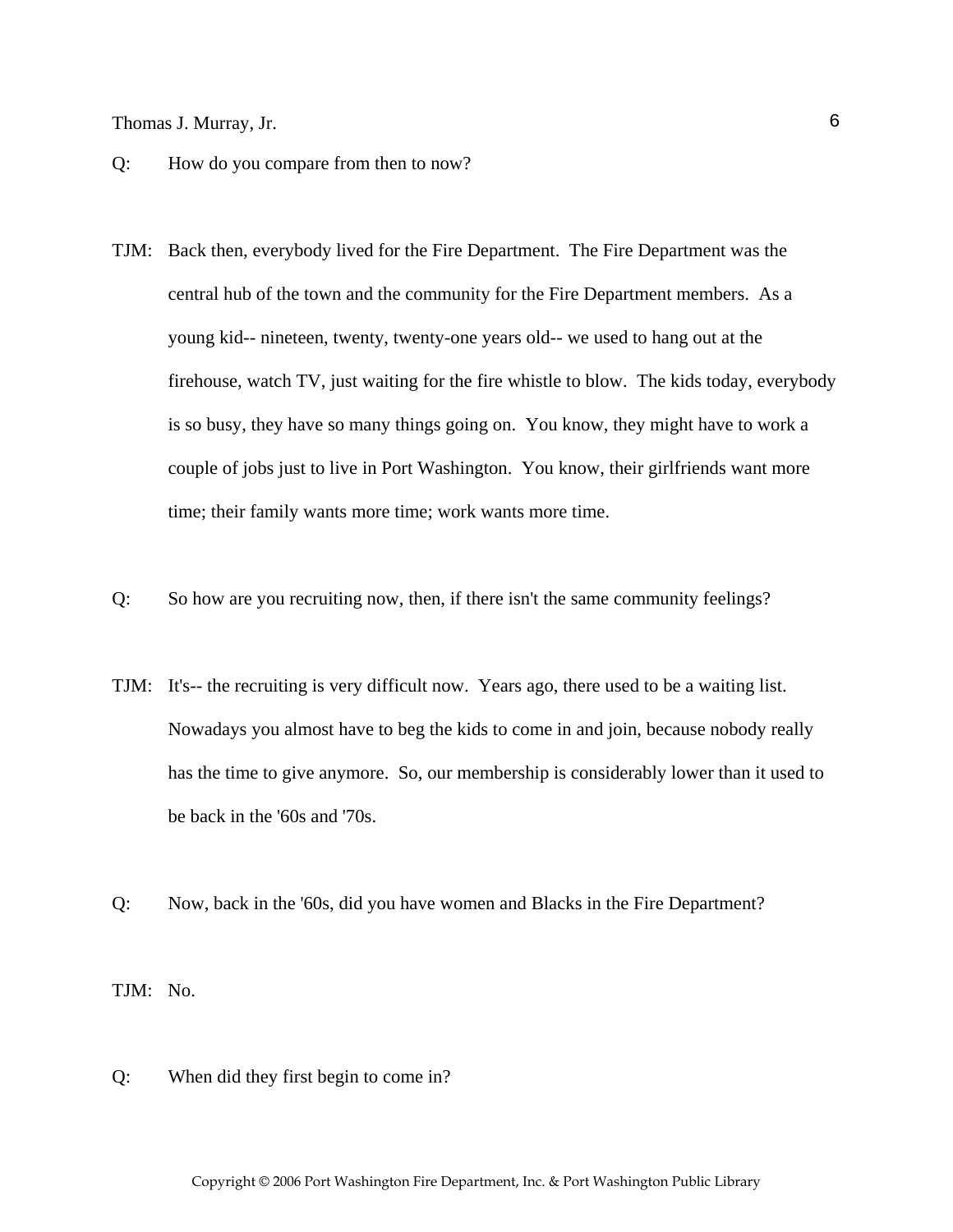- TJM: The first woman-- I don't know exactly the date. Probably back in the '80s sometime, the middle '80s.
- Q: Were there any issues regarding ...
- TJM: Oh, there's going to be always issues. It's something new to everybody to have a female around the firehouse, you know. Everybody just has to watch their language a little bit closer than what they normally do.
- Q: Was there any resentment?
- TJM: I'm sure some of the people had resentment, but it's just a sign of the times. Things change and progress goes on.
- Q: And how do they feel about it now?
- TJM: I-- now, I don't think it has any effect on anybody at all. As long as she can do the same job ...
- Q: And can they? Can they ...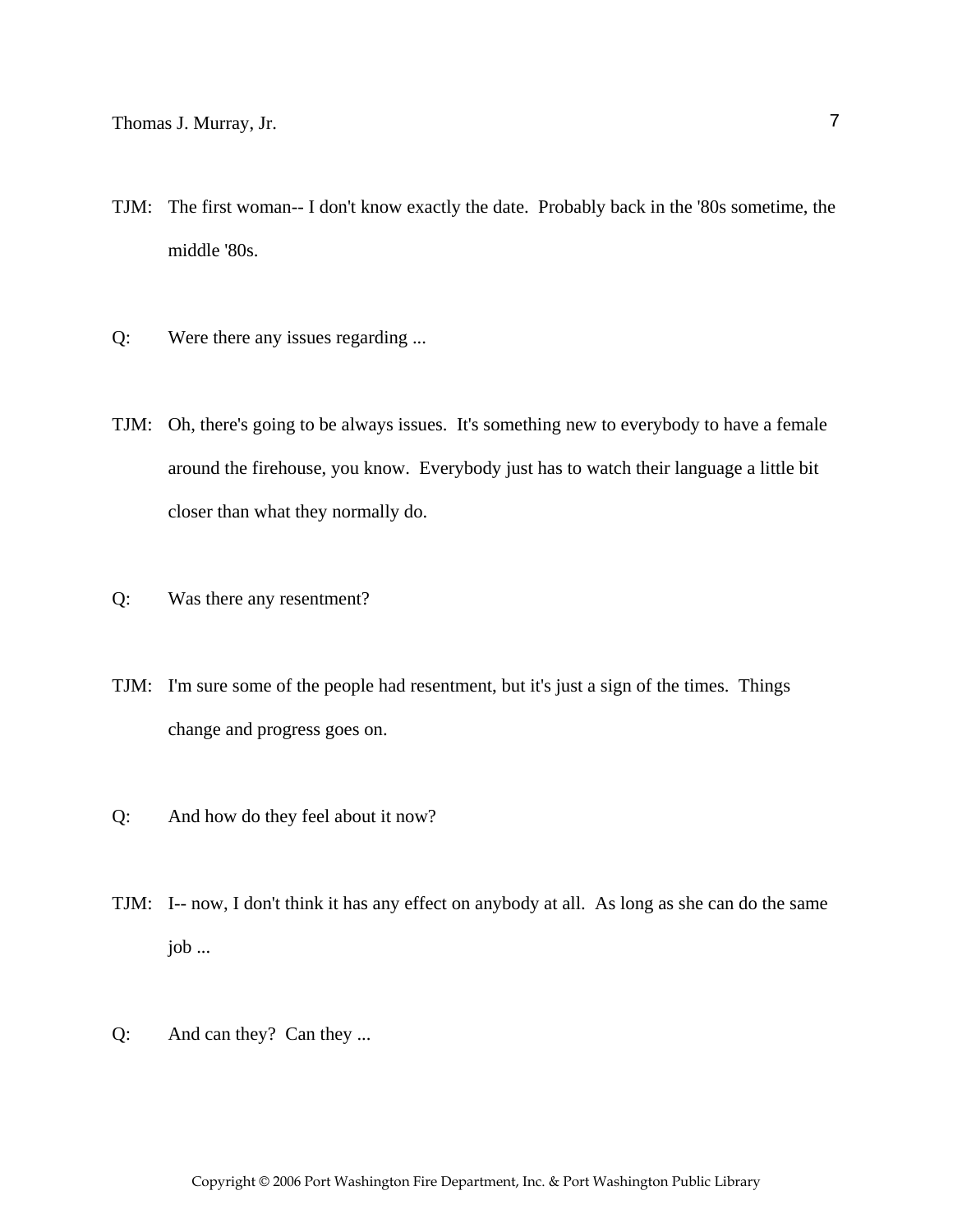TJM: Most ...

Q: ... do the physical ...

TJM: ... most of them.

- Q: ... labor?
- TJM: Most of them can do it. You know, I would say there's some that probably can't. But, hopefully they know their bounds and won't get involved in a tough situation where it's going to hurt somebody.
- Q: Now, you became-- before we go to your Chief-- your work as a Chief of the Department, I think you received some awards in 1970?
- TJM: [1970, I rescued a woman from a burning apartment fire in Soundview Village.](http://www.pwfdhistory.com/trans/murrayt_trans/news_cocks350a_web.jpg)
- Q: Could you tell us about how that was?
- TJM: I was home. I was still living at home. I used to live in Small Place right off of Shore Road. And the fire whistle-- back then, all we had was the fire whistles to blow. We didn't have pagers and things like that.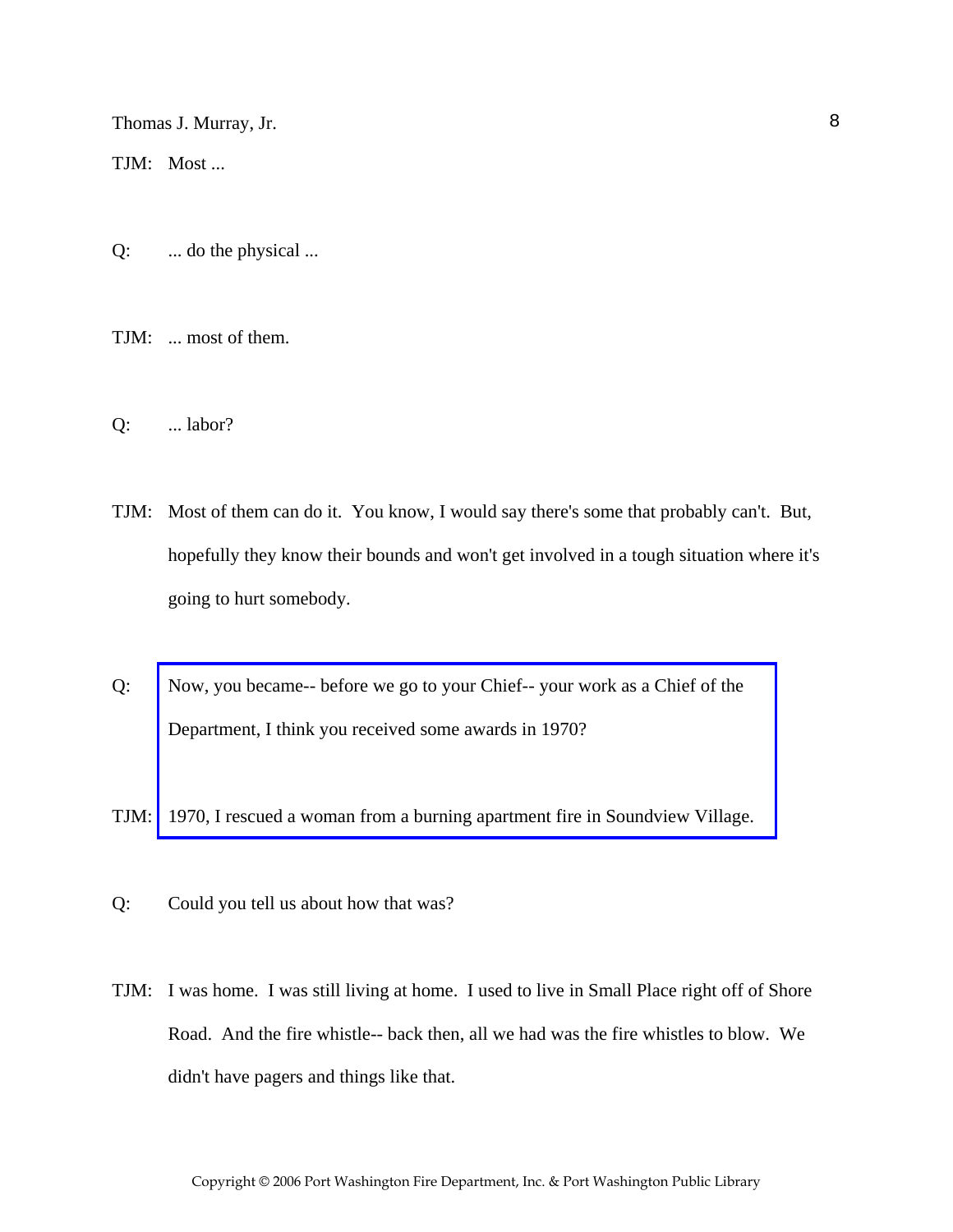- Q: Well, what pagers do you have now?
- TJM: Oh, we have pagers. It's an audible alarm that comes over and tells you where the fire is, what it is. Things like that. Back then, it was just the fire whistle that you hear in town blowing.
- Q: So you had no direction as to where the fire was?
- TJM: No. Everybody used to just go to the firehouse.
- Q: And now you go to the site?
- TJM: No, no. You still go to the firehouse nowadays to grab the fire truck.
- Q: And what happened then?
- TJM: Well, I was living at home, and the fire whistle came in. I went to Protection's Annex, which is on Shore Road and Channel Drive. When we left the truck, we got to the thing, and someone was there and said that there's a woman trapped in her apartment.
- Q: And what did you do?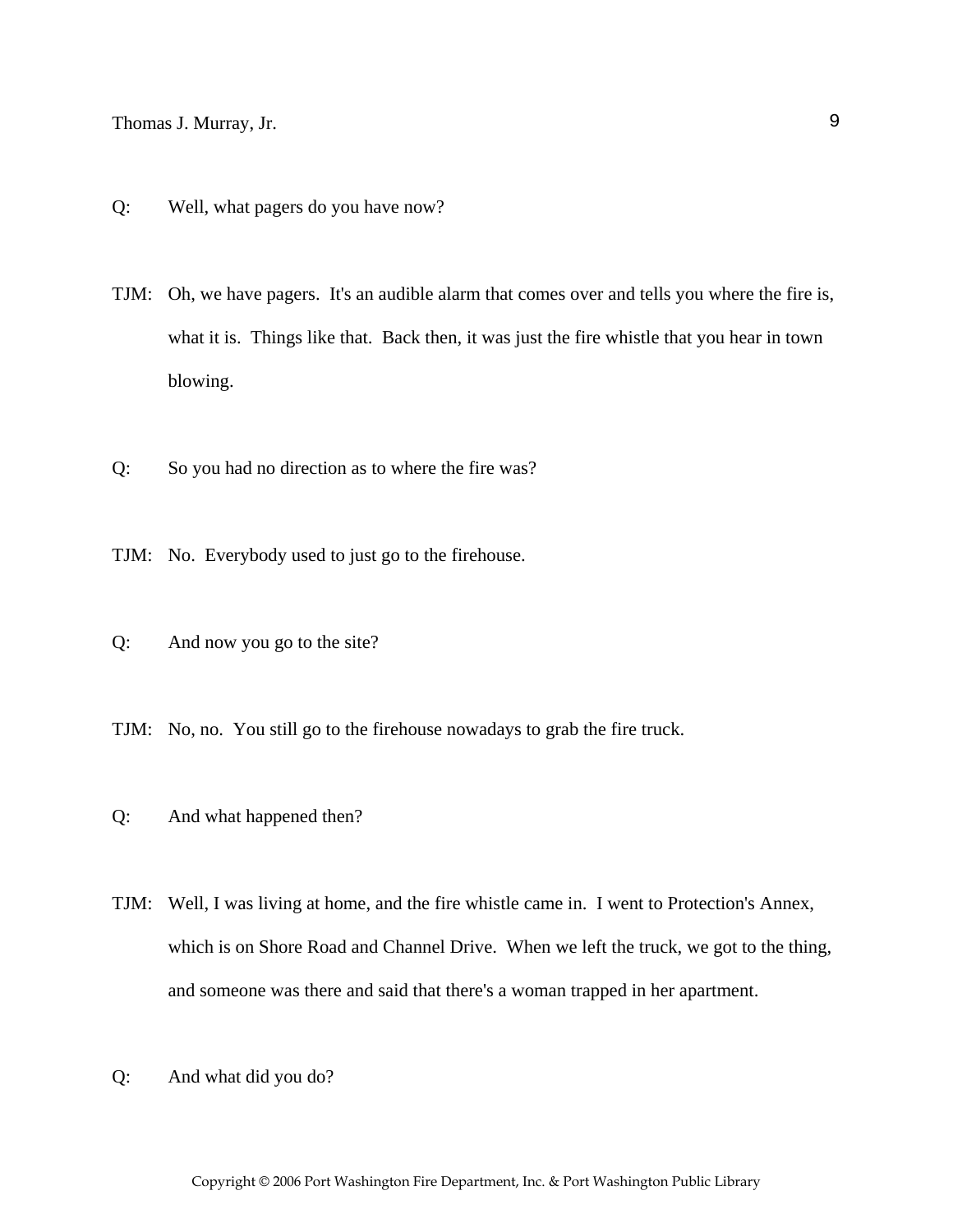TJM: I, you know, we had our gear on and we went in and rescued her.

Q: It couldn't have been that simple (laughs).

TJM: No, it's not that simple. But it's, you know, just something that you're trained to do.

Q: Well, did you have any smoke inhalation ...

TJM: No.

Q: ... during this time?

TJM: No, I was fine from that. Yeah, I was fine.

Q: And you received the Congressman's Medal of Merit?

TJM: Right.

Q: And also ...

TJM: Congressman Lester Wolff presented that to me, along with my-- my uncle who was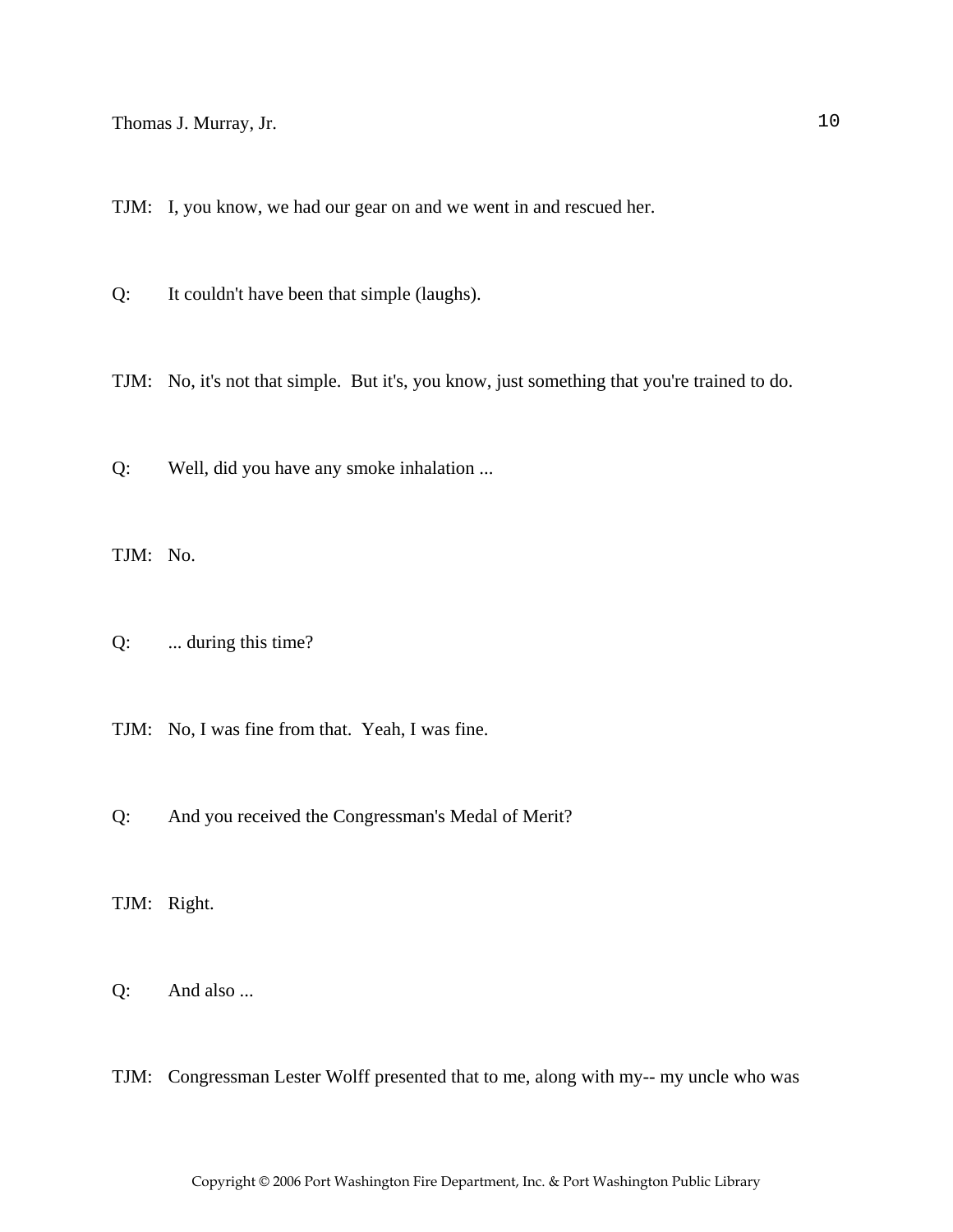Chief at the time.

- Q: And how did it feel to have your uncle ...Present it to you?... [INAUDIBLE] ...
- TJM: Oh, it was very good. It was very, you know, any time you can make a rescue and save somebody's live, it always feels good.
- Q: You also received the Schaefer Fireman of the Year. Is that something ...
- TJM: That was in 1970 also. And that was for the same rescue. That was from the Schaefer Brewing Company.
- Q: [You received, in 1988, I believe, the Silver Medal of Valor.](http://www.pwfdhistory.com/trans/murrayt_trans/scrapbk084_pz_web.pdf)

TJM: Yes.

- Q: And what was that for?
- TJM: [That was for the, again, an apartment fire we had on Main Street, where we lost](http://www.pwfdhistory.com/trans/murrayt_trans/pnews881128_web.pdf)  firefighter Bobby Dayton, happened to die in the fire.
- Q: And why-- why did that happen, since he was a New York City fireman?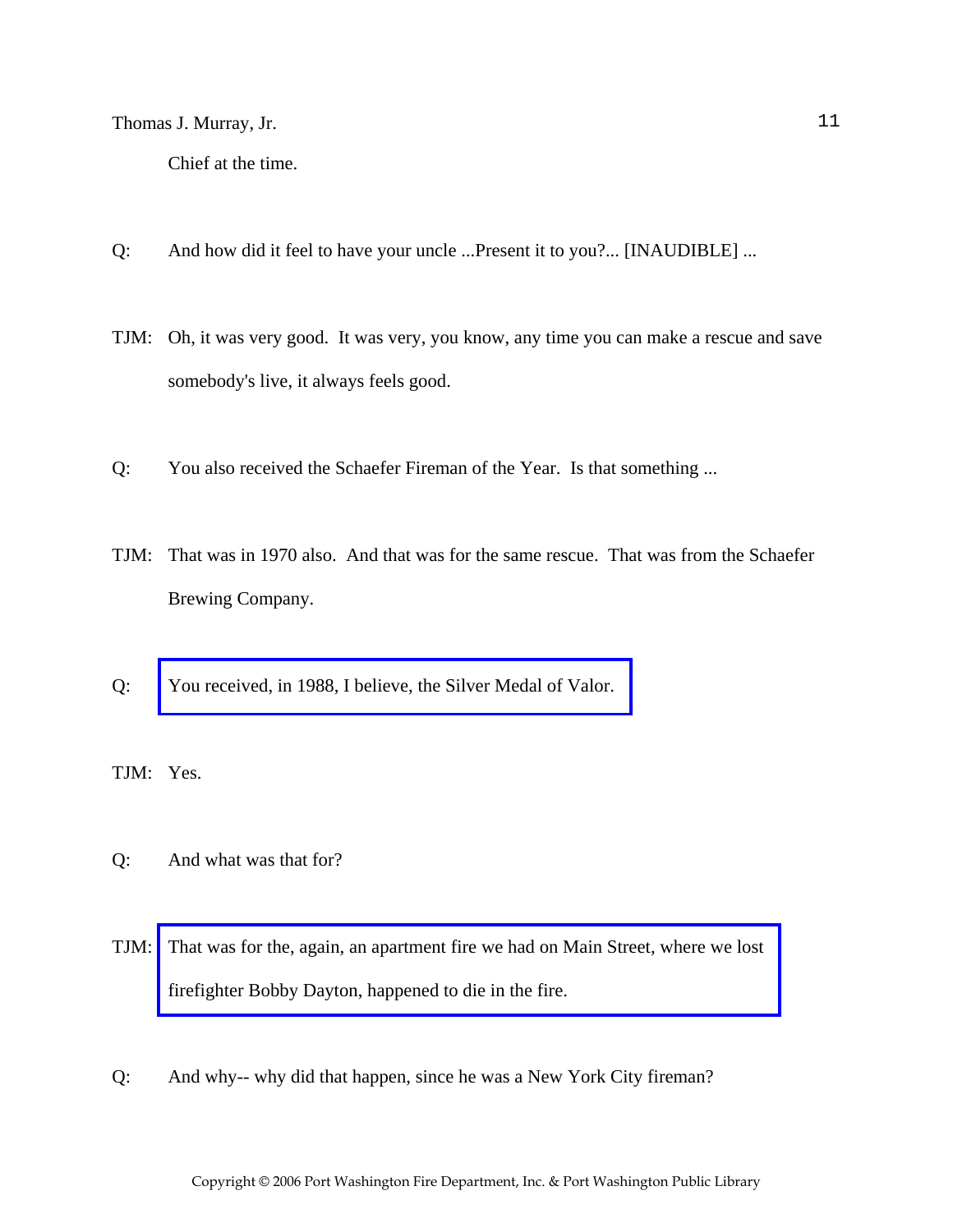- TJM: Well, you know, some people think they may be trained and maybe know a little bit more than volunteer firemen do, but things happen, you know. I don't think we really know. He ran out of air somehow and just couldn't make it out.
- Q: Did you have the Scott Air Packs then?
- TJM: Yes. Yes. And I just happened to be the one to go in to find him and bring him out.
- Q: And how did that affect you emotionally or physically?
- TJM: I don't think it affected me like it might affect other people, being, you know, coming from Vietnam and seeing people die every day. Not that you get used to it, but you're seeing it happen. You know, being Bobby, he was very close, you know. He was-- I always talked to my wife about how him and his girlfriend were always around together, as I was with my girlfriend who's now my wife. And, you know, and the older people, "Hey, come with us! Come with us!" And we'd kind of take him along that way. And for this to happen, it was tough.
- Q: Now, how do you-- were there any other awards that you got?
- TJM: I've received numerous letters of commendation over the years for different things. After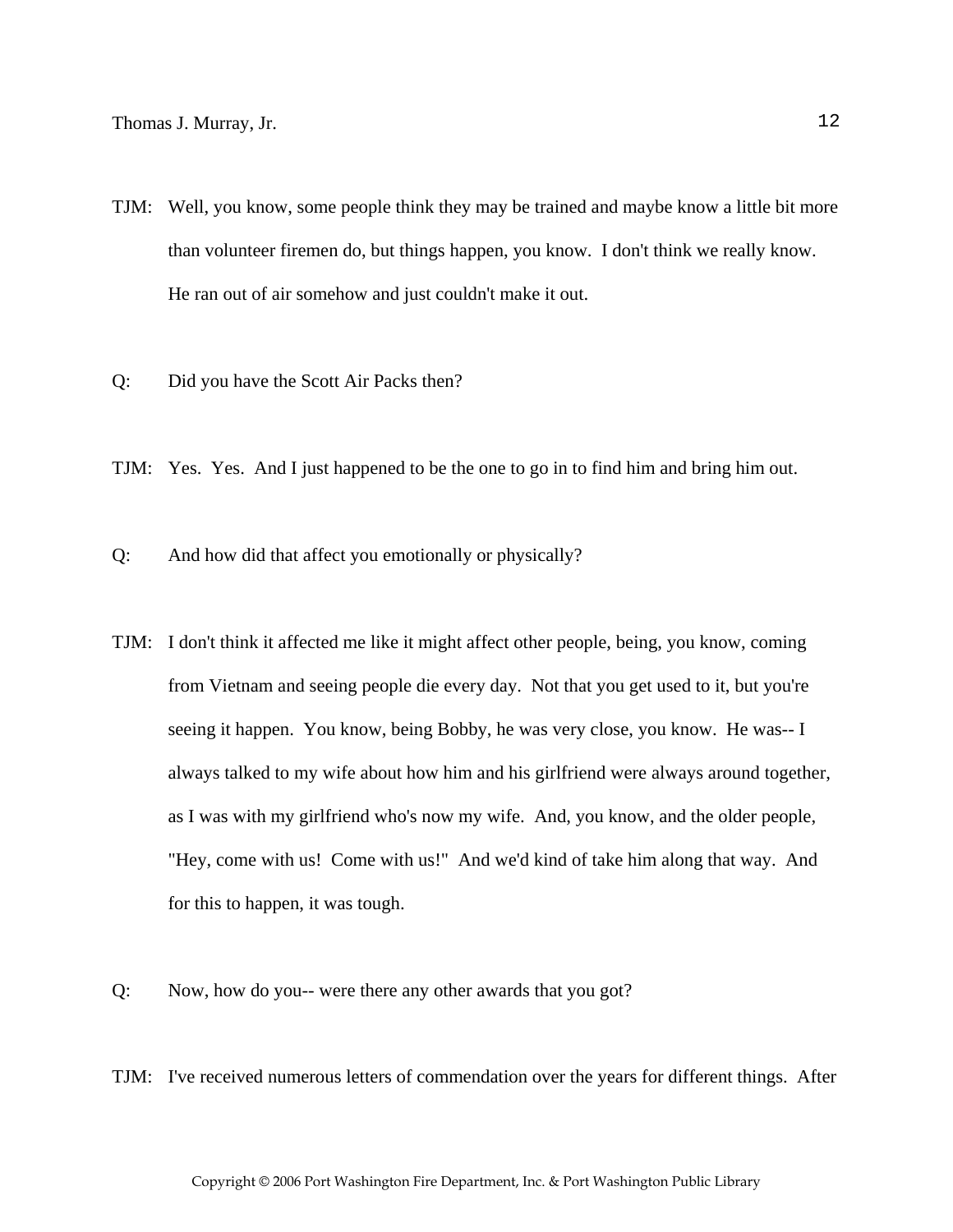a while, you kind of forget about them, you know (laughs). I don't even know where they are anymore, it's been so long.

- Q: Were you in any of the large fires in '69, like the Village Tavern fire?
- TJM: [Yeah, well, the Village Tavern fire we had, I was in the Fire Department, you know, back](http://www.pwfdhistory.com/trans/murrayt_trans/news_cocks126a_web.jpg)  then. So, being a young guy, you probably made most of those fires. Obviously, you can't make them all, but ...
- Q: Right. And there were several others. I think the club house at Sands Point. Were you involved there?
- TJM: [I was at that fire also. That was the Sands Point Bath Club that burned. Right.](http://www.pwfdhistory.com/trans/murrayt_trans/nday860319_pz_web.pdf)
- Q: But there were no loss of life in these.

TJM: No, no.

- Q: What was the worst fire that you were in?
- TJM: [Probably emotionally, Bobby Dayton. I mean, back in 1965, we had three little kids die](http://www.pwfdhistory.com/trans/murrayt_trans/pwfd_fires07.pdf)  in a fire. You know, being an eighteen year old kid, you know ...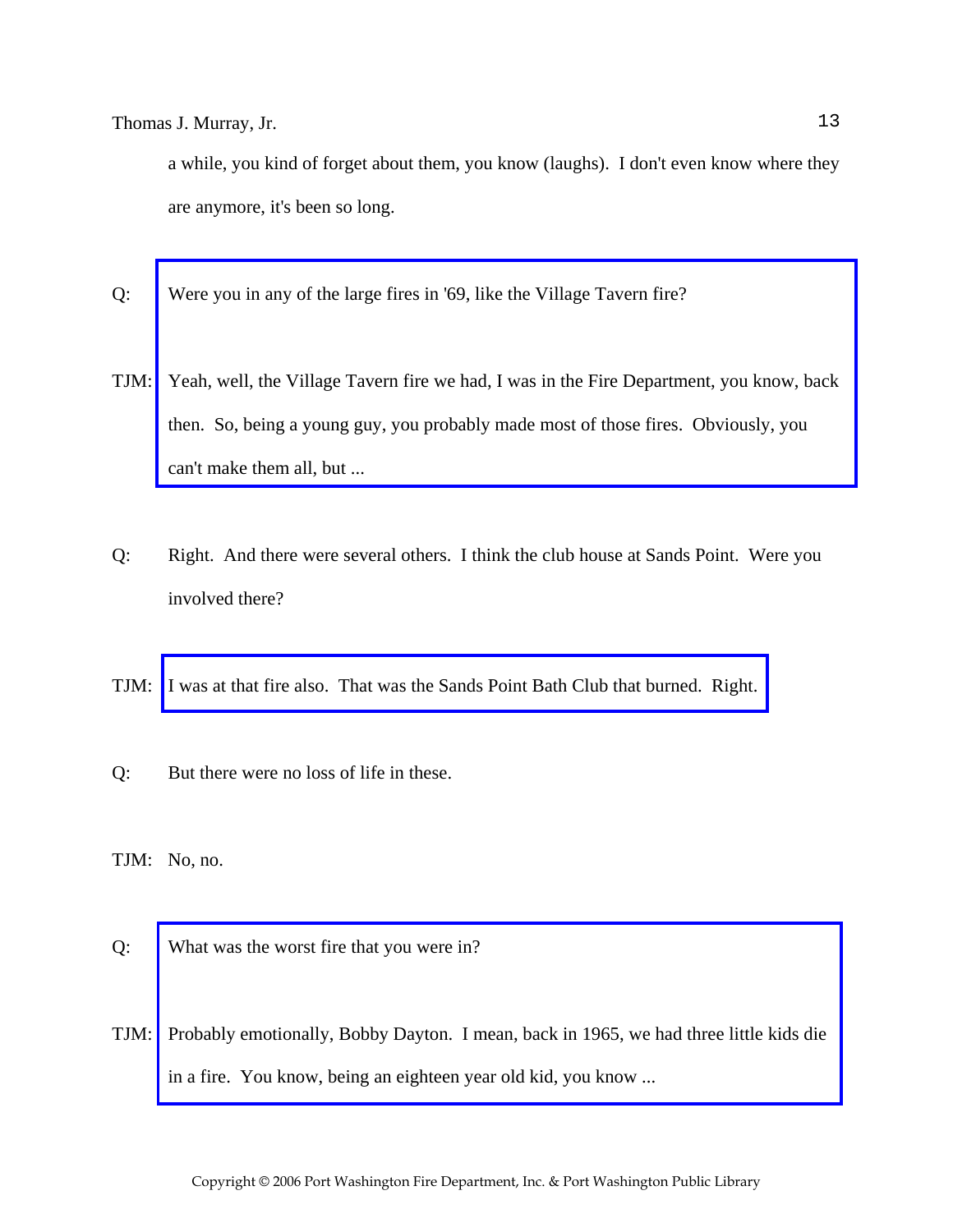Q: And you were at that?

TJM: I was at that one.

Q: And where was that?

TJM: That was on South Court. Or North Court, I believe it was, which is right off of Lower Main Street. So we've-- we've had quite a few fires like that where you've had quite a few deaths in them.

- Q: Now, what was it like for you to be Chief of the Department?
- TJM: It's a great honor, a great privilege. You know, there's only a handful of people who can become the Chief of the Port Washington Fire Department.
- Q: And what do you have as your background in order to be a Chief?
- TJM: Well, you have to be-- first of all, you have to attend all of the fire schools, get all of the training that's involved. Numerous, numerous hours of training at the Nassau County Fire Academy, through the local schools here in Port Washington, the fire schools that we used to run in the firehouse. And working with the people in the Fire Department.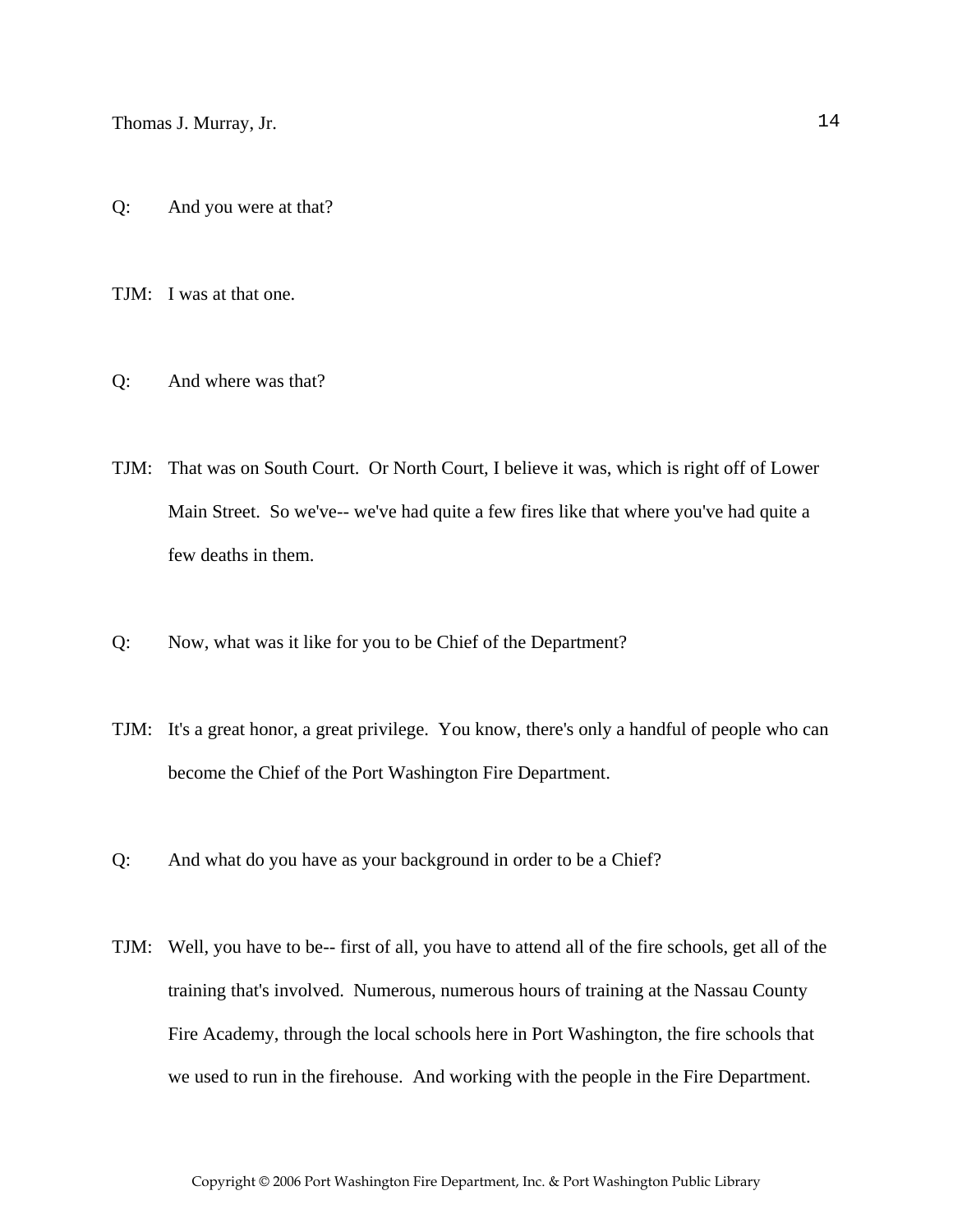Knowing how to get along with them, how to push the right buttons to get them to do what they have to do.

- Q: What was it like being an officer after being in the rank and file?
- TJM: You try not to make it change your life any. I still had the same friends. You know, it's not that big a deal. Hopefully, everybody respects you and, you know, you lead by example.
- Q: And what were the major advances, do you think, that you may have championed during your period as Chief?
- TJM: Well, back when I was First Assistant Chief, we formed the Fire Medic Company, which is the ambulance company in Port Washington right now, which is celebrating twentyfive years.
- Q: Were you instrumental in that?
- TJM: I was in part of that. There was numerous committees that everybody used to work on.
- Q: What are these committees?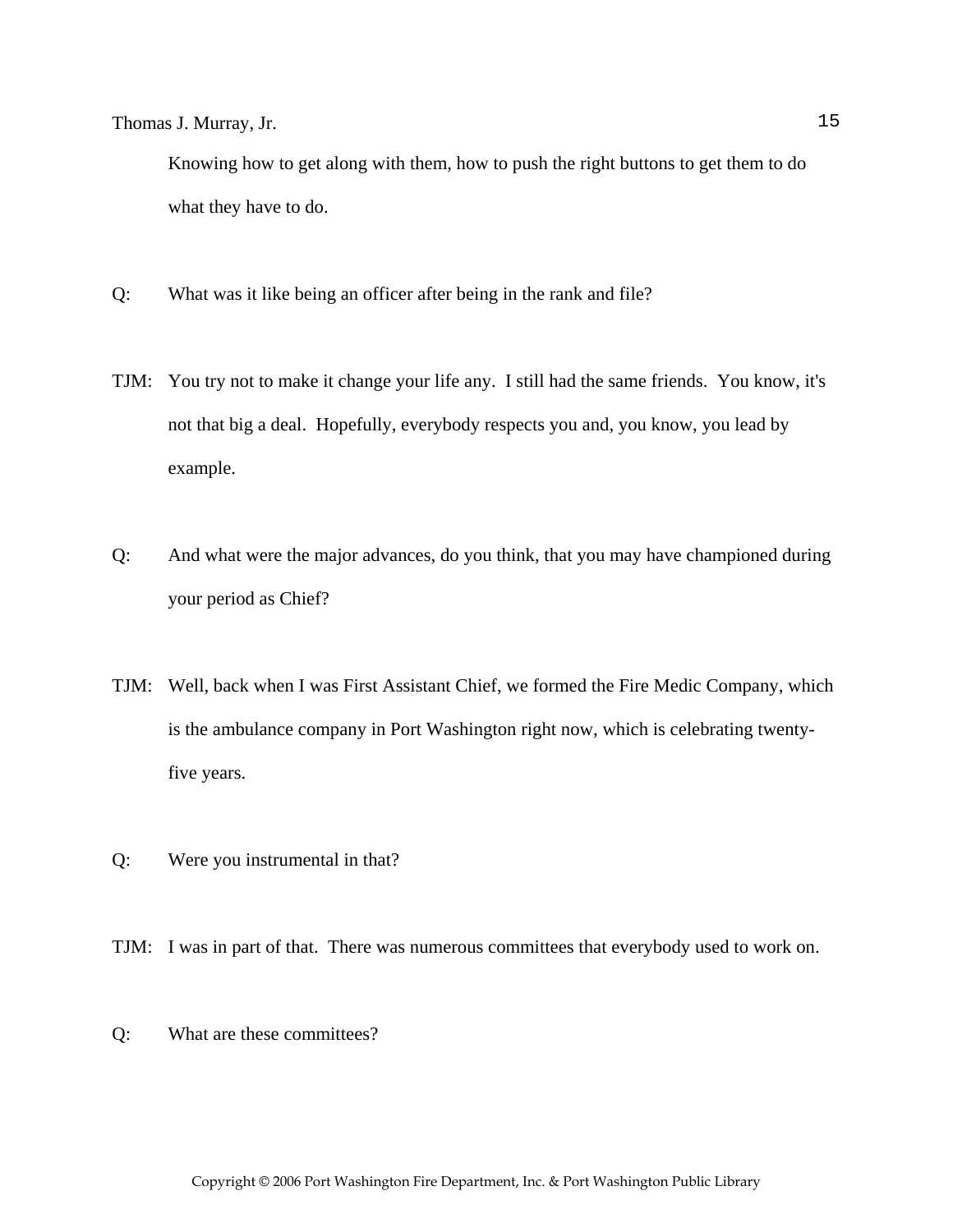- TJM: Oh, there's all types of committees. You-- I mean, back then, when I first joined the Fire Department, we didn't have the Scott Air Packs. So there was a committee to go out and purchase the Scott Air Pack. They were just being developed at that time. You know, there was four-inch hose and five-inch hose. There's committees to go and develop that stuff and look at it. Is it the right fit for the Port Washington Fire Department? Is it something that we really need and can use… Turn-out gear. Everything has changed over the years. You know, turn-out gear used to cost a hundred dollars back then. Now, it's fourteen hundred dollars.
- Q: And how do you cope with the rise in prices?
- TJM: Terrible (laughs).
- Q: Do you have benefactors who help?
- TJM: Oh, no. It-- all of the tax money for-- all of the money that the Port Washington Fire Department gets is from tax money. Everybody in the community pays a tax, and that's your fire protection tax. Now, today, they do run a fund drive today that purchases specific equipment that they might like. Some Scott Packs; they had to update the Scott Packs a few years back. They had a fund drive to finance that. Because they're extremely expensive. They're about three thousand dollars a piece now. You know, we probably have fifty of them in the Fire Department with spare bottles for each, which cost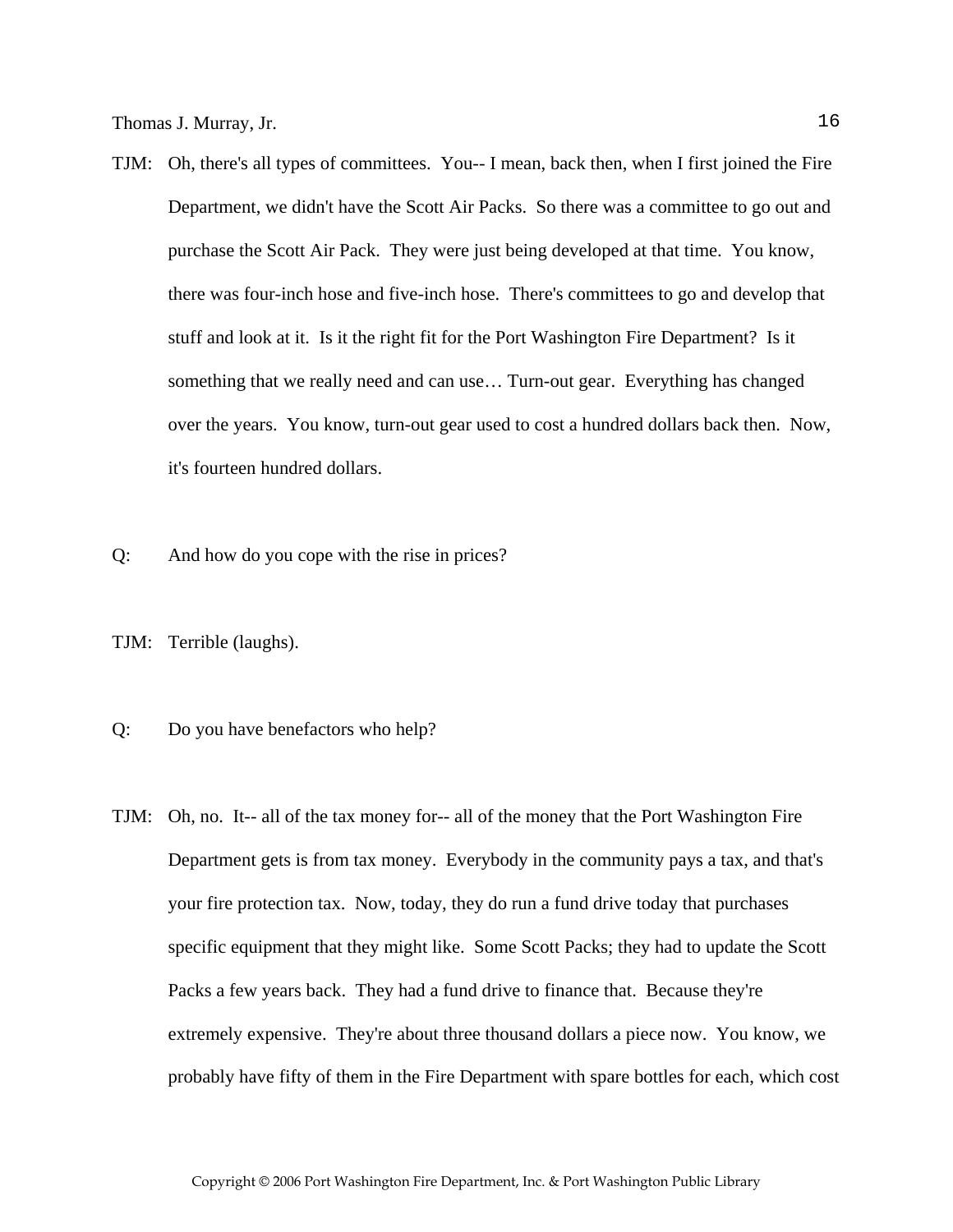another four or five hundred dollars. So it's an expensive operation.

- Q: What kind of time demands is there on you as a Chief?
- TJM: It's almost like a full-time job, you know. Obviously, everybody has a real job that they get paid to do. You volunteer your time to be Chief of the Fire Department. It takes a lot of time. Letter writing. Back then, we didn't have a secretary like they have nowadays. We did all the work ourselves. All the mail that comes in, all the phone calls, all of the fires, and then your own family wants a little of that time, too.
- Q: What is your career, aside from the Fire Department?
- TJM: I'm in the fire equipment business. I'm a partner at Chief Fire and Safety Equipment here in Port Washington. And we sell fire equipment to the various different fire departments on Long Island and New York City.
- Q: And where do you get your fire equipment to sell?
- TJM: We buy it from the manufacturers. The people that manufacture it. I mean, they're all over the world. Not all over the world, but all over the country.
- Q: So how many hours do you work at your job and then as a volunteer fireman?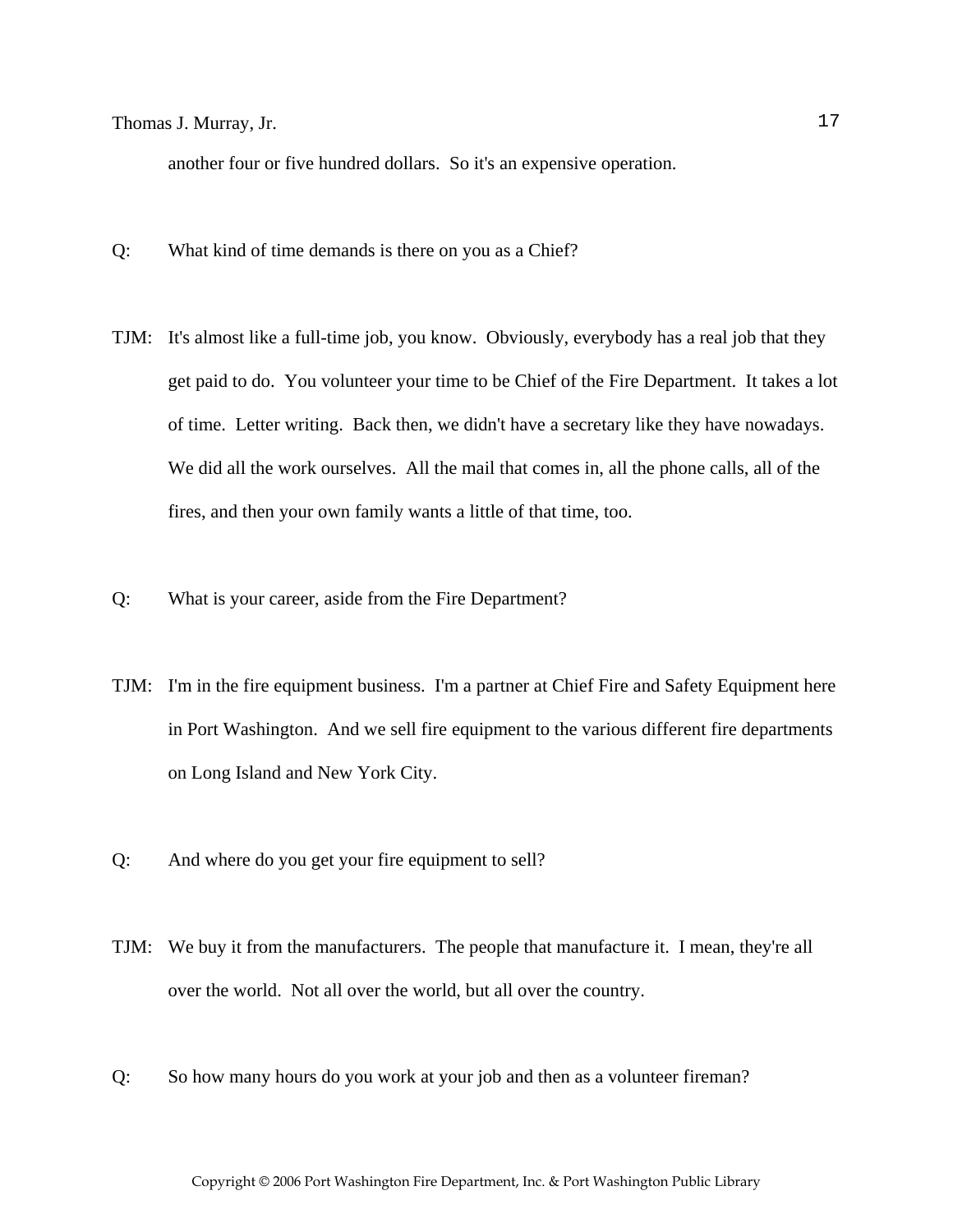- TJM: Well, I don't do too much as a volunteer fireman anymore. I'm getting a little bit too old for that right now. But when I was younger, you put in as much time as you possibly could. Working at, you know, it's very hard to say how much time you actually put into work. You do what you have to do to get the job done. If it takes forty hours, it's forty. If it takes sixty, it's sixty. I mean, it's our own business, so we work hard at it to keep it striving along.
- Q: Have you ever been involved in a police investigation of arson?
- TJM: Oh, sure. Sure.
- Q: How does that work?
- TJM: Well, any time there's a fatality in a fire, you call the Nassau County Fire Marshall's office, and they come in and do the investigation of the fire for you. And then a lot of time, it's interviews, as we're doing right now, back and forth with the arson investigator, the police departments, to find out different details that we found at the fire and what they found at the fire. Things you might have seen. You know, a lot of time, the Chiefs are the first one at the scene. Did you see anybody running away? Any strange cars? Where'd you find-- was the door open? Was it locked? All different things like that.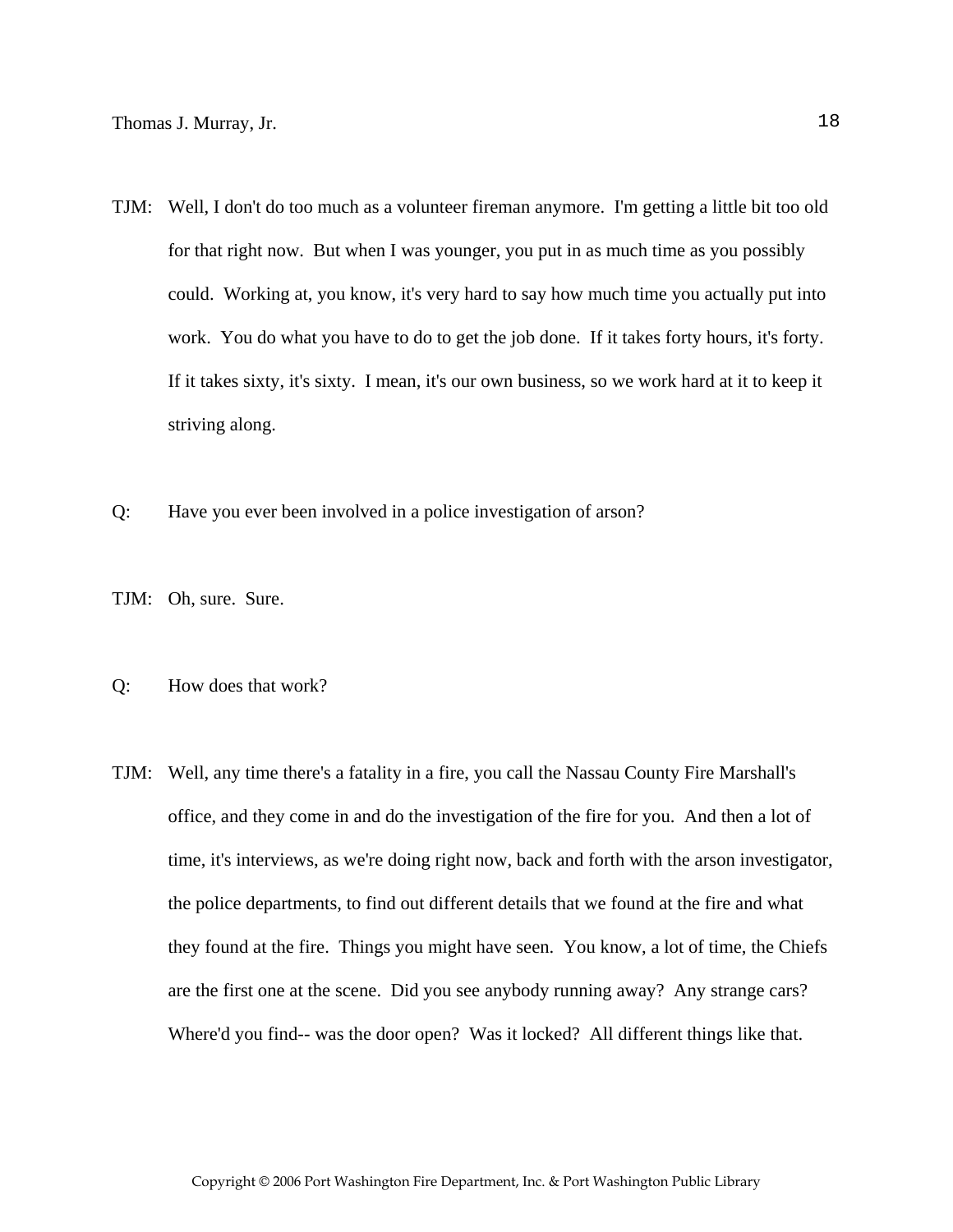Q: Have you been able to prove any arson cases here in Port?

TJM: I can't say that I have. I can't speak for everybody else.

- Q: Wasn't the boat fire a suspicious fire?
- TJM: [Uh huh. We had quite a few suspicious boat fires back then. ... They were all pretty big](http://www.pwfdhistory.com/trans/murrayt_trans/news_cocks252_web.jpg)  fires.
- Q: But nothing came of any ...
- TJM: Not to my knowledge, no.
- Q: Did you ever think you going to die while you were doing any of this work?
- TJM: No, not really.
- Q: What goes through your head when you're ...

TJM: I don't know ...

Q: ... when you were young, when you first went in the Department and you were screaming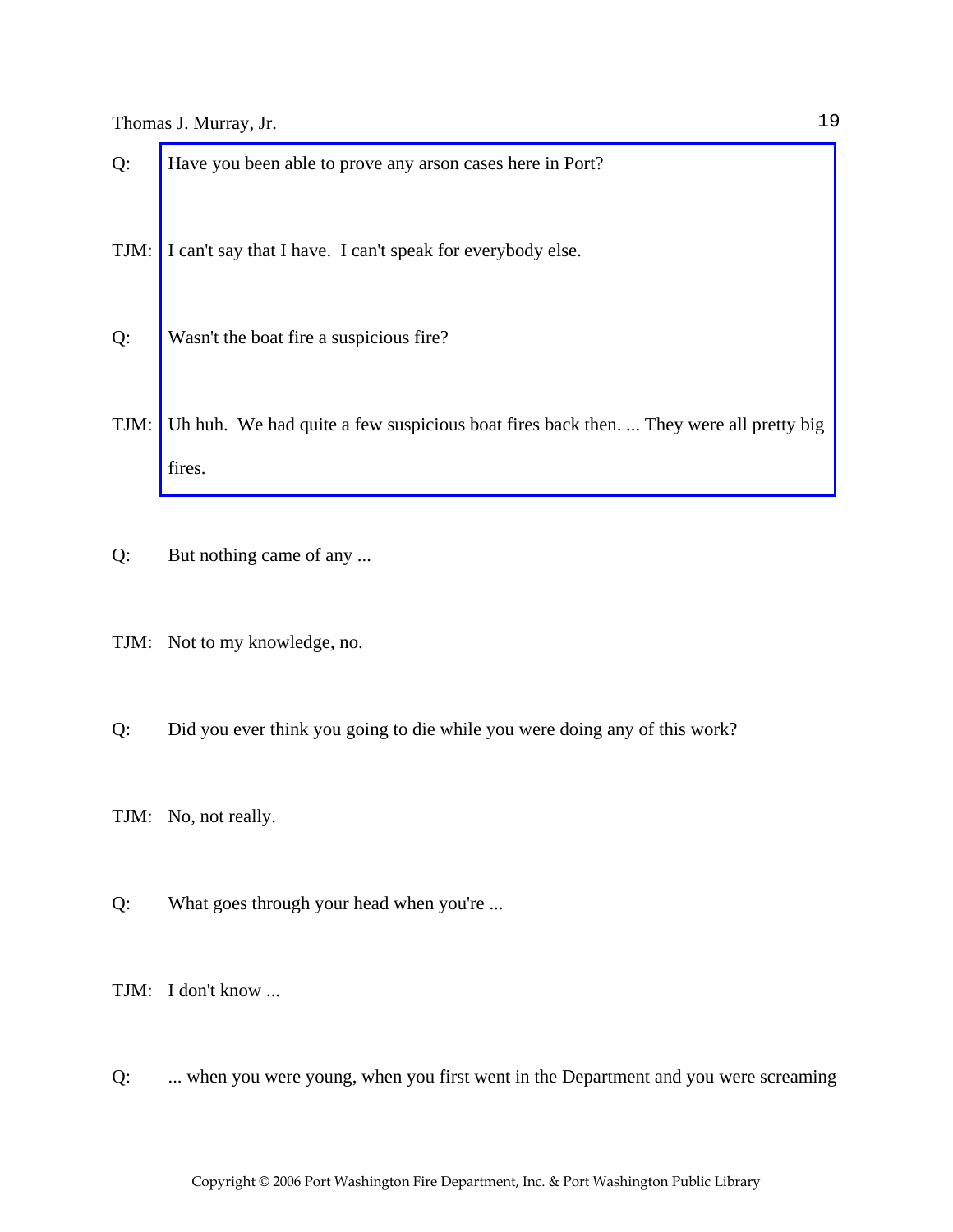toward that fire, what would go through your mind?

- TJM: Well, you just hoped that, you know, you can get there safe and get back safe, and do the job that you're supposed to be doing.
- Q: And what makes you take such a hazardous volunteer job?
- TJM: That's a real good question. I don't know if anybody can answer that one for you. You probably have to have a couple screws loose in your head to do it (laughs). You know, most people are trying to run out of the building, and we're running into the building. I think it's just the way you're brought up, you know, coming from a Fire Department family.
- Q: The most moving rescue that you made is what?
- TJM: The most moving rescue? I think they were all pretty-- pretty much about the same, whether it's a live body you're recovering or someone that is deceased. You know, it's- they're all tough. They're all tough. Obviously, the ones that live, you're very happy about that you got there in the right time. You have to be at the right place at the right time. That doesn't make me any different than anybody else in the Fire Department. Almost anybody will do the same thing. You just have to be there at the right time.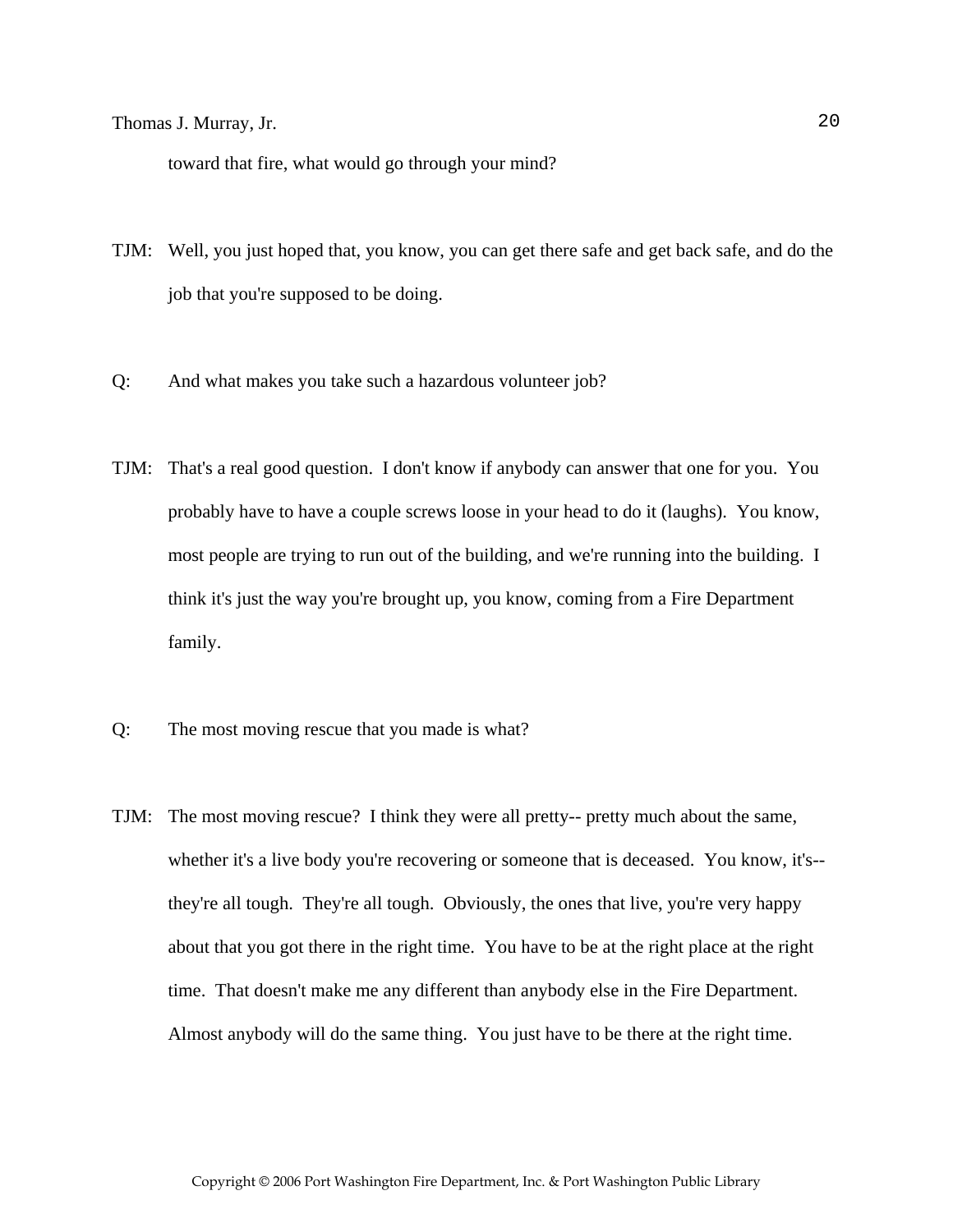- Q: Would you advise your children to be volunteer firefighters?
- TJM: My son who is twenty years old now, he had talked about it. He's with school and he's a baseball player, and he doesn't have a lot of time to dedicate, and the Fire Department takes a lot of time nowadays. And I wouldn't want him to join if he didn't have the time and the dedication to put into it. So he-- he'll have to wait until he gets his college and his baseball career behind him and then see what he wants to do.
- Q: What was the-- would you recall a failed mission, as such? Any failed mission in terms of rescue or ...
- TJM: All right ...
- Q: ... how do you critique after a fire?
- TJM: Well, you sit down and go over the fire with some of the officers, some of the firemen who were on the scene. What did we do? Why did we do it this way? Could we have done it a different way? You know, I don't think any of them, it is a failed mission. Usually if someone dies in a fire, they're probably dead before you get there. If the fire is burning that fierce, then by the time you get there it's very hard to get in sometimes, it could be too late.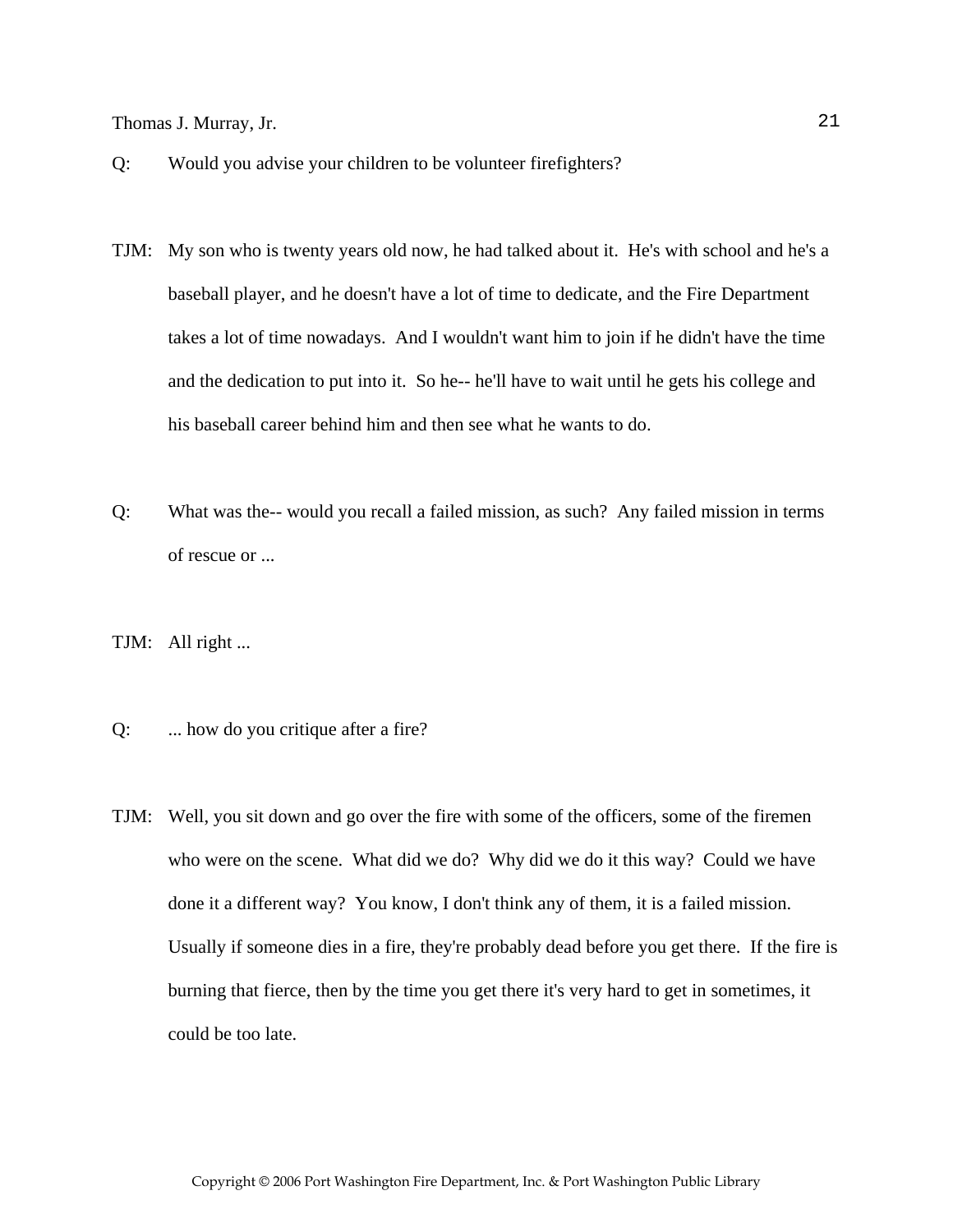- Q: What do you feel is the major safety factor in homes catching fire?
- TJM: Well, nowadays you have all of the-- everybody has a smoke detector in their house, which are huge, huge savings. Fire alarm systems. Everybody is more conscious, especially here in Port Washington with the prices of real estate. You know, it's their home; this is where they live. So they want to take care of it a lot-- maybe, I shouldn't say maybe more than years ago, but people are more conscious about fire and fire safety now than they used to be years ago. Homes are built better, differently.
- Q: What is the silliest call that you have ever gone to?
- TJM: Oh, you always get calls. You know, maybe a cat in a tree, or something like that. Everybody always jokes about that. But we've always had, you know-- I don't know if they get them anymore, but I know I had a couple of them when I was Chief of the Department. People call, "I can't get my cat out of the tree." Well, when he gets hungry, he'll come down (laughs).
- Q: In looking at the history of the Flower Hill Hose Company, back in the early days they had fire wagons, and then they asked people for their horses to pull those. Do you have any recollection of stories ...

TJM: No.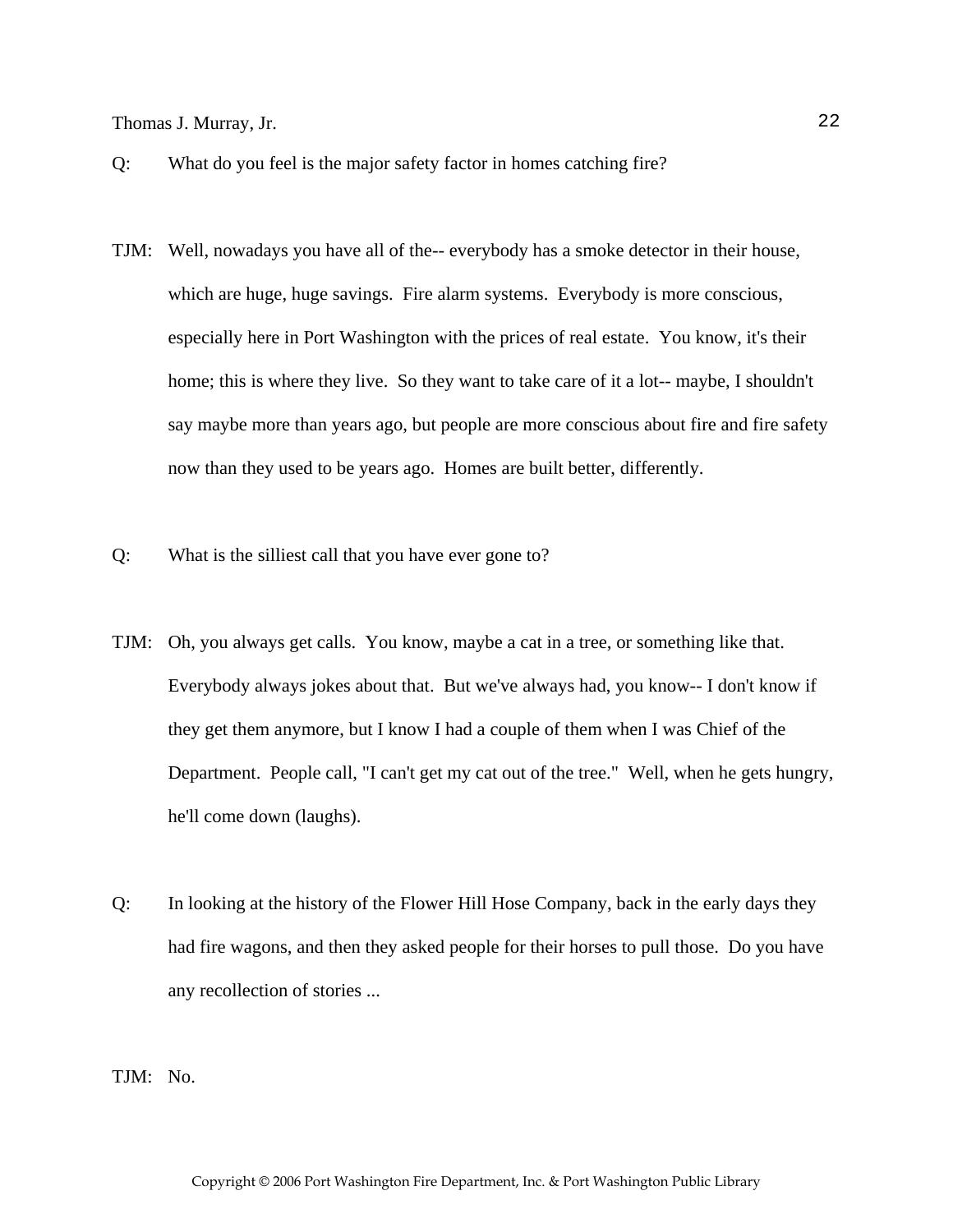Q: ... like that?

TJM: That's way before my time.

- Q: Well, I-- maybe your father's time. He might ...
- TJM: No, I think it's before his time, too. I remember some of the older people talking about, "Oh, back in the old days when we had," you know, "horses." But nobody really elaborated much about it, you know.
- Q: Well, with the hundredth anniversary coming up next year for the Flower Hill Hose Company, what has changed the most, in your opinion, from the old days to now?
- TJM: Probably the equipment. The apparatus. All your fire trucks today are much more sophisticated, more computerized. Much, much larger than they used to be years ago. The equipment is far superior to what it used to be like years ago. Today, you know, firemen go in, and they have bunker pants, bunker coats, helmets, hoods, gloves.
- Q: What is the Nomex hood? What is that?
- TJM: It's just a hood that fits over your head and covers your upper head area except for your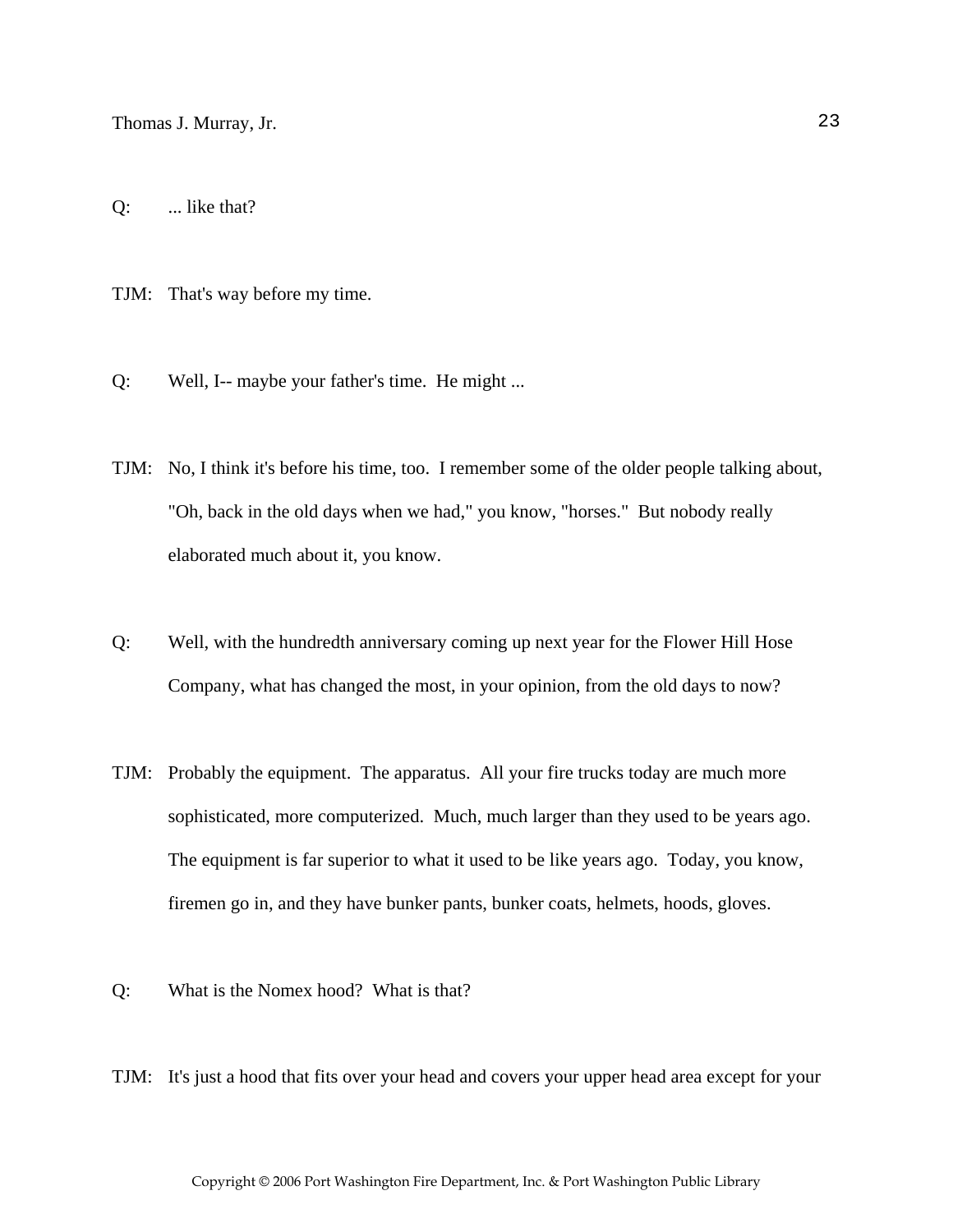face. Your face is usually covered with the Scott Air Pack mask. So your body is pretty much covered in everything. Years ago, you used to use your ears as a heat gauge. If the ears got too hot, you would get out. Nowadays, you got the hood on, it's very-- you know, it's harder. You can stay in the fire a lot longer than you used to be able to do years ago. But the gear is so much more sophisticated, so much better than it used to be.

- Q: Have you dealt with any traumas on the job with your firemen or firefighters, in any way?
- TJM: [We used to-- I mean, after the Bobby Dayton incident, we had another female from Fire](http://www.pwfdhistory.com/trans/murrayt_trans/pnews900222_pz_web.jpg)  Medic Company who was hit by a car and killed. And there's always trauma after something like that, and you try to bring in counselors for anybody that may want the counselors to help them get through this incident.
- Q: I'd like to ask you about your outside activities, aside from the Port Washington Fire Department. They're quite extensive. Could you tell us about it?
- TJM: Well, currently, I'm Commissioner at the Port Washington Water District. I've been a Commissioner there for fifteen years. It's a three year term. You're elected by the community. I happen to be up for election this year. Hopefully, I'll get the community support one more term, for another term. Along with that, I'm on the Board of Directors at the Nassau County Vocational Education and Extension Board. What that is, is we run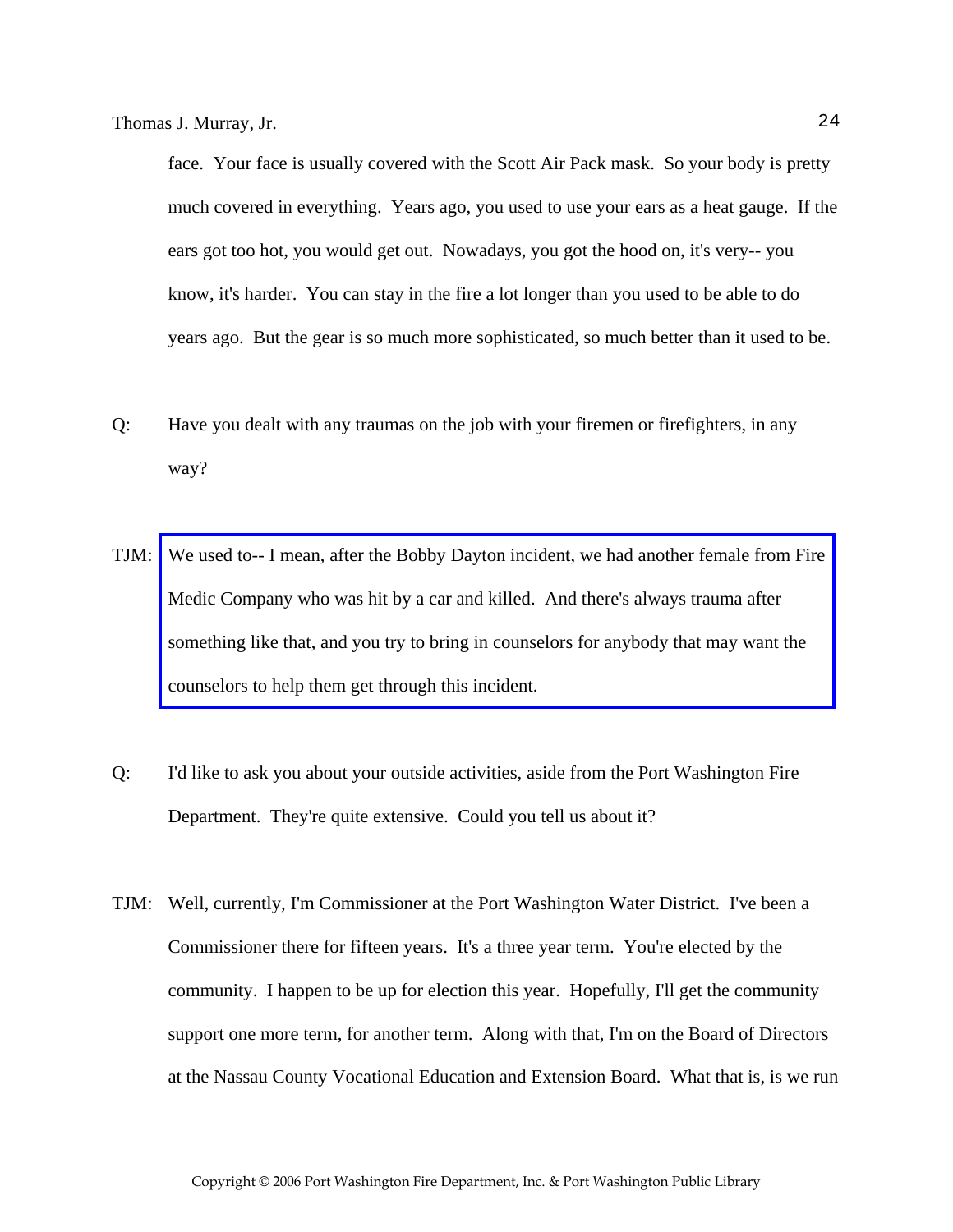the Nassau County Fire Academy, the LPN Nursing Program in Nassau County. We do all the public relation work for the fire service in Nassau County. Going back years, outside activities outside of the Port Washington Fire Department, but related to the fire service, I was Chairman of the Eighth Battalion.

- Q: Now what is a battalion?
- TJM: A battalion is consisted of eight or nine departments in a particular area. The Eighth Battalion is Port Washington, Albertson, Great Neck, Plandome, East Williston, Williston Park. Within that Department, we elect what we call battalion delegates, and then those delegates elect the Chairman and Secretary. I was fortunate enough to be elected to Chairman of the Eighth Battalion, and then from there I moved on to be the Chairman of the Nassau County Fire Commission, which controls all of the fire marshall's office.
- Q: Now, what does the Fire Marshall do?
- TJM: The Fire Marshall, that's the people who come in and investigate fires. Do safety inspections at clubs, restaurants, bars, mercantile businesses, to make sure that people are not storing the wrong things where they shouldn't be storing them. Making sure that the restaurants have the proper fire extinguishers, fire suppression systems. Different things like that.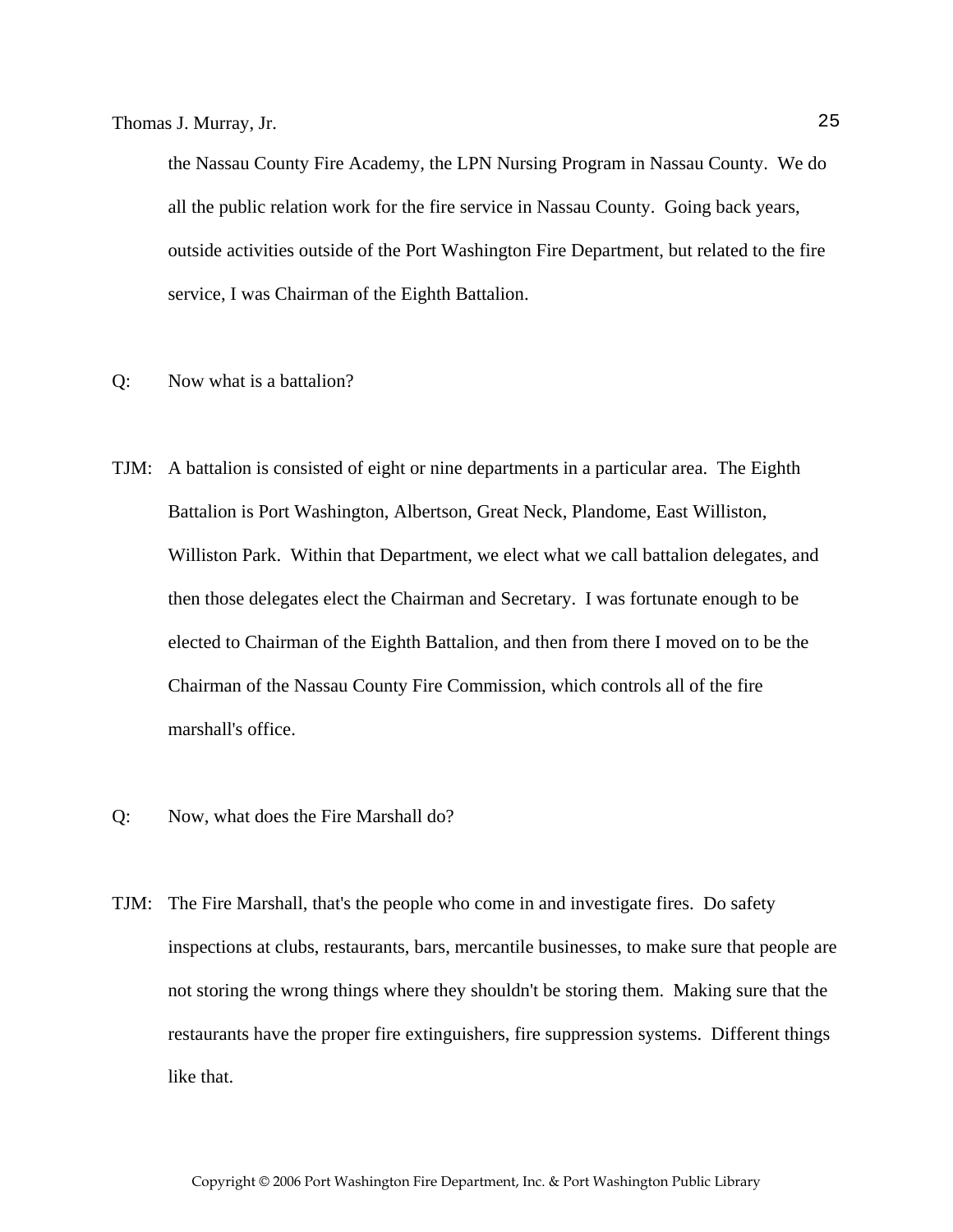- Q: And what other organizations were you a member of?
- TJM: I was President of the Nassau County Firemen's Association back in 1994 when we had our big parade here in Port Washington with the block party. Every time there's a [president, his home department will host the parade, the Nassau County Parade and Drill.](http://www.pwfdhistory.com/trans/murrayt_trans/psent_940708_hw_web.pdf)  I was fortunate enough to be president of that. I kept myself pretty busy through my fire career.
- Q: And that entails what when you do a parade?
- TJM: Well, you run the whole parade. I-- I didn't run it myself. We had a committee in Port Washington who put the parade together. For this particular one, it was a parade for the entire county of Nassau. There's seventy-two departments in Nassau County that were invited to the parade, plus some other outside guests. I don't remember the exact number, but there had to be fifty departments, at least, that were here for that parade. I mean, it's a pretty big event to put together, and there was a big block party that we had afterwards up on Haven Avenue. And currently, I try to stay fairly active. I work on some committees within Flower Hill Hose Company. The By-Law Committee. We'll have our hundredth anniversary next year. I'm on the Hundredth Anniversary Committee. I'm Vice President of the Exempt Benevolent Association within the Port Washington Fire Department. And that's an association that if some fireman needs some type of relief, we try to help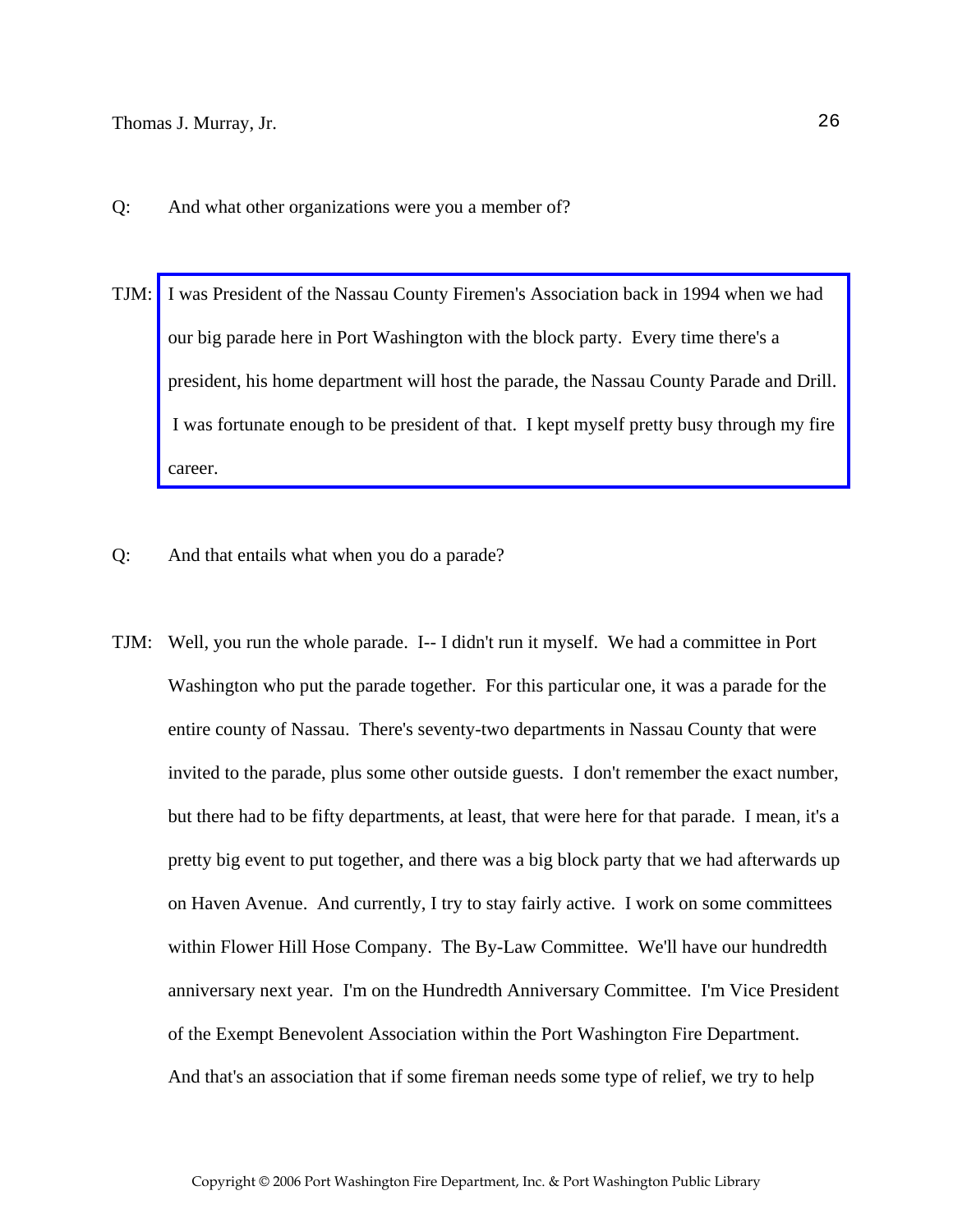out as much as we possibly can.

- Q: Now, does that involve any of the retirees upstate New York and the home for the firefighters?
- TJM: It doesn't really involve them, but we work, if someone needs to go to the home and they have no place else, and they'd like to go up to the firemen's home in Hudson, New York, we can make arrangements. We know the right contacts, who to call, get the paperwork filled out.
- Q: These are basically for people who have no family?
- TJM: No family. Even people that have a family, but they feel they'd be more comfortable at the Firemen's Home. All volunteer firemen are welcome to go there.
- Q: And how many do you currently have now at that home?
- TJM: We have two currently. We just had one pass away within the last month. We had two and one just went up, so we're back to two again. And within a year or two years, they're going to be taking females up there. So, if a fireman wants to go up there and he wants to bring his wife, she'll be welcome, too. So, you know, you don't have to leave your spouse. When you first joined the Fire Department back in 1965, there were the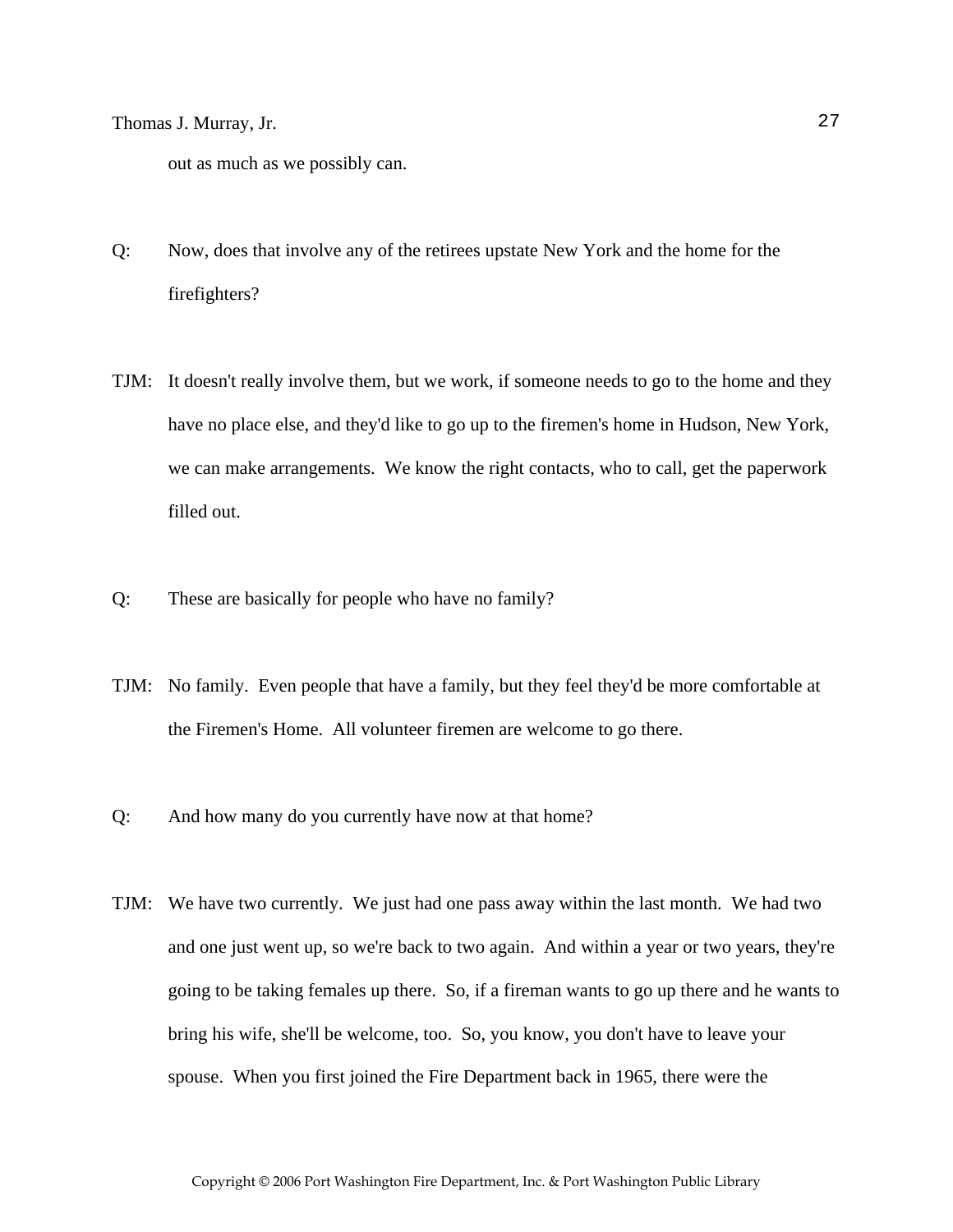tournament teams. You know, a lot-- most of the people joined the tournament teams. You'd play softball on Sundays. And then when I returned home from Vietnam in 1968, the Road Runners were formed, which is the tournament team, which is still in effect today. And in '69, we won the New York State championship, and again in '73 we won a New York State championship.

- Q: So you take your tournaments very seriously?
- TJM: Oh, yeah. It's a lot of work, and they put a lot of time into doing it. Even the current team today, they practice two or three nights a week, all day Saturdays at the tournament.  [It's a lot to do it. I mean, we were fortunate back in them days in the late '60s, early '70s,](http://www.pwfdhistory.com/trans/murrayt_trans/fhh_racing003_web.jpg)  that we had one of the best teams in the county. We won the National County Point Trophy six, seven years in a row. I'm one of only two people to be on both New York State championship teams. The Road Runners took a lot of time, doing that, and then trying to do your Fire Department duty at the same time. And still stay married (laughs).
- Q: What does your wife think about this?

TJM: Now, it's all past. Now it doesn't affect her at all, you know.

Q: I think with 9/11, has that changed anything for your Fire Department and how they deal with fires? What will happen in a major disaster, if we have a terrorist attack? How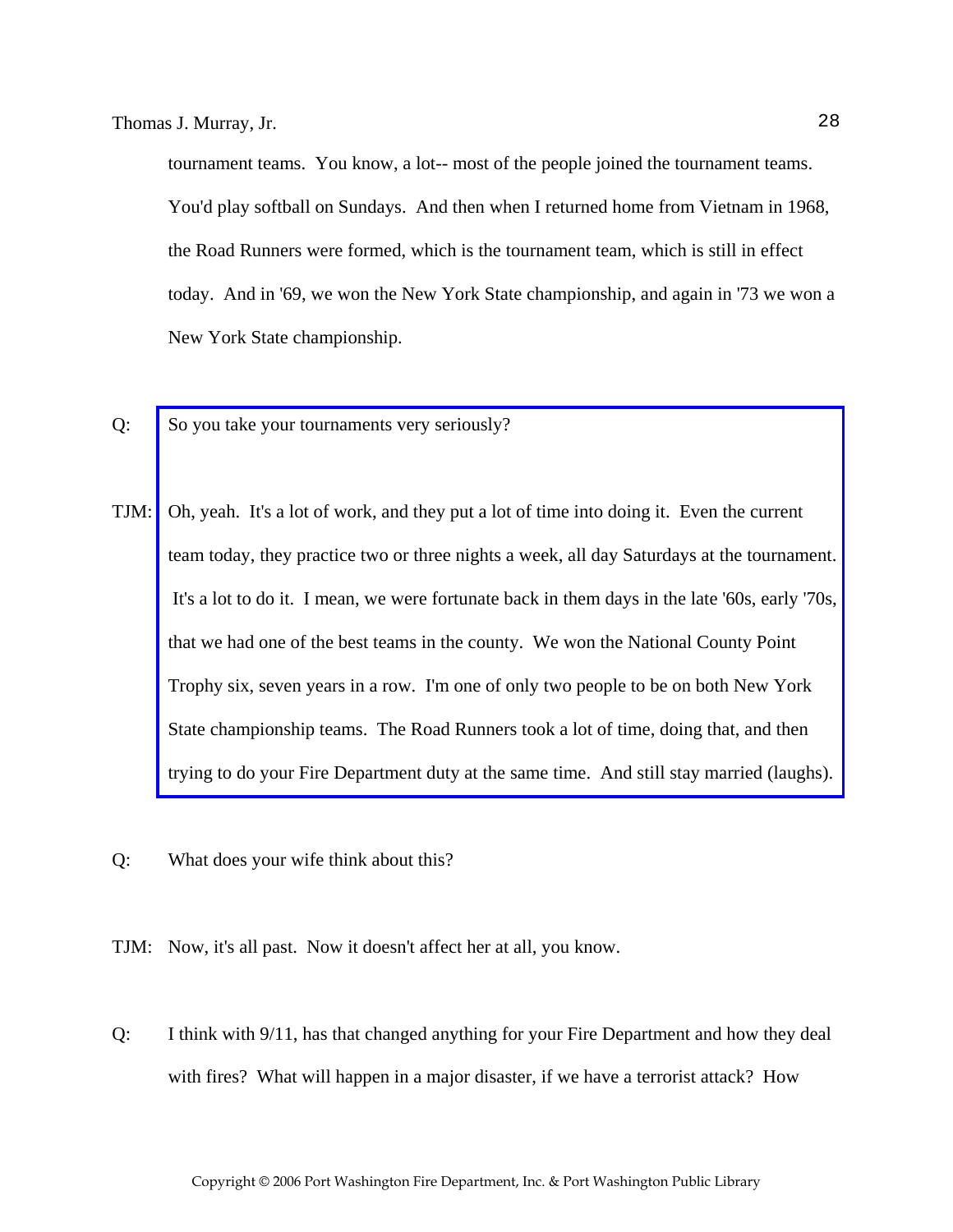would the Fire Department cope with that?

- TJM: It's really hard to say how they would cope with it, because everything happens at the spur of the moment in an incident like that. No one expects something like that to happen here in Port Washington.
- Q: But are you-- are you kept on alert on a daily basis of what's going on in the-- you know.
- TJM: Maybe the Fire Department may be nowadays on that. I'm not in that-- that active anymore. The only ones who would really be brought up to speed on a daily basis or a weekly basis would be the three Chiefs in the Fire Department. And I don't really think that they're kept up to that great of security measures, unless something is particularly targeted for our area. But 9/11 had a lasting effect on everybody, whether you're a, you know, an older fireman or a younger fireman. I think saw a little membership spike in the Department right after 9/11. I think it has now tapered out a little bit. People seem to forget real quick what happened.
- Q: Do you think there's a basic difference between the New York City firefighters and you, in terms ...

TJM: Oh, because ...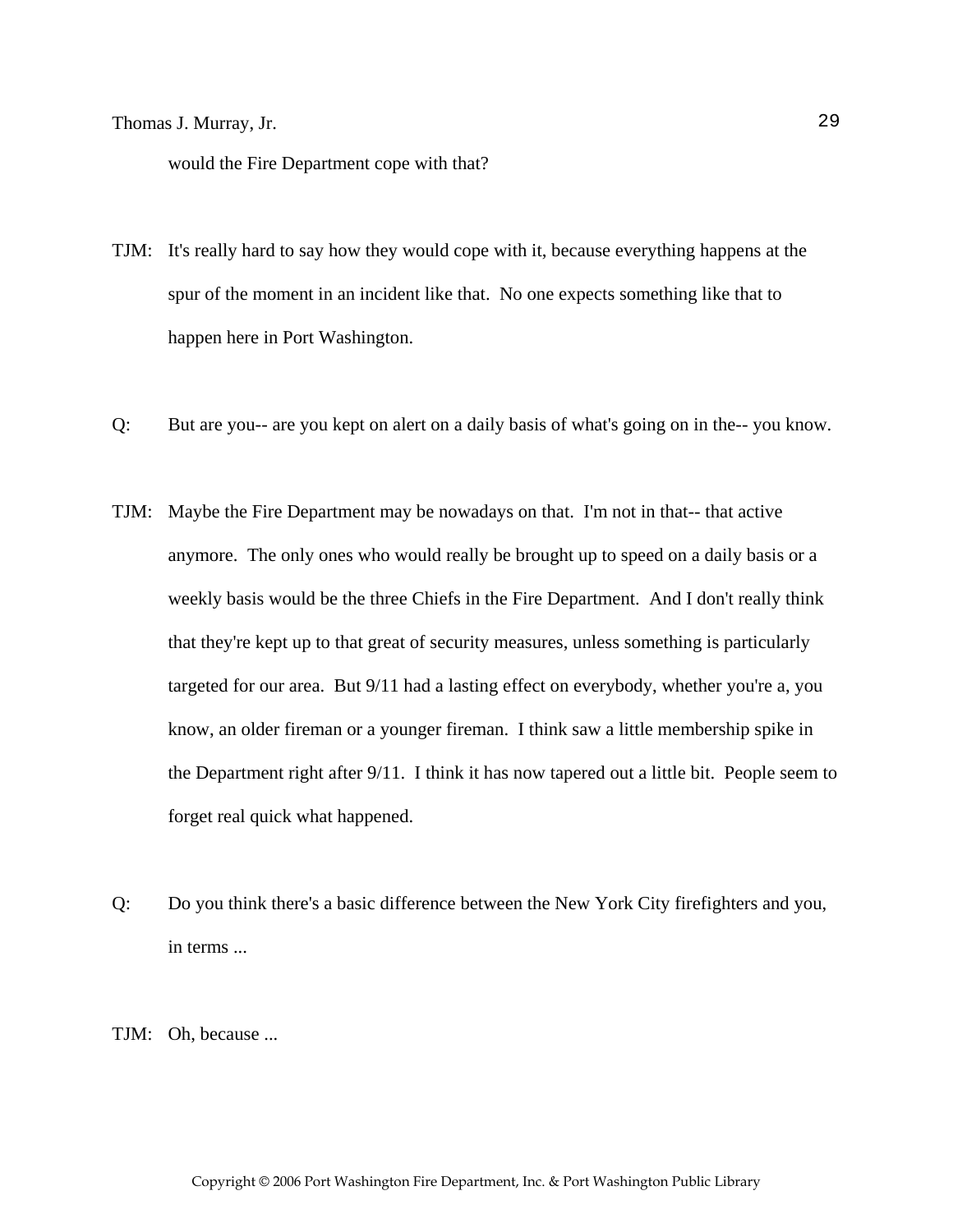Q: ... because they're paid; you're volunteer?

TJM: Yeah, there's no question, there's a difference. I mean, it's their job ...

Q: What would the difference be?

- TJM: Well, that's their job. They get paid to do it; we do it for nothing. We basically do the same things. They're doing it because they want to do it. It's a great job. But they enjoy, you know, saving people, rescuing people, the same as we do as volunteers. I mean, their training is probably just as intense as our training is. They have an opportunity to do it a little bit more often than we do, because they're there during the daytime hours and they can train as they're hanging around the firehouse waiting for a fire to come in. We have to train at night time or on weekends. Makes it a lot tougher on the volunteers that way. A lot of the City-- paid City firemen are volunteer firemen. A tremendous amount of them are volunteer firemen. So ...
- Q: Here.
- TJM: Here. All over. You know, we have one of our current Chiefs is a City fireman right now.
- Q: So they not only do this as a career, but they do it as a volunteer, too.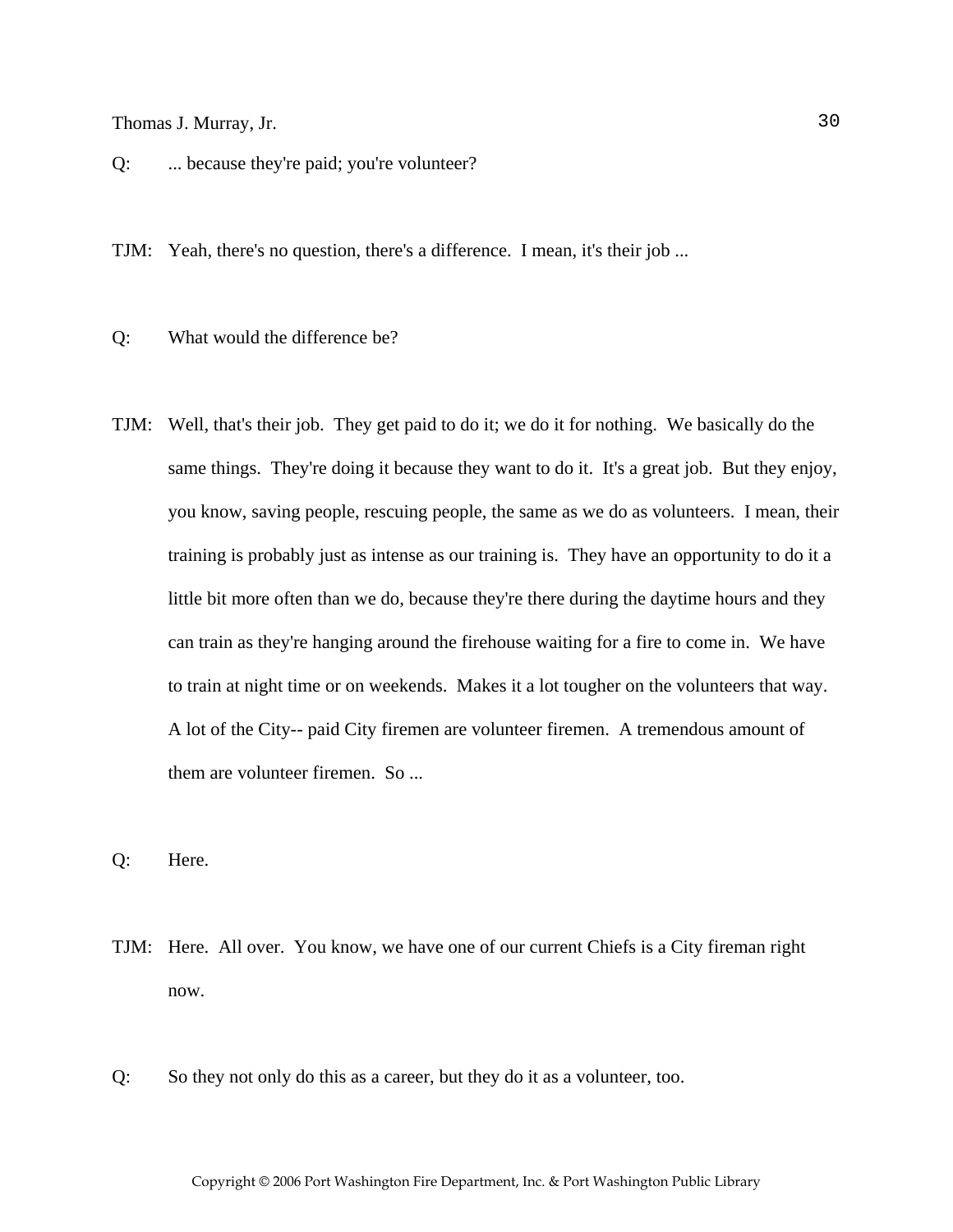- TJM: Volunteers you have, too. Sure. It kind of fits together. I'm a volunteer here. Why not go to the City and do it and get paid to do it. You know, it's ...
- Q: Have you ever thought of going to the City and ...
- TJM: I took the test back in 1968. Unfortunately for me, they had a height requirement at the time and I wasn't tall enough (laughs).
- Q: Why is that?
- TJM: That's just the way the rules and regulations were set up.
- Q: It would seem to me that it would be better that you weren't so you could crawl into small ...

TJM: Yeah.

- Q: ... spaces (laughs).
- TJM: They didn't think that back then. So, the way I look at it is things worked out for the best.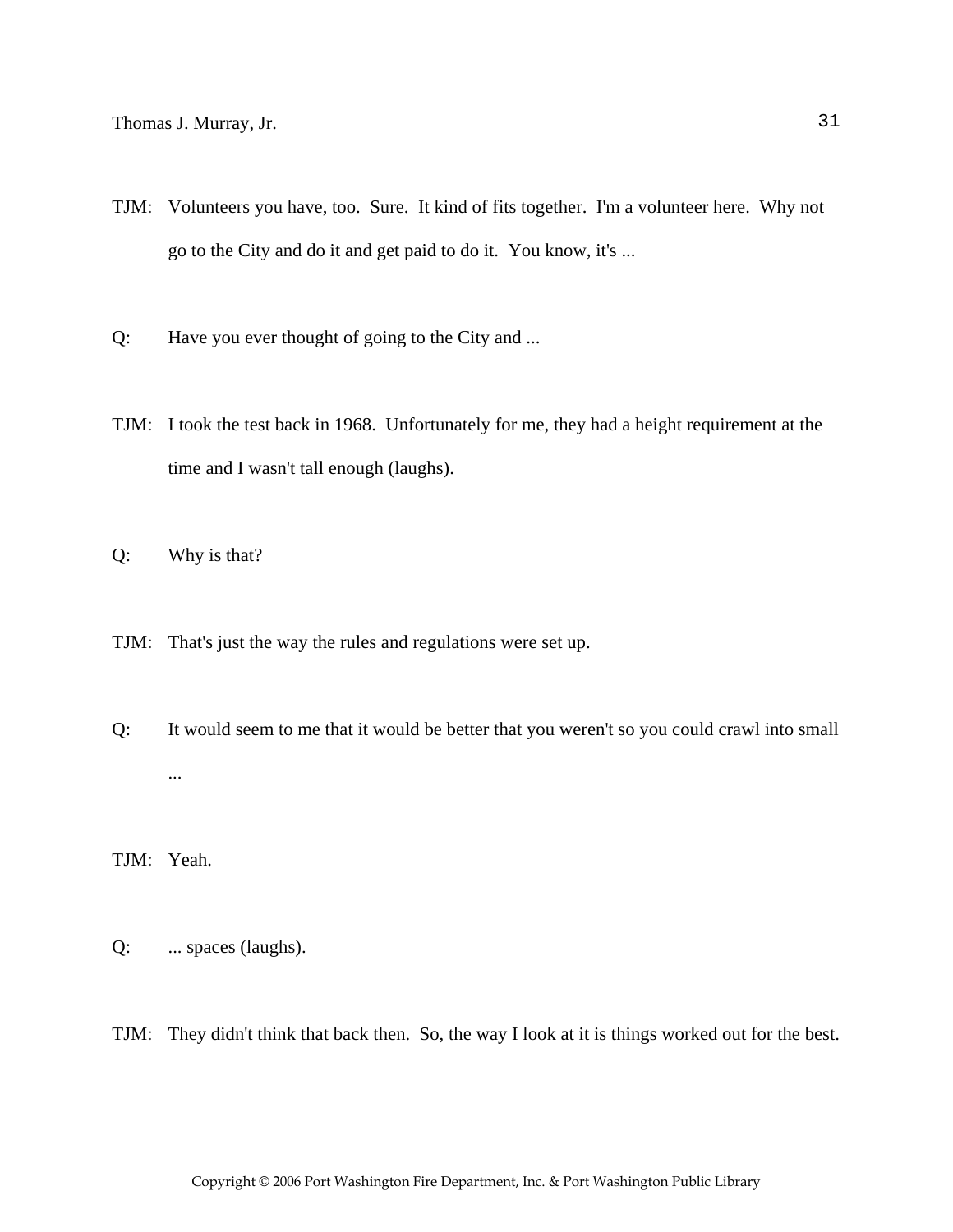- Q: If you-- would you be Fire Chief again, if you had to do it over again?
- TJM: Right now, in my stage of life, I'm-- I feel I'm too old to dedicate that much time back to the Fire Department. I have a lot of other interests and activities in my life that takes a lot more time. I couldn't dedicate the time that I would want to dedicate to it, so I wouldn't want to do it again. You know, I was Chief twenty-five years ago. Too many things have changed over the years.
- Q: You feel that you couldn't really move in now and do ...
- TJM: I couldn't dedicate that kind of time to it anymore. I have other interests and ...
- Q: Would you say that this is a young person's job?
- TJM: Well, it depends on who you really talk to. I was fortunate. I did it when I was young, you know. Obviously, it took a ...
- TJM: ... effect on my family. Sure. I mean ...
- Q: What toll did it take on you?
- TJM: Well, I still hear my daughter today say that, "Oh, you were never around when I was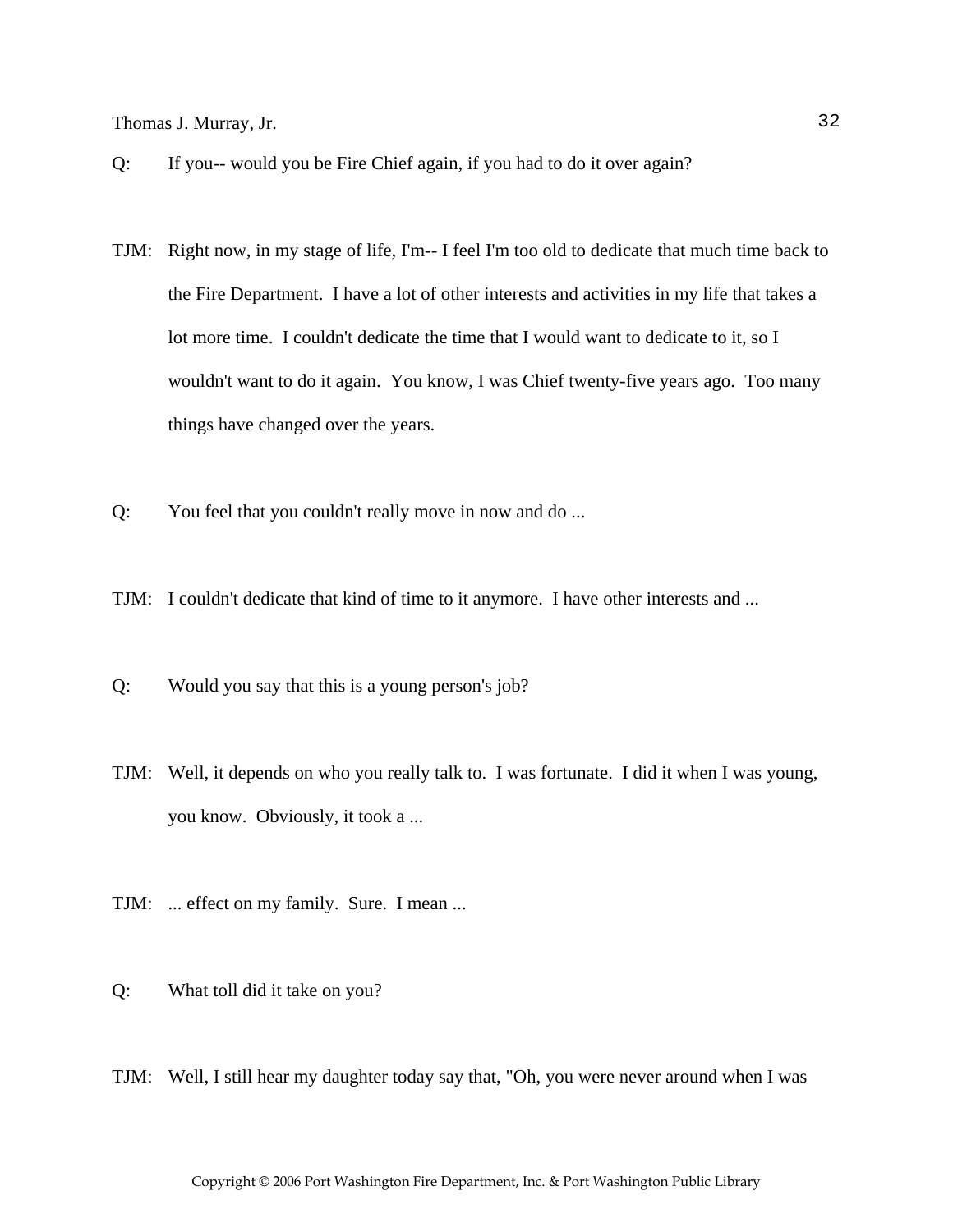growing up," because I was always at the Fire Department or I was always working.

- Q: And how does that affect you when you hear that?
- TJM: Well, you hear it. You know, you just kind of shrug it off. You know, she grew up and it's just a memory in her own mind, you know. It didn't affect her any, I don't believe. But, you know, you hear it.
- Q: And how has-- how does the public perceive you in terms ...
- TJM: Now, or back then?
- Q: Back then and now.
- TJM: I don't think the public really knew that much about the Fire Department back then. The fire whistle blew. Even today, some of the people don't know that it's an all volunteer fire department. That we don't have any paid people here for fighting fires. You know, they move in from New York City. New York City is paid. They just assume the fire whistle blows, the fire department goes to the fire and puts the fire out.
- Q: Have you-- has your department tried to educate the public?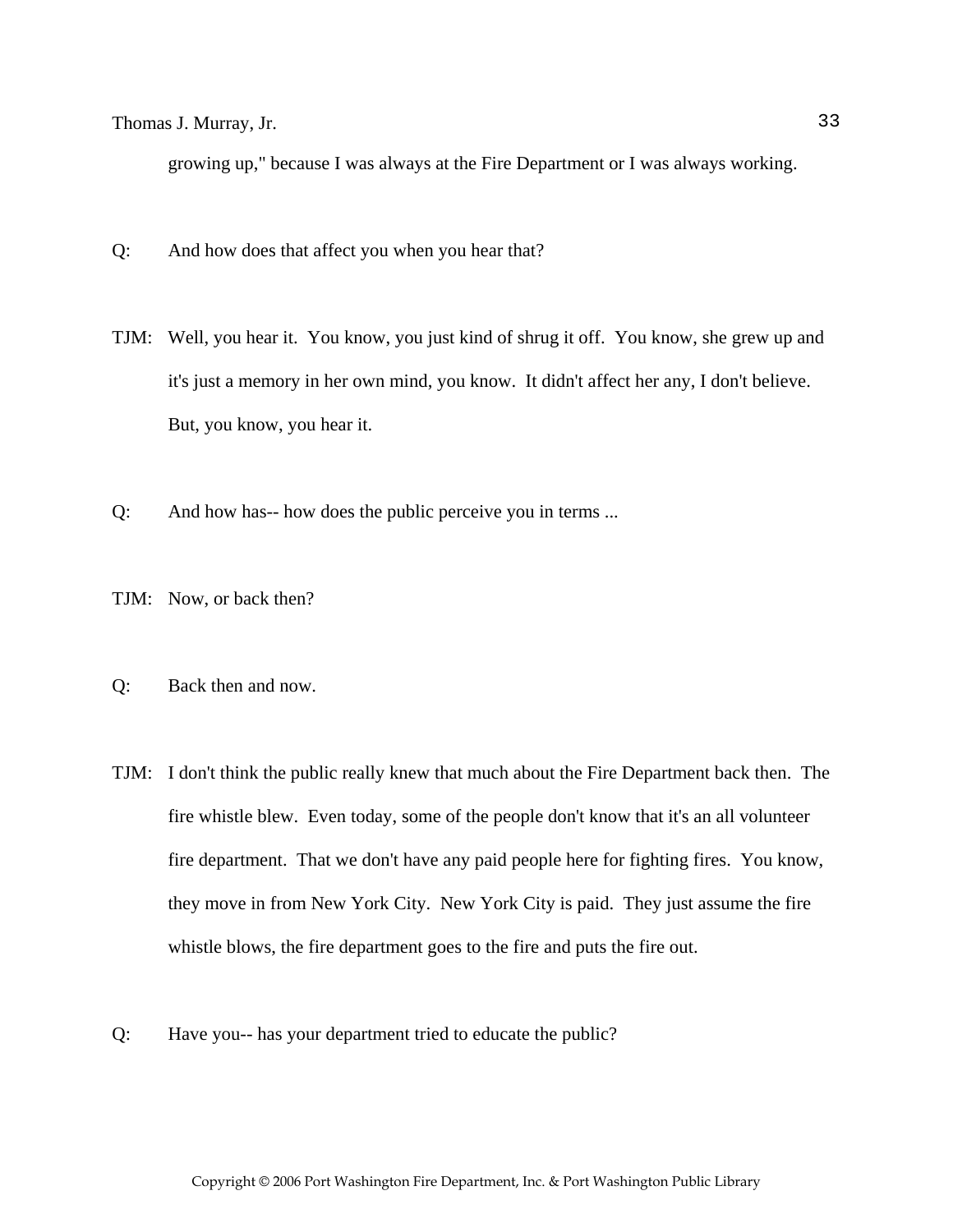- TJM: Oh, I think over the years, more and more people, but we have so many new people who come into town. You know, they live here five years, they know everything that ever happened in Port Washington, and really they don't know an ounce of what really goes on. You know, they're so busy with their jobs. They leave town early in the morning, they catch a train, they come back late at night. They don't have the time to volunteer, as we did years ago. The whole community has changed. It's not that bedroom community anymore that it used to be. All the clam diggers are gone.
- Q: So how-- how do you feel about that?
- TJM: It's just a sign of the times. I think you have to move on with it. You know, I would much prefer it the way it used to be, but obviously it's not going to be that way and it's not going to go back that way. You have to move on. Times change. Progress changes. And you got to move forward with it. I mean, when I was growing up down on Mill Pond Road and Shore Road, we had about seven people in the Fire Department, and all of those people became Chiefs of the Port Washington Fire Department, from a small little area.
- Q: And was this something that they had a goal that they wanted this as a goal?
- TJM: Well, I think when you join the Fire Department, it's your goal-- I know when I joined the Fire Department, I wanted to be the Chief someday. And I think anybody that is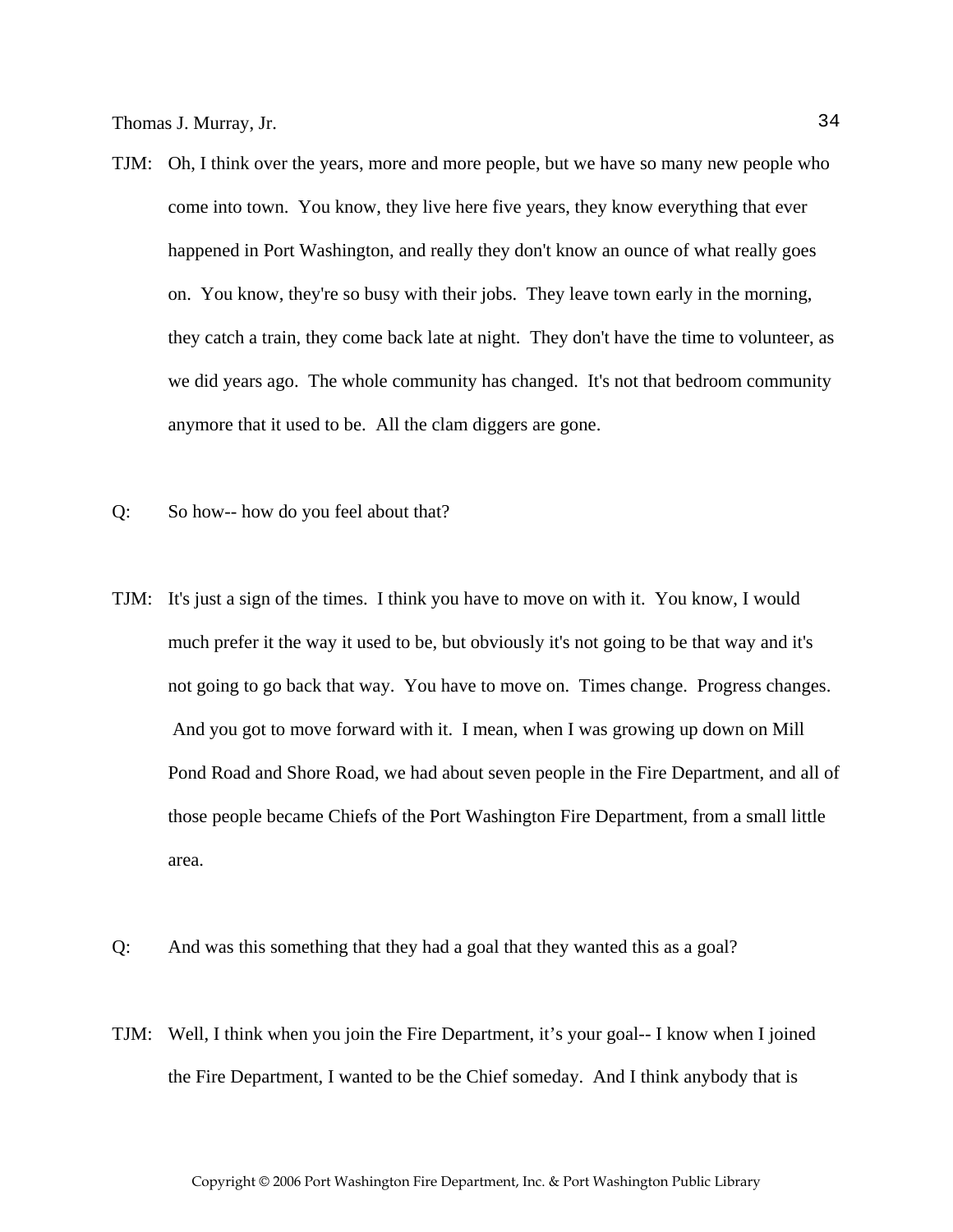Chief or will be Chief has that same goal when they join the Fire Department.

Q: Now, there are members that are fifty year members that have not been Chief.

TJM: Oh, sure.

- Q: Is that because they don't want to be Chief?
- TJM: Yeah, right. Everybody's not going to be the Chief. First of all, there's not enough time for everybody to be the Chief.
- Q: And is it because there's a lot of stress being a Chief?
- TJM: There could be stress. Could be work activities. Could be family activities. Your family has to put up with an awful lot when you're the Chief of the Fire Department. There's a lot of time ...
- Q: Do you know if there've been any divorces because of the ...
- TJM: No, I don't know of any. I'm sure there's been a couple of mishaps here and there, but (laughs), you know, you're sitting down eating dinner with your wife and family and the fire whistle blows, and you leave, and you come back and your wife has already put your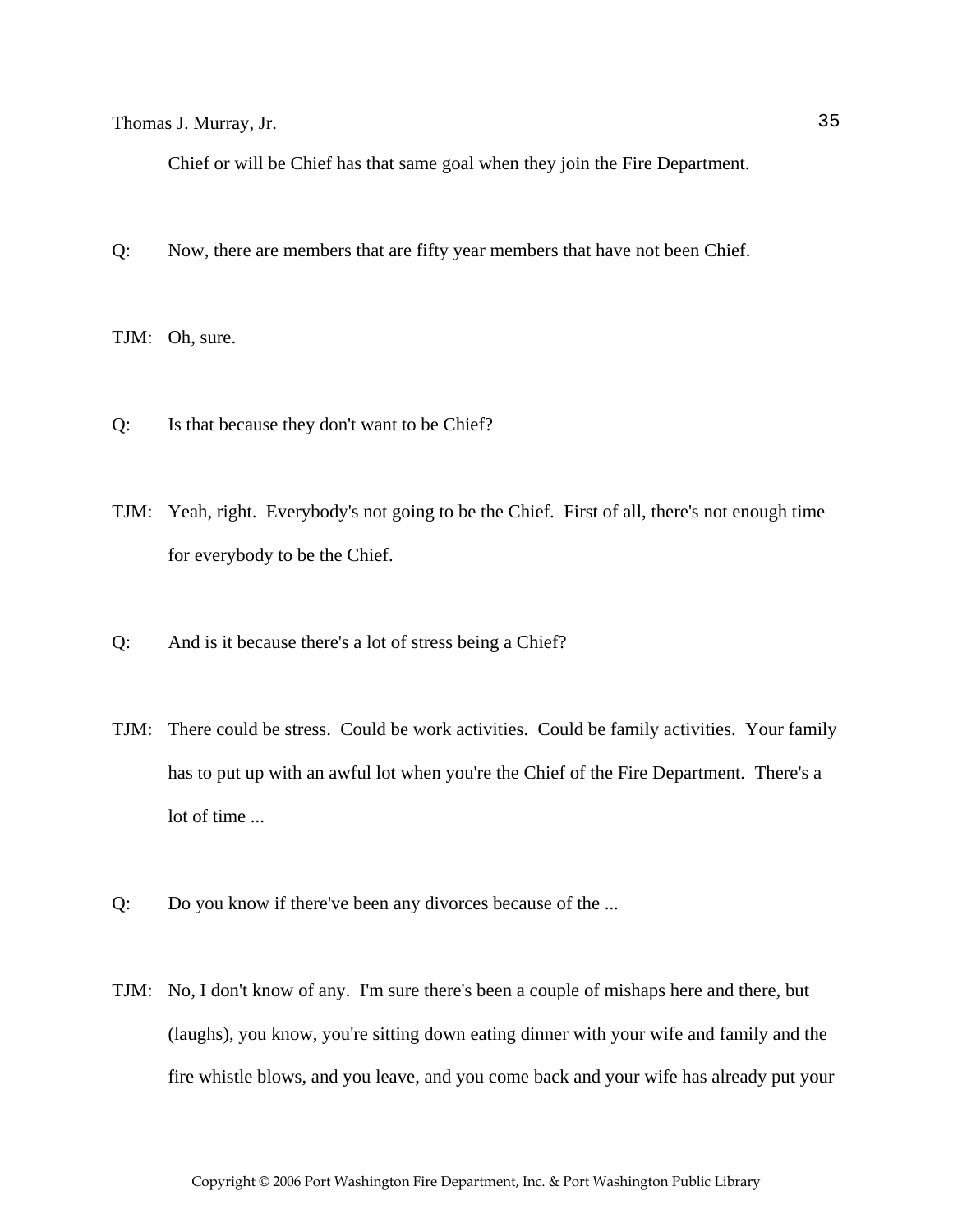food away. "Too late. You left" (laughs).

- Q: And, how were you ready to leave immediately? Let's say you're having dinner, how do you get your equipment and everything ...
- TJM: Well, nowadays, we have radios in our home. The firemen, they have pagers that they carry on their belt, and the alarm comes over that and tells you it's a general alarm with the address, and you respond in your car to the firehouse.
- Q: And your equipment then is there waiting for you?
- TJM: At the firehouse.
- Q: Waiting for you.
- TJM: In the firehouse.
- Q: You don't keep it at home.
- TJM: No. Years ago, we used to. Used to, or you'd keep it in your car. But again, things have changed, and they want you to go to the firehouse now and get your gear there and get on the fire truck and ...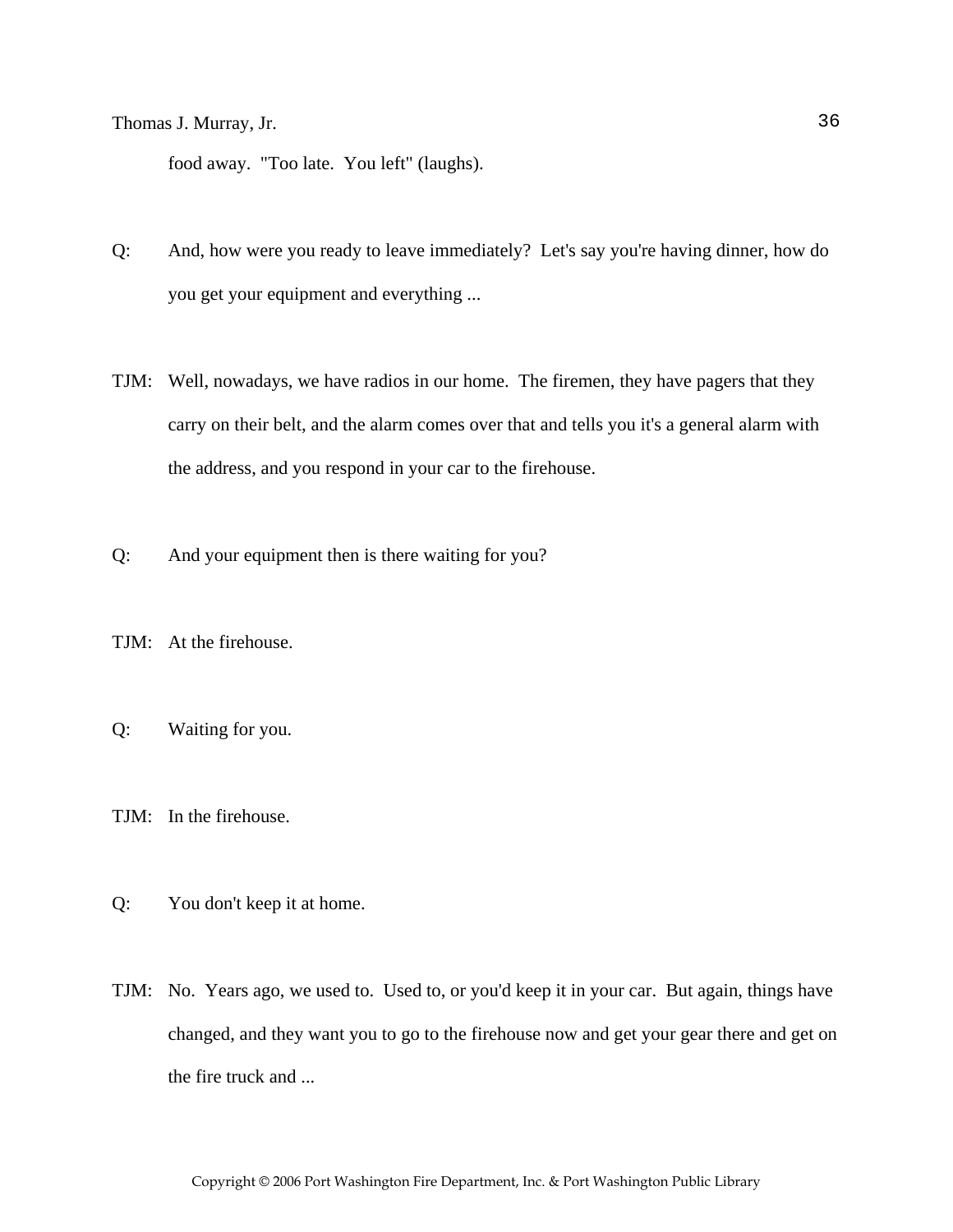- Q: But isn't that wasting a great deal of time in terms of getting to a fire?
- TJM: It is, but it's a lot safer that way now. Instead of fifty firemen driving their cars all over Port Washington, just go into the firehouse and let the fire truck take you there. This way, you have all of the equipment when you get to the fire. You have your hoses; you have your water; you have your air pack; you have everything that you need there. If I pull up in my car, I don't have anything. So, again, I'm putting myself in danger and the public in danger. Whereas at the Department ...
- Q: The size of your Department is what?
- TJM: Well, now it's a lot smaller than it used to be. We used to-- Port Washington used to be the largest fire department in the State of New York, as far as personnel goes. We had so many members years ago. Now, we don't have those kind of members anymore.
- Q: So why has it-- because there's nobody wants to ...
- TJM: Nobody wants to volunteer that kind of time anymore. You know, it takes a lot of time, and the younger people can't afford to stay in town.
- Q: So, the fact that the area has become more affluent has affected the Fire Department?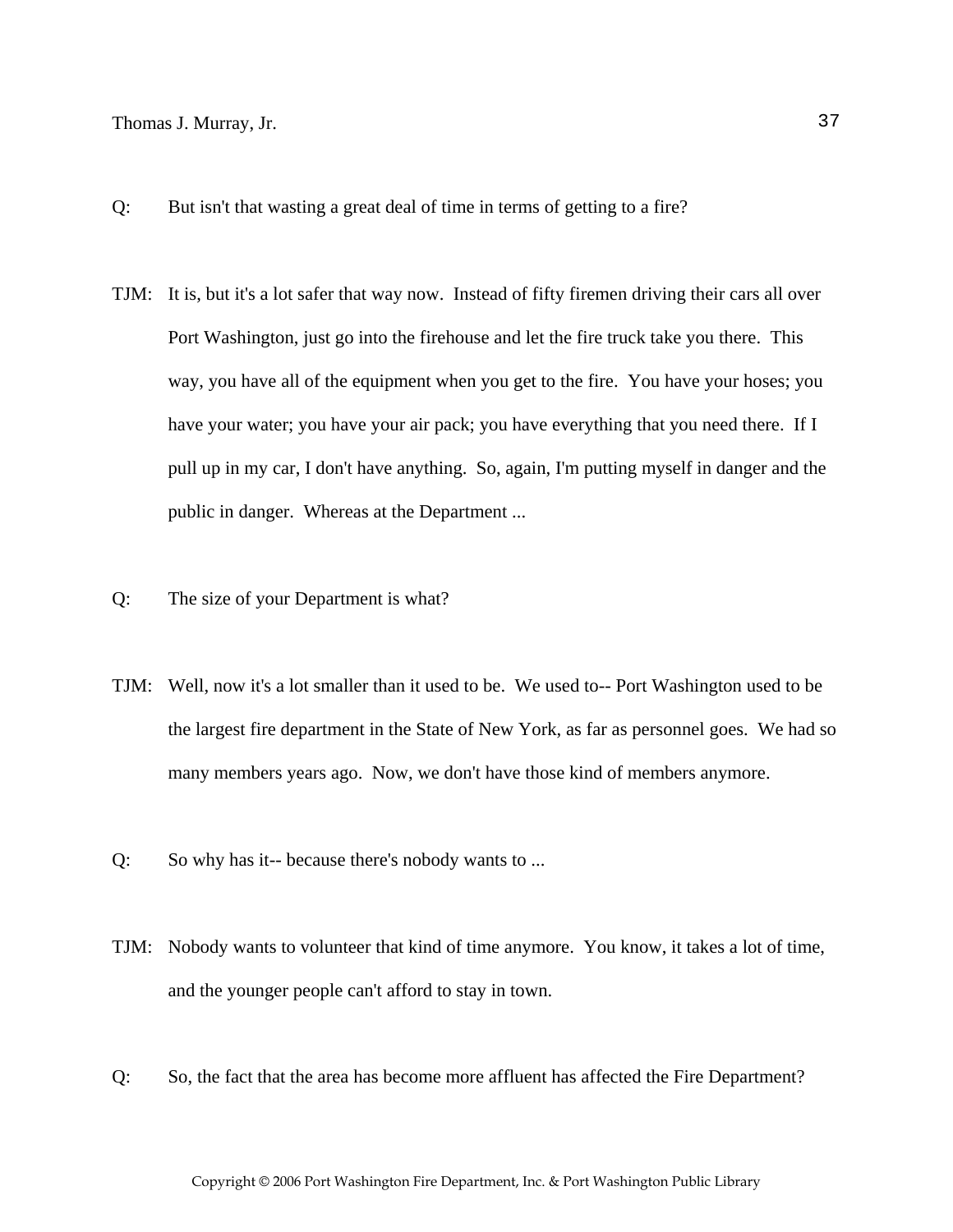- TJM: Oh, yeah. Not only that, any organization that depends on volunteers, you know, which most organizations do. Everybody's a volunteer. Whether it be the Elks or the Knights of Columbus, or the Lions, or whoever it is. Even the VFW-- American Legion. They just don't get the people to come around anymore, because it takes a lot of time and people don't have that kind of time anymore.
- Q: Are the various-- the four, the three separate departments-- are they basically different ethnic groups in the different departments in the beginning?
- TJM: No. Years ago, it used to be that way, but no more. Nowadays, everybody is just intermingled. Most of the kids will join where their friends are.
- Q: And what were some of the ...
- TJM: Years ago, Atlantic Hook and Ladder used to be mostly Italian. Flower Hill Hose Company used to be mostly Polish. And it's all mixed together nowadays. It really doesn't matter what ethnic background you come from.
- Q: Was there an Irish group, as well?
- TJM: There was Irish. You know, Flower Hill had Irish. Obviously, the Murrays were here in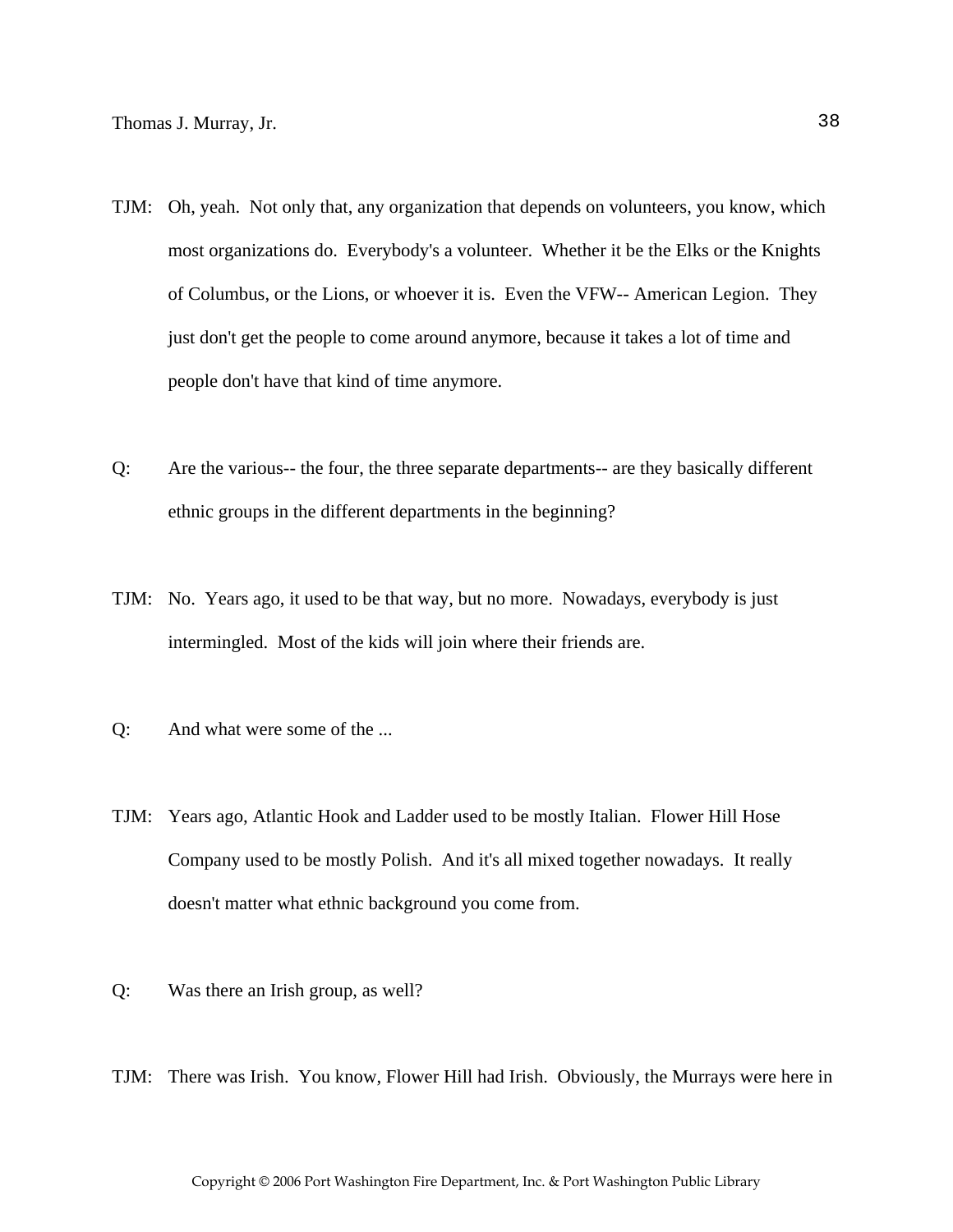Flower Hill. They were very Irish.

- Q: And what part of Ireland was your background?
- TJM: My father's parents came from County Cork.
- Q: And did they have fire departments there?
- TJM: Well, I'm sure they had fire departments. Probably a lot different than they have here in the States.
- Q: But your father was not a member there, but ...
- TJM: No, he was born here in Port Washington.
- Q: Now, on the estate parties they used to have at Harriman Estate parties. Did we ...
- TJM: We used to have a-- like Flower Hill would have a summertime picnic for the members and their wives and their kids. And we were always fortunate enough to go down to one [of the estates in Sands Point and have it right there on the beach. Those were some great](http://www.pwfdhistory.com/trans/murrayt_trans/fhh_picnic001_web.jpg)  parties back in them days, you know. Nowadays, you can't do it. All the land is developed. Nobody wants you on their property.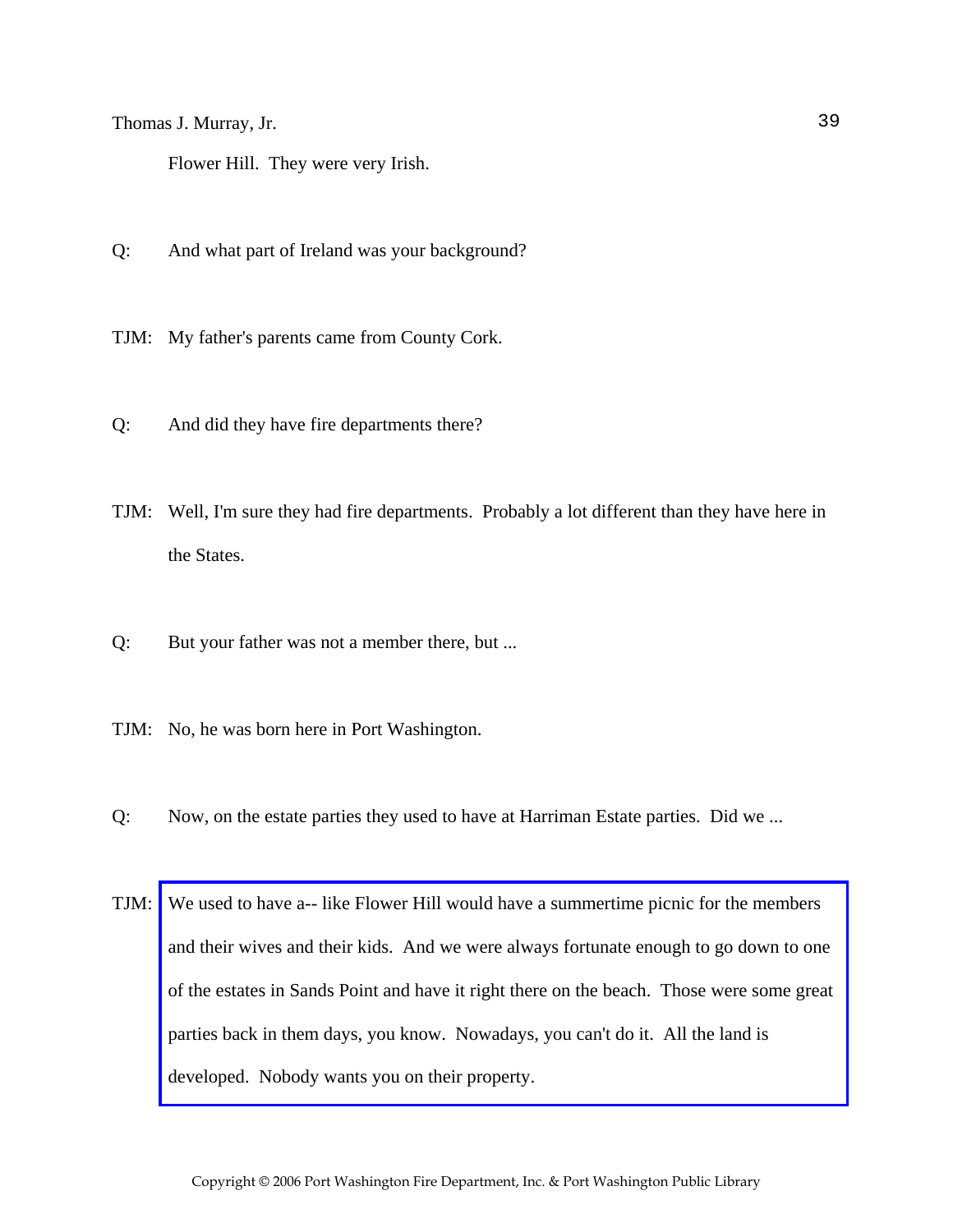Q: So where do you go now?

TJM: Well, now they either just have a picnic at the firehouse, or they go down to Manorhaven Park. They have a picnic in there.

Q: Now, after the parade on Memorial Day, where did ...

TJM: They went to Manorhaven Park, and they had a barbecue type picnic.

- Q: Were you in that parade this year?
- TJM: No, I didn't parade this year.
- Q: Have you-- you have been, though ...
- TJM: Oh, oh, absolutely. Absolutely.
- Q: ... in the past. Is there anything you want to say about the Fire Department that you would like to get on record?
- TJM: All right, you know, I'm just very honored to be a member of the Port Washington Fire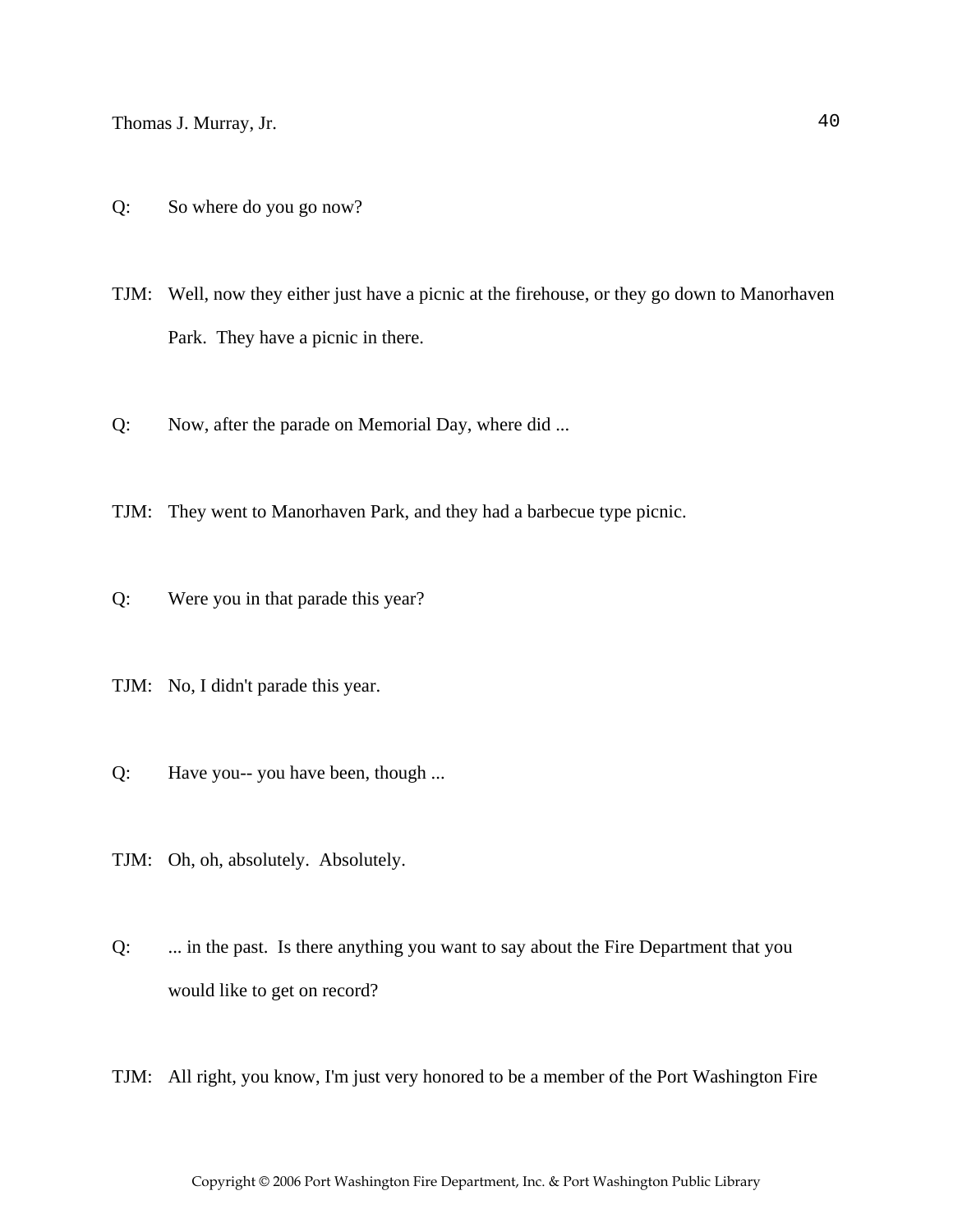Department. It's just an extra honor to be one of the few ex-Chiefs that are still alive in Port Washington Fire Department.

- Q: How many are deceased?
- TJM: [Oh, the majority of them are. The Chiefs over-- they change Chiefs every two years. I](http://www.pwfdhistory.com/trans/murrayt_trans/pwfd_chiefs007_web.jpg)  think there's only nine ex-Chiefs alive today.
- Q: I want to find out about what happens when you're on a fire call and you have to flood a house? How do the people that own the house react to that? What do they do while you're ...
- TJM: Anytime that anybody has a fire or a tragedy in their house, obviously they're hurt personally, financially. The Fire Department doesn't go in to flood the house just to flood a house. That's just not how it works. We're trained to go in and do-- put out the fire and do as minimal damage as possible. We try to open the windows instead of breaking them, and we try to open doors instead of kicking the doors in. Sometimes, you know, it does happen where you have to break a window. You can't get it open, so you do have to break it and clear it. But the Fire Department doesn't go and try to do damage. I mean, that's an old myth that everybody has. "Oh, they're going to break all my windows. They're going to ruin everything." It just doesn't really happen that way. You know, we all live in homes. We all pay the same taxes as everybody else does in Port Washington.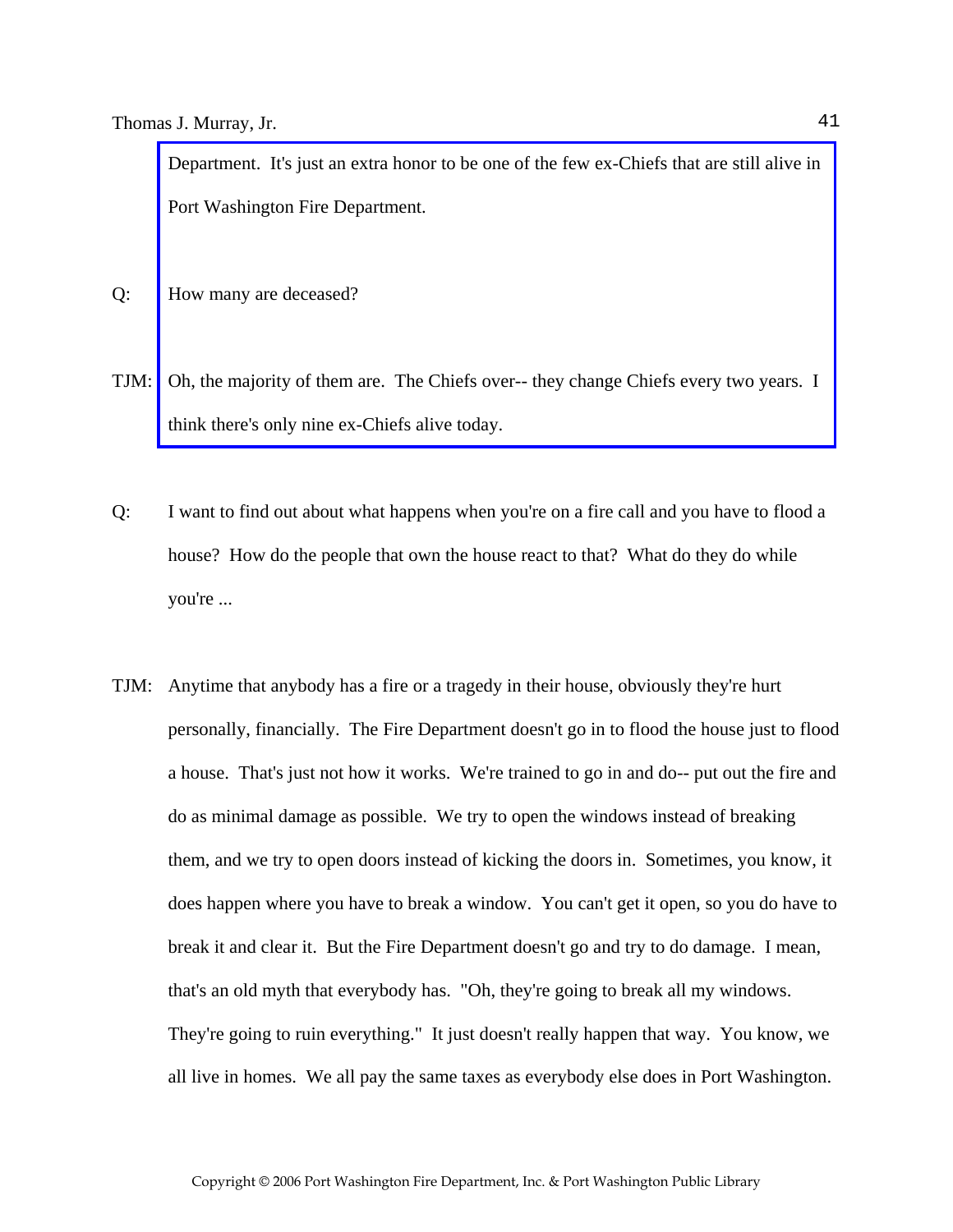Everybody cares for their own home, cars, whatever. Boats, whatever it may be.

- Q: How do you save the possessions in a house? I'm assuming that's the second item after human life.
- TJM: Any time we have to go inside and there's water damage in a house or a fire, and there's going to be a lot of water, we try to-- we have what they call tarpaulins, which are big plastic covers. And they cover as much of the furniture that's possible. It protects them from getting wet. It doesn't protect them from smoke damage, because smoke gets into everything. But the soot, if you have to pull a ceiling down, the ceiling doesn't get into the furniture. We try to cover everything to protect as much as we possibly can. Sometimes it's just not physically possible. The house is burning that bad where you just can't get in to cover it. You have to go in with the hose line and put out the fire and then worry about, you know, the other later on.
- Q: And the advice you would give for people who have homes, to avoid fires, would be what?
- TJM: Well, everybody should definitely have smoke detectors ...
- Q: Aside from the smoke detectors, what advice would you give to people in their homes to have a safe home?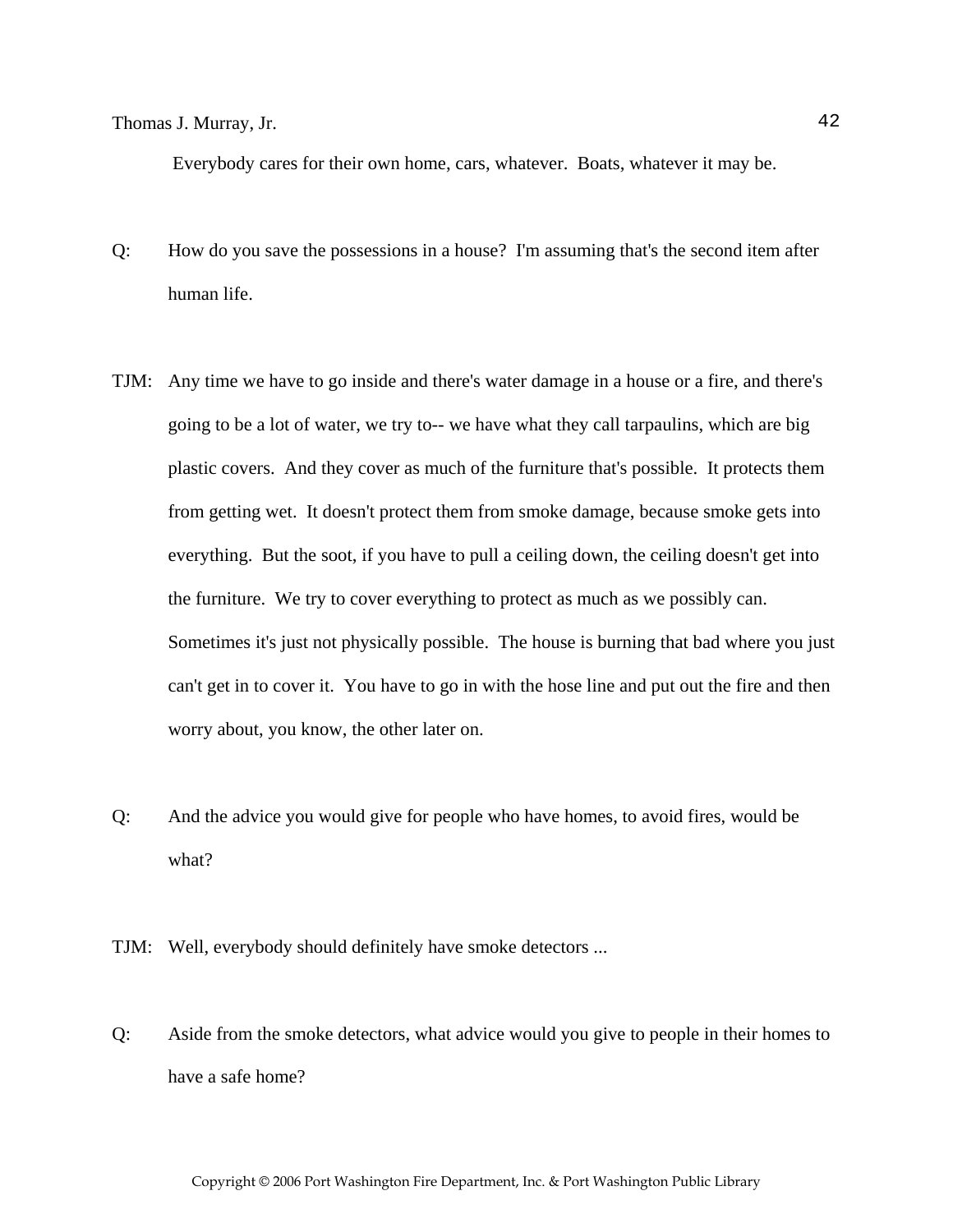- TJM: Well, a safe home-- smoke detectors, fire extinguishers. Make sure that, you know, no smoking in bed. Big cause of fires. Leaving food on the stove and running to pick the kids up right down the road. That five minutes that you're away could cost you your whole house. People have to be conscious of what they're doing and how they're doing it. The more precautions you take in your house, the safer you're going to protect your property.
- Q: Since HIV has come on the scene, have you had any dealings with that contamination on the scene?
- TJM: I myself personally, back when I was a Chief Officer, that wasn't even thought about in them days. Nowadays, they have the Latex rubber gloves. All of the turn-out gear is what they call blood borne pathogen, so any fluids from the outside will not penetrate the gear and get into the human body. So everything like that, which again has raised the cost of everything. That's why the gear is so expensive. But everybody is very conscious of not only AIDS, but hepatitis. Any blood fluids, body fluids, anything like that. Always wearing gloves that are-- that'll protect you.
- Q: [END OF SIDE A; BEGIN SIDE B] ... Tell me about what a Chief actually does. When the Chief gets to a fire, what are the steps that he must take? What-- how does he direct his men? What are the initial things that he must do?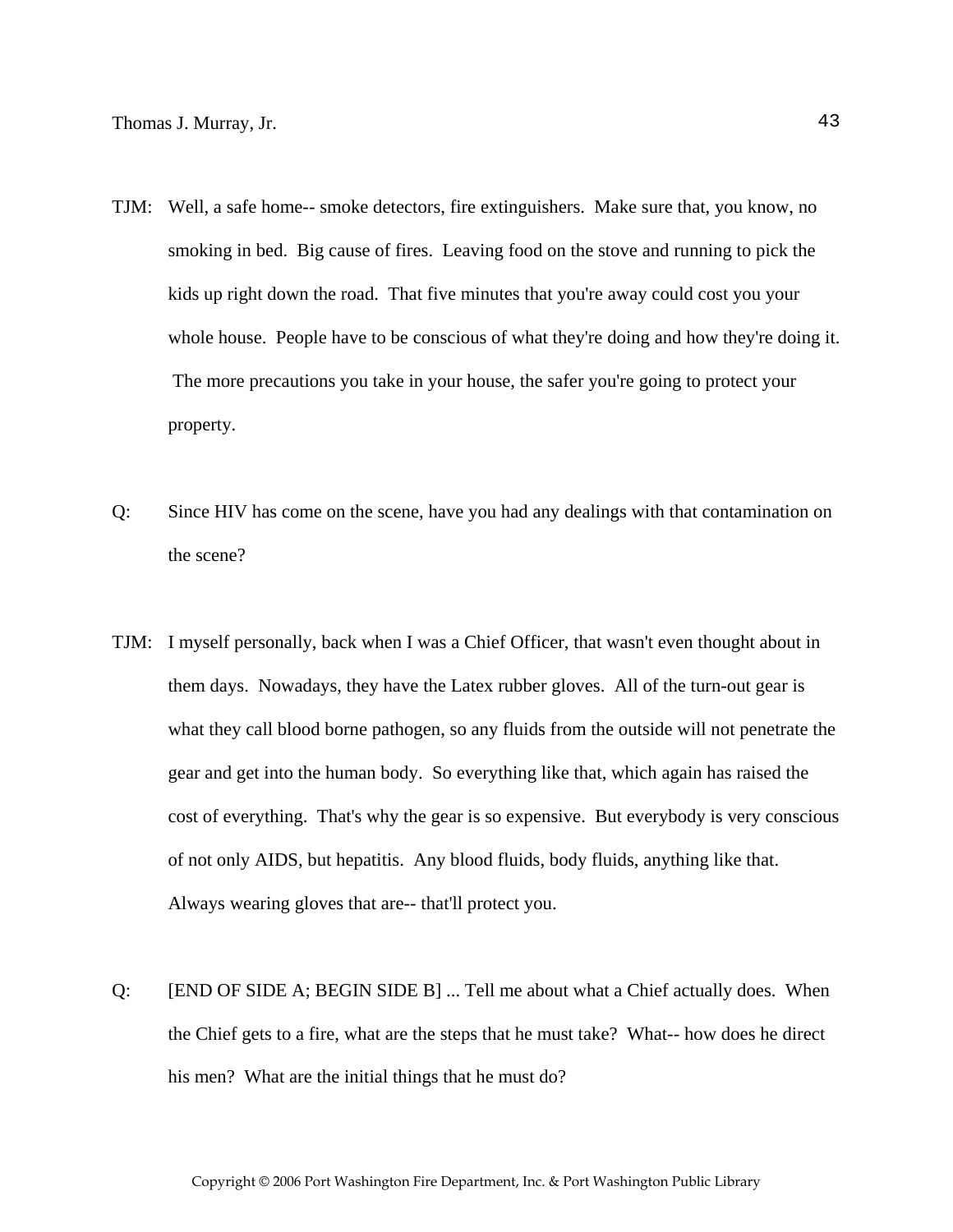- TJM: Well, the Chief of the Fire Department, whether it be Port Washington or any other fire department, is the Chief Officer in the entire department. They control all of the fire and rescue operations that are involved. If I'm not, being Chief of the Department, if I can't make that particular fire today, one of my Assistant Chiefs-- whether it be the First Assistant or Second Assistant-- hopefully, he'll be able to make that call and do exactly the same thing that I would do. Now, when they get to a particular fire, you need to try to set up the situation so you know exactly what's going on. Do I have a real fire here, or is it just an automatic alarm with no fire? Is there food on the stove? What is it? You know, that's why the chiefs now, they have their own vehicles where they can get from their home to the scene before the fire apparatus actually gets there. And they have a better chance to set up the fire so when the fire truck gets there, they know exactly what they're going to do and where they're going to place the apparatus. They take control of the entire scene. They set up a command post, and they run the actual fire scene. Even though they have Assistant Chiefs, we have Captains and Lieutenants in the Department, who actually go in and do all the bull work, the dirty work inside, fighting the fire. The Chief doesn't fight a fire anymore. He just directs the operations. Most of the times, you'll have a Captain or a Lieutenant, they're the ones that are inside getting dirty, tearing the walls down, directing the guys with the hose lines, where to squirt the water, how to do it. You know, different things like that.
- Q: How do you handle a back fire? In other words, when you go in, and there's a ...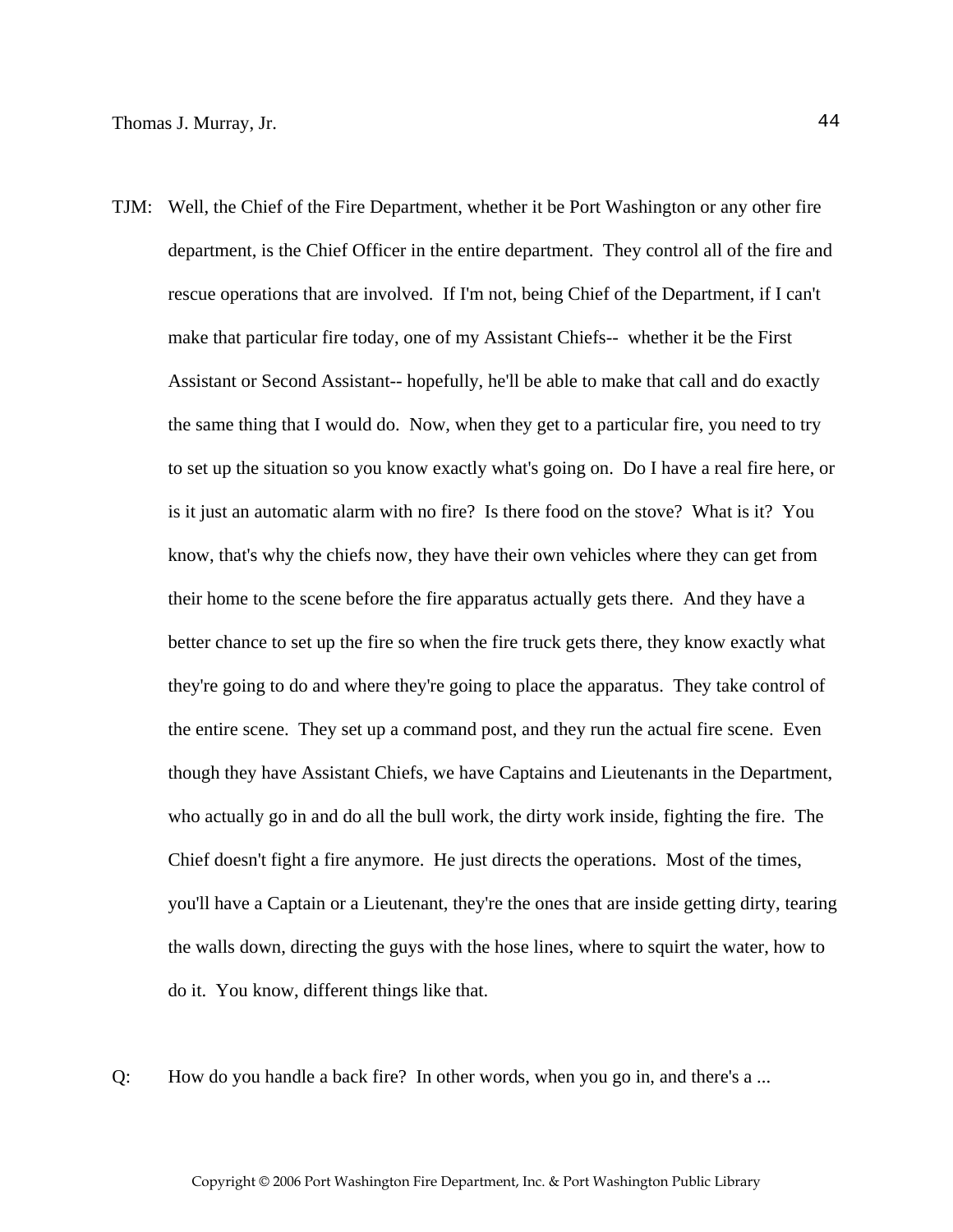- TJM: Well, again, that's part of setting up the fire so hopefully you don't get a back flash or a flash over.
- Q: What is a, exactly, a flash over?
- TJM: Flash over is when the air in a room gets so super-heated that it just flashes right over as you're going in the front door or any door that you're crawling down and the fire comes right over the top of you. That's a flash over. Doesn't happen that frequently, but it does happen.
- Q: And is that dangerous?
- TJM: Oh, absolutely dangerous. Absolutely.
- Q: What-- you can be burned.
- TJM: You can be burned to death in a matter of seconds. I mean, it comes down at that, depending on the severity of it coming at you.
- Q: And how do you prevent that?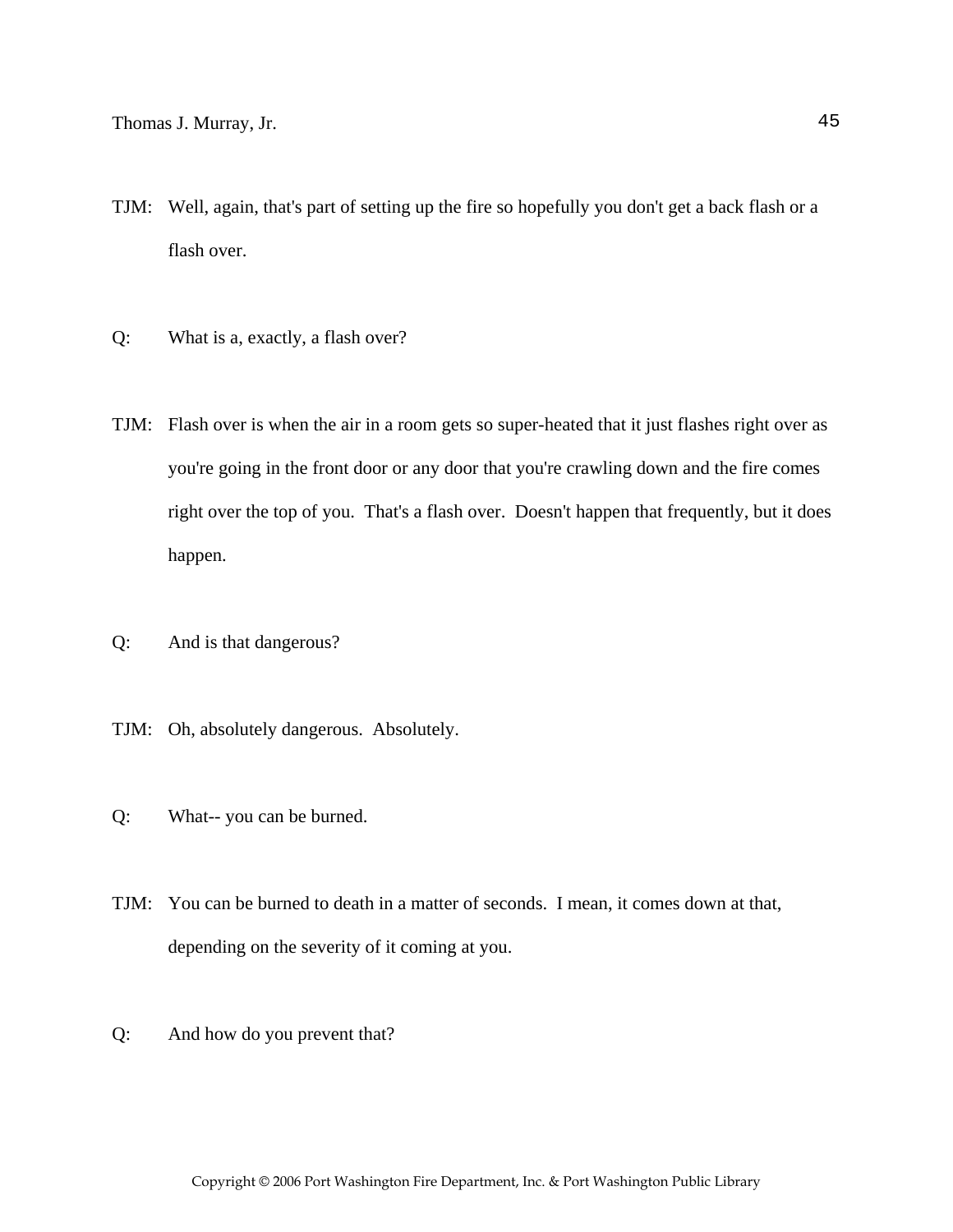- TJM: You have to set up the fire. Make sure that the room that you're going to fight is ventilated. Ventilated is either opening windows, breaking windows ...
- Q: Is that what you use that Pike pole for?
- TJM: Pike pole. For cutting a hole in the roof. Hopefully, you know, if the room is-- again, that's part of the Chief's job, or the officer in charge when he's at the fire, to set the scene up. See what I have. Is it a real fire? How big is it? You know, is it a basement fire? Try to get all these things set before the actual firemen get there and start doing the work, so that nobody really gets hurt. You know, and you learn these things over the years by going to fire school, reading fire manuals, all the training. Because we don't-- you don't see it every day at a fire. So you have to try to simulate it when you go to the Fire Academy.
- Q: And you simulate that at Bethpage?
- TJM: Bethpage is where the Fire Academy is, yes.

Q: And ...

TJM: We try t simulate it as best as we can. You know, teach people what to look for.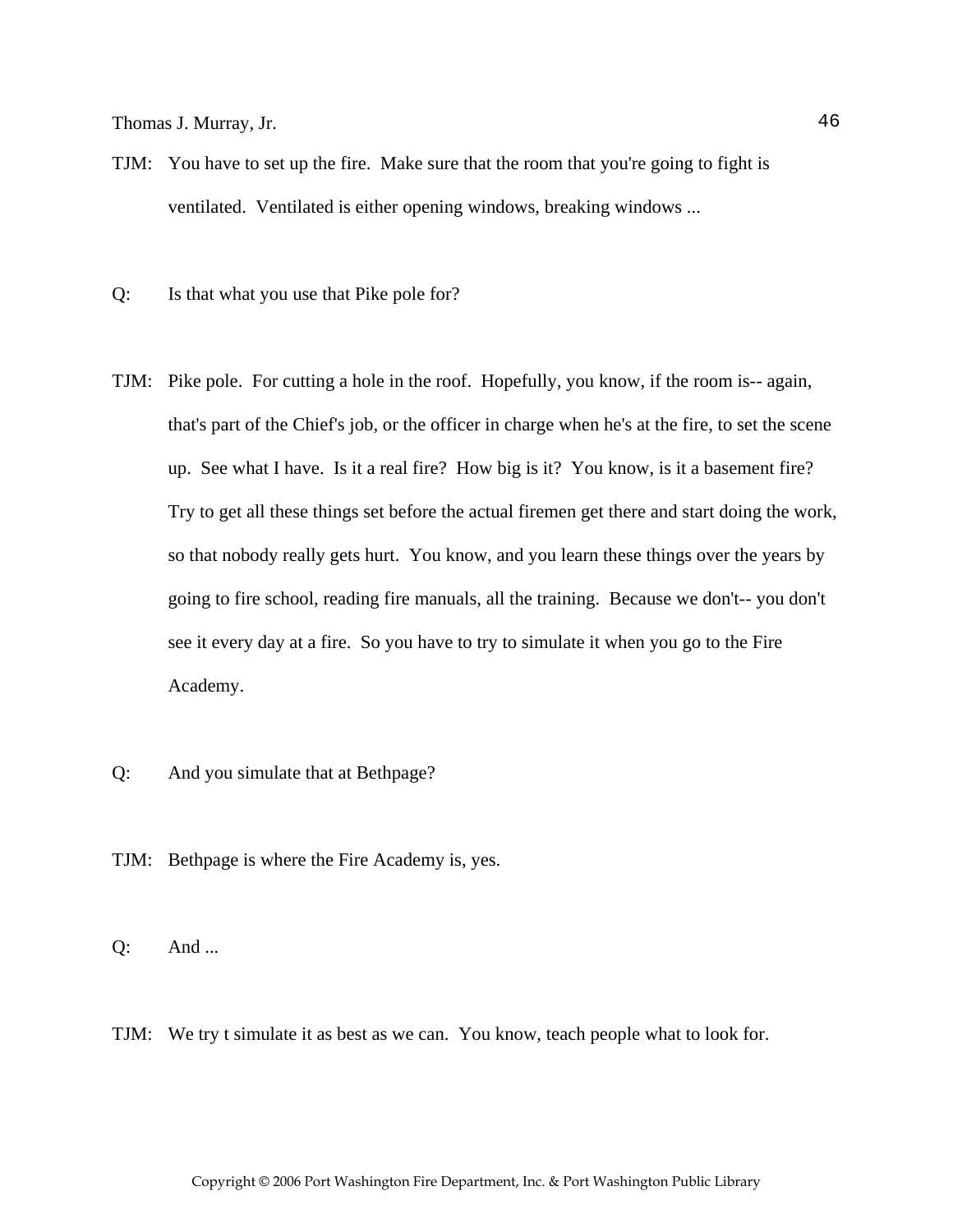- Q: Why was Bethpage ...
- TJM: That was set up many, many years ago. The Fire Academy's been there for-- since the inception. I'm not even sure when that was really set up, but it's been there forever. And every year, we get bigger and bigger out there. As I mentioned earlier, I'm a past president of the Board of Directors from the Fire Academy, so I'm a little bit more familiar with how it operates, what we're-- what the future brings, what it doesn't bring. I mean, we're a nationally recognized fire academy, and we have people from all over the country come into our fire academy for different types of classes, schooling.
- Q: And who is the-- who are the instructors?
- TJM: The instructors, most of the instructors are volunteer firemen. Some of the regulations, to be an instructor is you have to be a volunteer fireman for five years And a lot of them are ex-Chiefs, New York City firemen.
- Q: And they write the curriculum?
- TJM: They write the curriculum, and then they teach the curriculum that they write.
- Q: So it's all experience.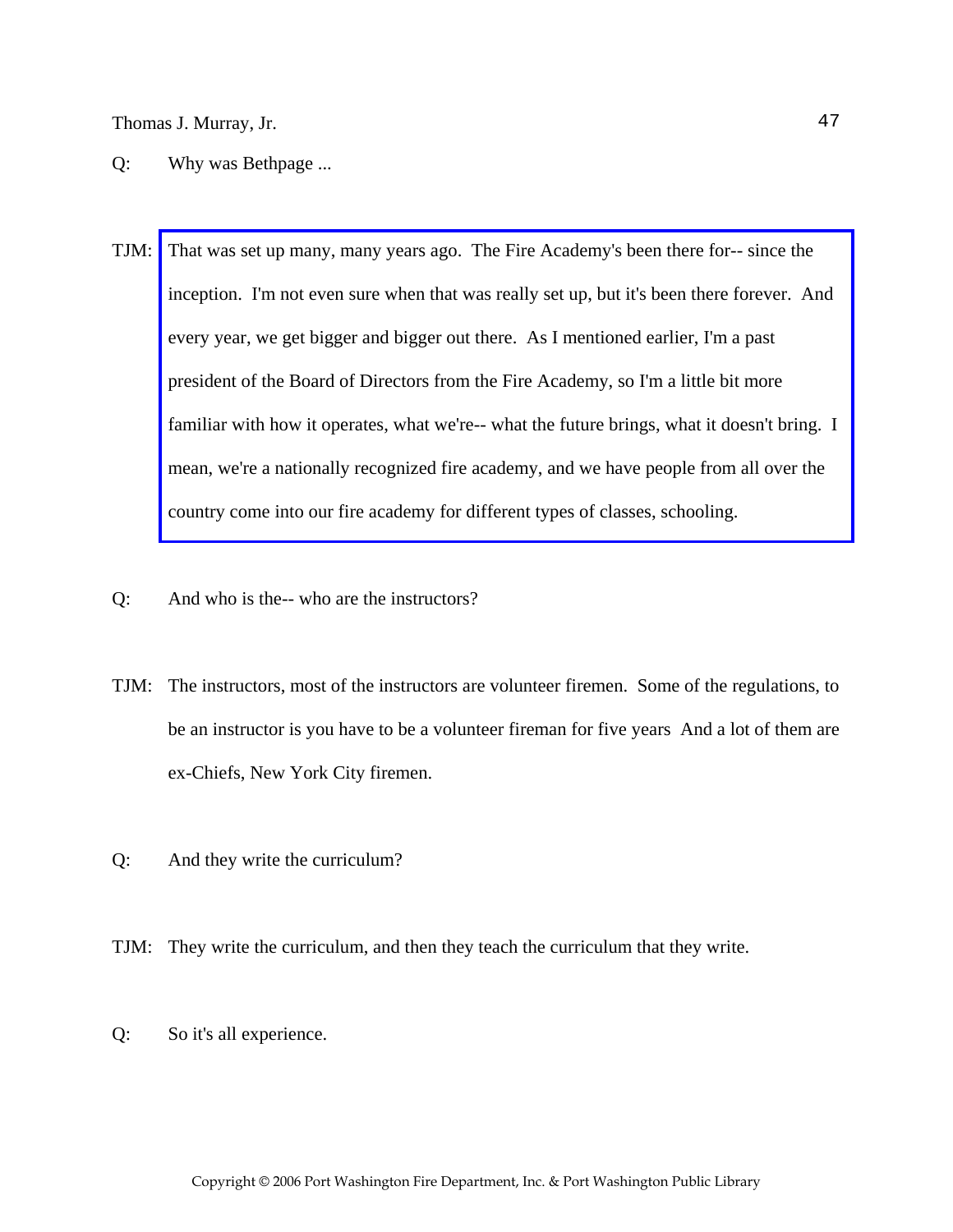TJM: It's all experience. There's an extensive test you have to take to become a fire instructor.

- Q: How long a test is that? How many ...
- TJM: It's got a lot of questions. The last test, I believe, was seventy questions. But it's-- you've got to read the manual.
- Q: It's the practical side? Do they judge you on the practical side of things?
- TJM: It's a written test first. If you're lucky enough to score high on the written test, then there's a personal interview. And then, they can take you to the Fire Academy and see how you would write up the lesson plan for a particular class that'll be taught that evening. So it's a prestige job.
- Q: And you've done that?
- TJM: No, I haven't done that. No. Again, you have to have a lot of time to dedicate to that (laughs). Everything takes time.
- Q: So, basically, being, having a family is (laughs) tough.
- TJM: The family has to be willing to put up with your activities. It's hopefully they do that,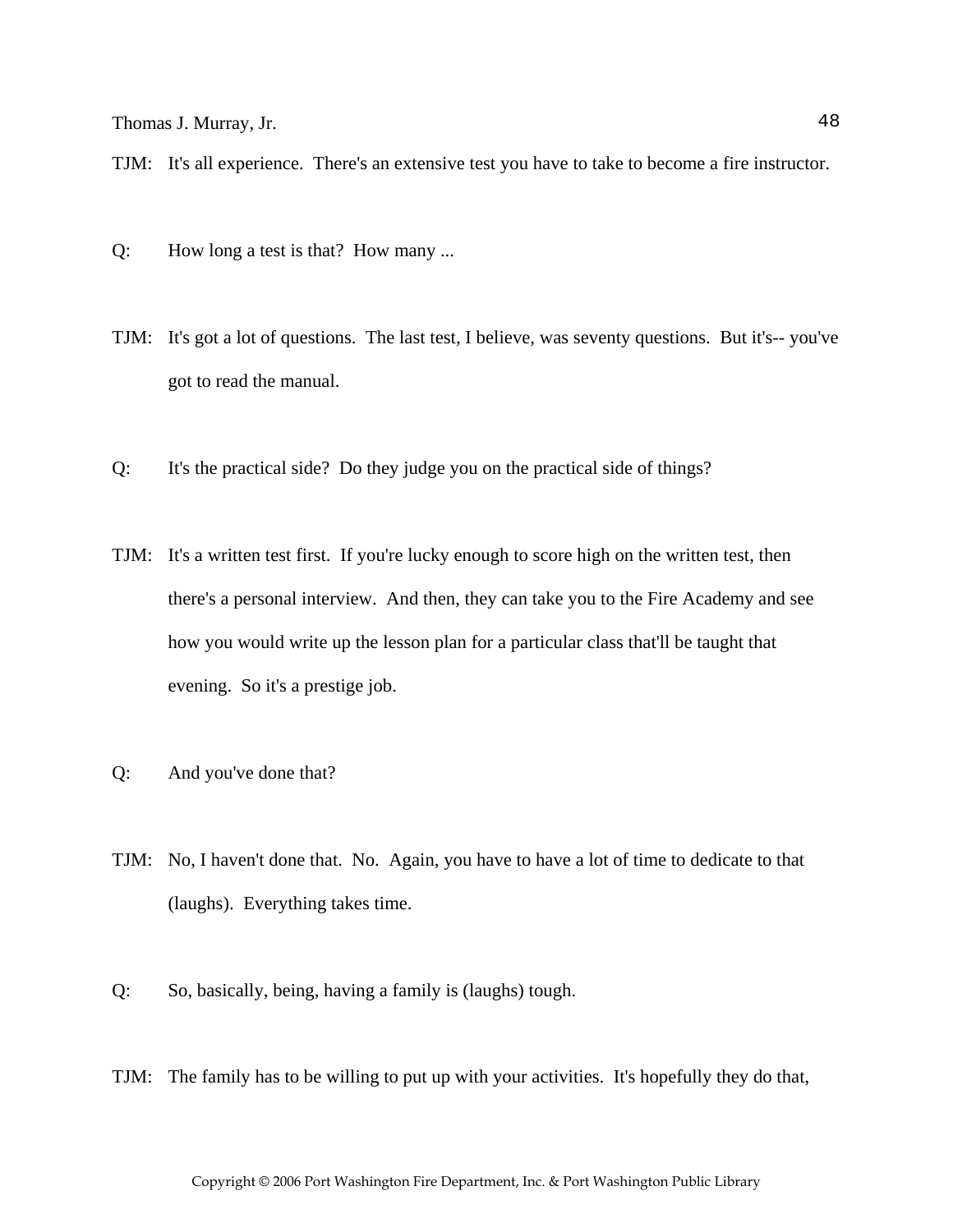and they understand that this is what you really want to do, and they let you do it.

- Q: Now, when do you think-- when do you think that the volunteer service here will end in terms of-- do you think soon, do you think, or ...
- TJM: No, I don't know if it's soon. It's very hard to say how Port, the community of Port Washington is going. The community now is getting very, very large. A lot of ...
- Q: How many-- how many people?
- TJM: The Port Washington Fire Department covers ten and a half square miles. We go all the way from Sands Point up to St. Francis Hospital. So it's a big area for a fire department to cover. Because, you know, the membership, the numbers have decreased considerably over the years. Whether it'll continue to decrease or maybe we'll see an increase, it's- nobody can predict what the future brings. The amount of calls has gone up tremendously.
- Q: How many calls do you get per day or per week?
- TJM: I don't know the exact numbers. I'm not, you know, up to date on all that speed, but there's probably four calls, five calls every day between ambulance calls and fire calls. It's a considerable amount. A considerable amount of calls. It takes a lot of time. Each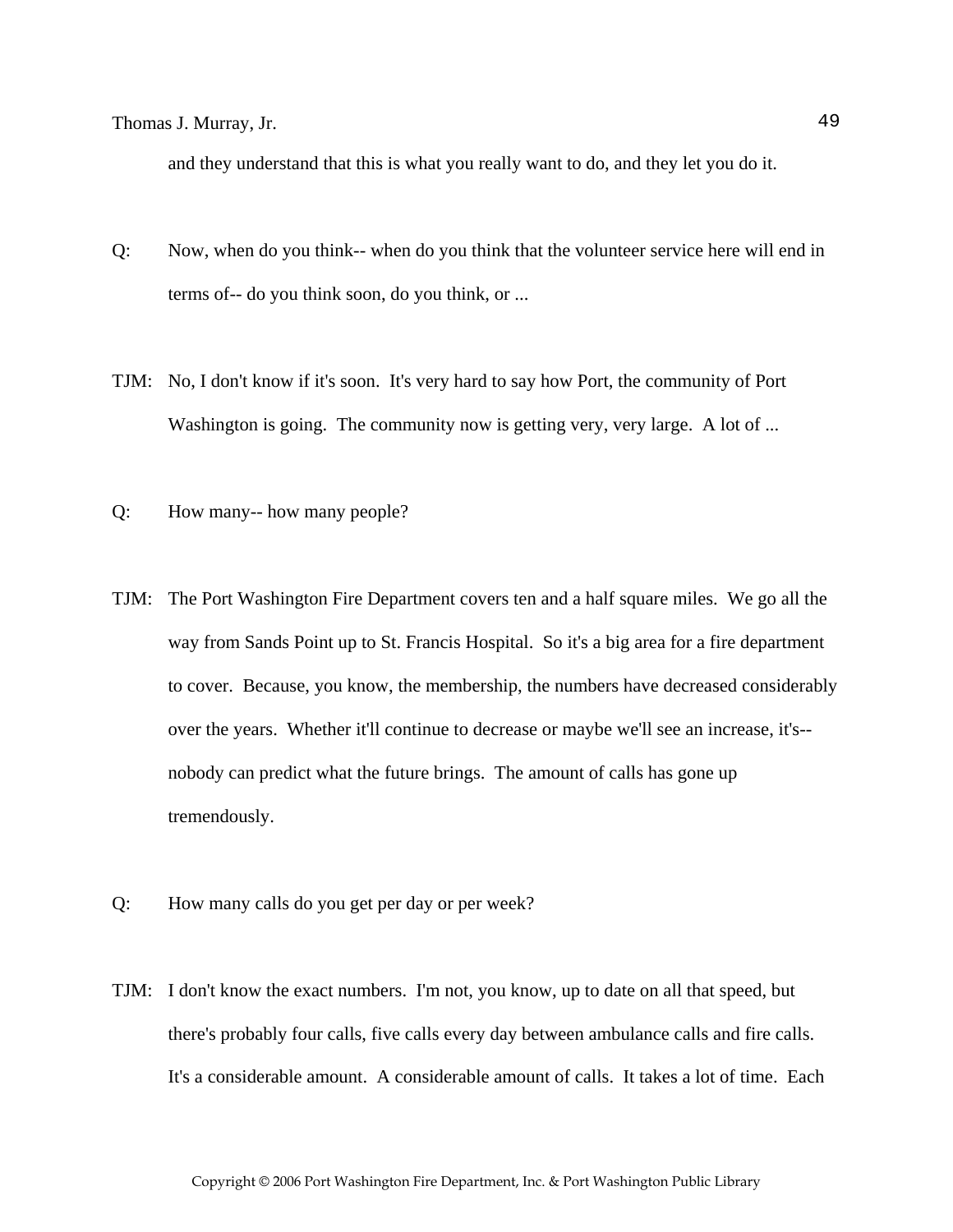call is probably a half hour, forty-five minutes, whether it's just recorded alarm, or a small little fire.

- Q: Now, as an ex-Chief, do you still respond to the calls, or no?
- TJM: I still go to some calls. I don't go to many. I kind of pick and choose the calls I go to.
- Q: So when these other people that are in the Department get to a fire and they don't have enough people, what happens? You call ...
- TJM: You call mutual aid. Mutual aid is when you call another department to come in and help. Sometimes we do that if we have a bad fire. We'll have a neighboring department come just stand by for us in case we have another fire at the same time, which does happen.
- Q: Now, in case of a disaster or terrorist attack, how-- who is designing the plan in order to cope with this?
- TJM: Depending on what the disaster would be, the Chief of the Department or the Senior Officer, if the Chief's not available, would be the command. He'd be at the command post, and he would call Nassau County Fire Communications Center and tell them what I need. I need ten ambulances. I need four departments for mutual aid. I need LILCO. I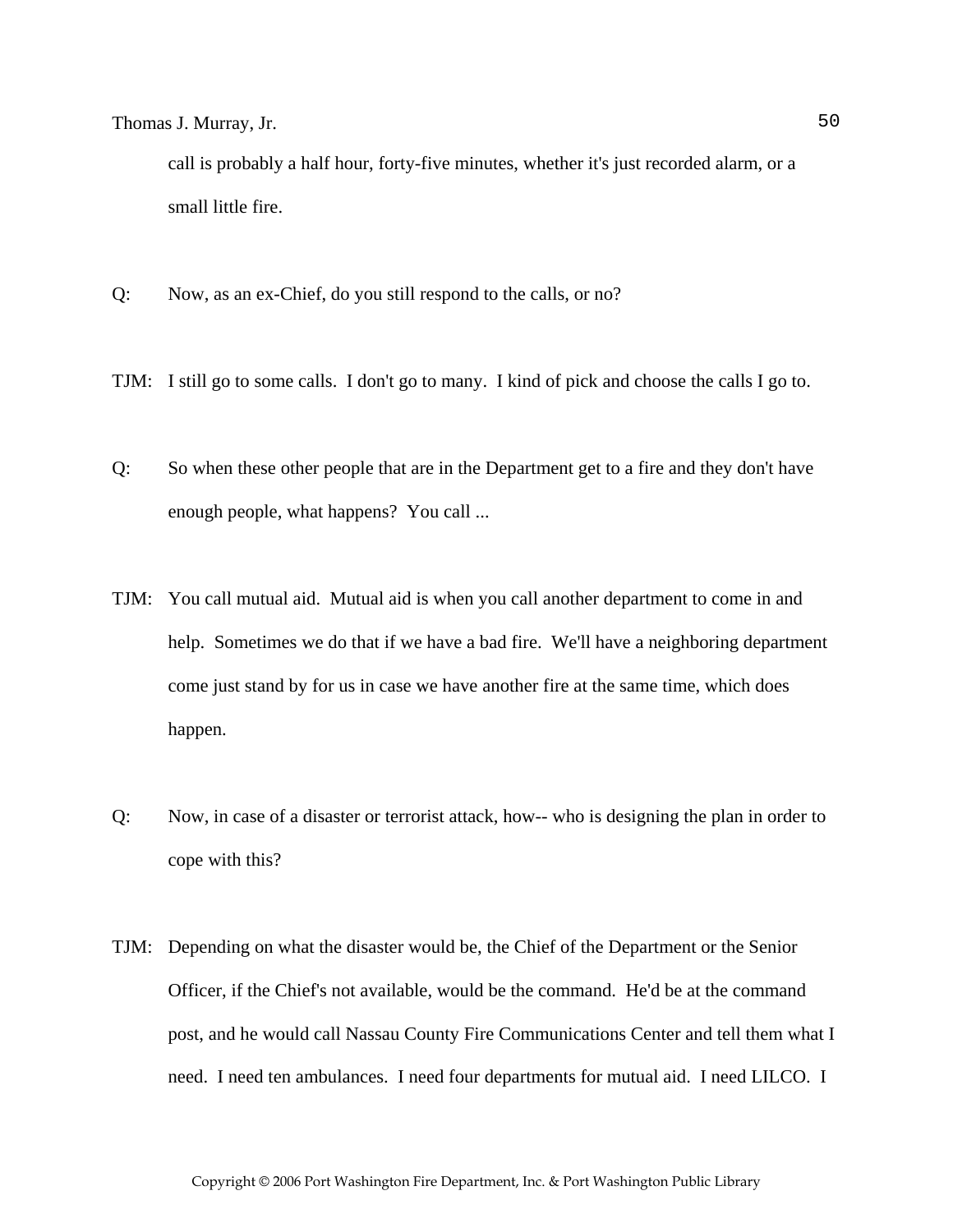need LIPA. I need Keyspan for gas. Whatever it may be.

- Q: And what do these companies do if they come?
- TJM: Well, they come, and they'll be directed where to go and what to do by the Chief of the Department or the officer in charge. It may be just standing by at another firehouse here in town in case we get another call. It may be coming to the scene, bringing manpower to the scene, again, depending on what the disaster or how big the fire is.
- Q: Is there any rivalry between the Police Department and the Fire Department?
- TJM: No, I don't think. Not in Port Washington.
- Q: But apparently there is in New York City.
- TJM: Well, there could be in New York City. Port Washington, we have a lot of police officers in Port Washington who are firemen in Port Washington. So, I mean, there's always going to be some rivalry.
- Q: Who would have precedence in case of a disaster? Would it be the-- I mean, would it be the Police Department that makes the decisions, or the Fire Department?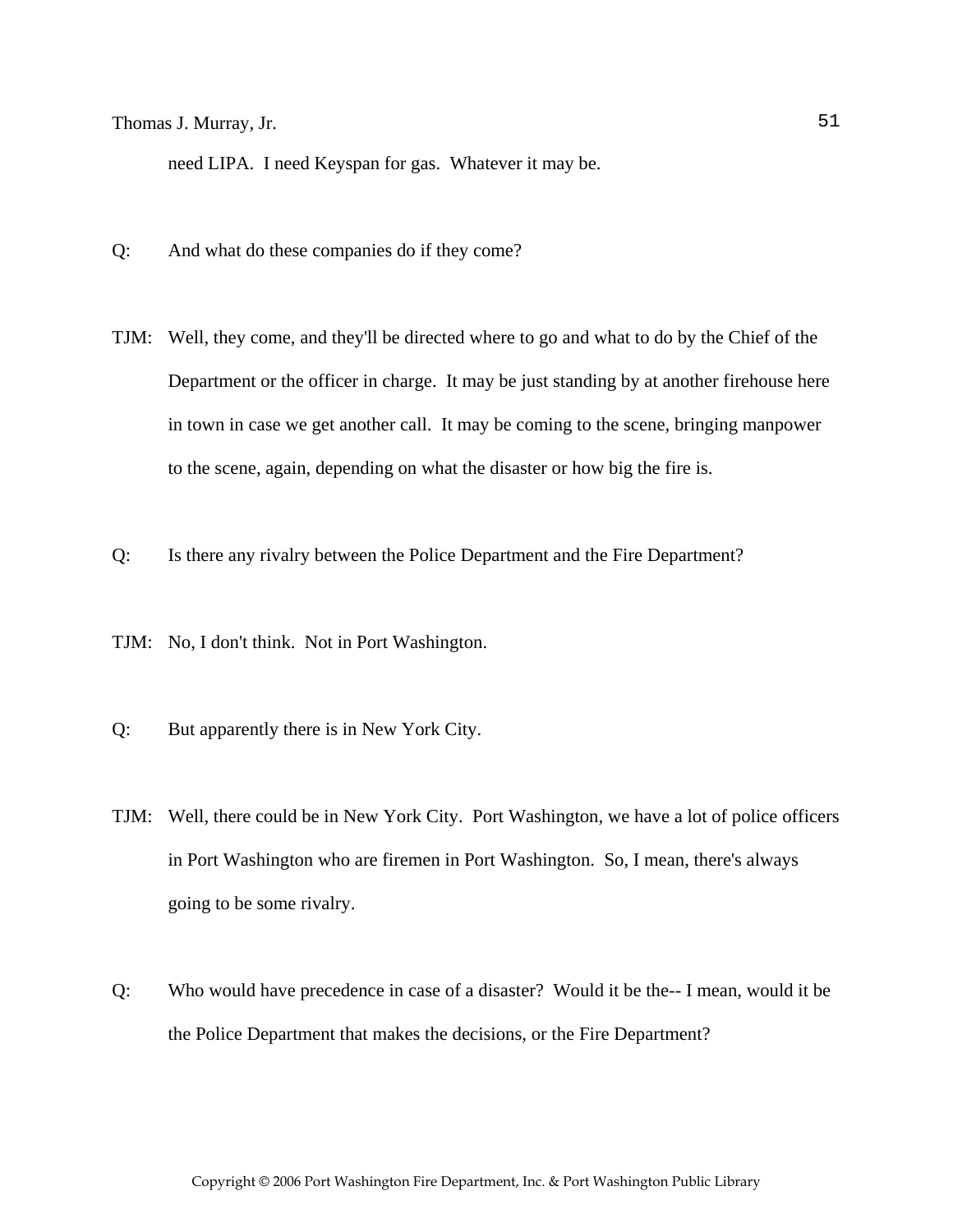TJM: Depending on what the disaster may be. You know, is there a crime involved?

- Q: But how do you know that ahead of time?
- TJM: Well, somebody's got to set the scene up. That's where the command post comes in. The Chief Officer has to set the scene up and, you know, we've had people that are actually murdered in a house and the place was set on fire. So it's kind of like a dual role. We'll go in, the Fire Department will go in and do what they have to do to put the fire out and try to preserve the scene as much as we can so the Police Department can come in and do the investigation.
- Q: Now, how do you know that that's been a murder and not ...
- TJM: Well, you don't know.
- Q: Oh, you don't know.
- TJM: You don't know.
- Q: So ...
- TJM: That's why you have to, any time there's a death or a fatality, you have to try to preserve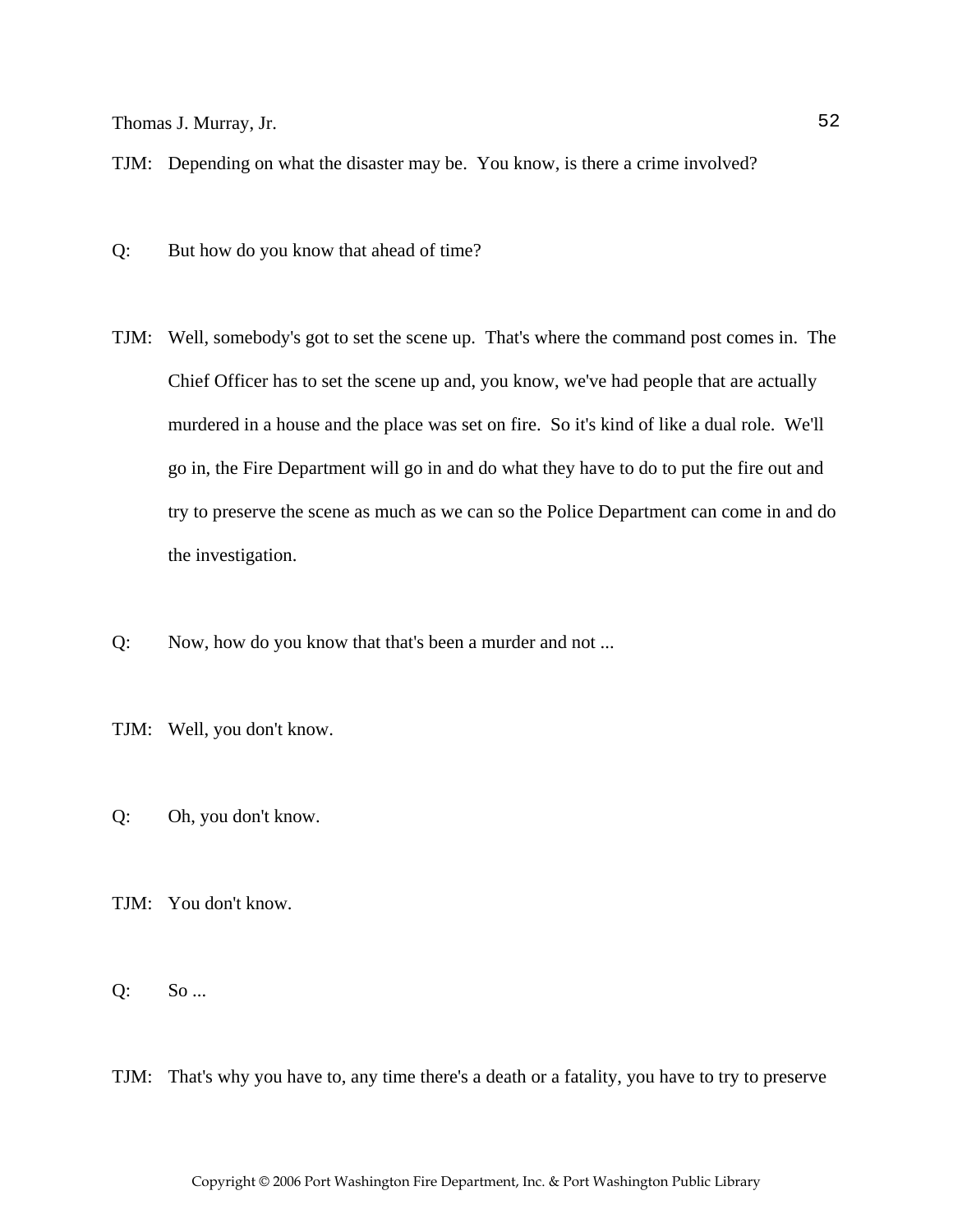the scene as best as you possibly can.

- Q: And how do you do that in a fire?
- TJM: Well, you have to do whatever you got to do. You know, it's hard to say. Every fire is different. But instead of-- if thee's a body here, instead of pulling the ceiling down and letting it fall on top of the body, you'll work around and try to get up in the ceiling some other way, so you can preserve the scene. You have to work together.
- Q: Is that what you had to do with Bobby Dayton?
- TJM: No, Bobby was out in the open.
- Q: Oh, he died not in the building?
- TJM: Oh, he was in the building.
- Q: Oh.
- TJM: Oh, yeah. He was in the building. It was just a matter of going in and finding out where he actually was. There wasn't any collapse in that building. You have to work together.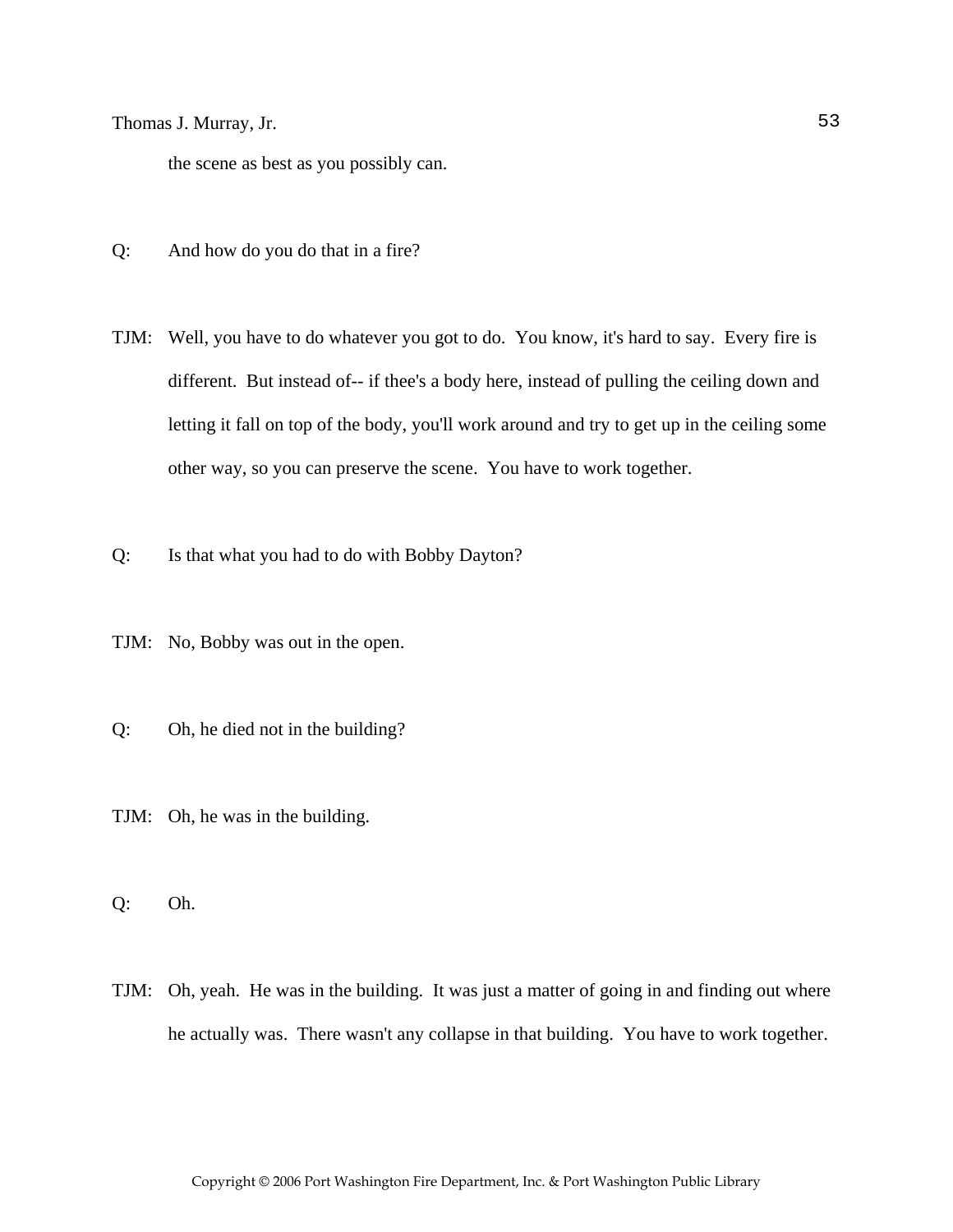- Q: And in the fire with the three children that were killed ...
- TJM: That was-- it's just a regular house fire. You know, kids normally have a tendency to hide in closets or under the bed. Things like that. The houses don't collapse unless they're really burning, fully involved fire.
- Q: And usually a fully involved fire like that could be arson?
- TJM: It could be anything…Could be arson. It could be anything. Could be food on the stove could turn a whole house into a fire.
- Q: And how many of those have you had?
- TJM: Oh, we've had those. I don't know how many.
- Q: But you do have them.
- TJM: Oh, you do have them. Sure. You know, you could leave something on the stove cooking and go shopping. Takes two hours to go shopping. By the time you get home, you open the front door, the whole place is on fire. Fire is very strange. Could start from your oil burner in the basement. Just a little blow back. Everybody has those. Maybe it's just your house that blows back harder than somebody else's and goes on fire.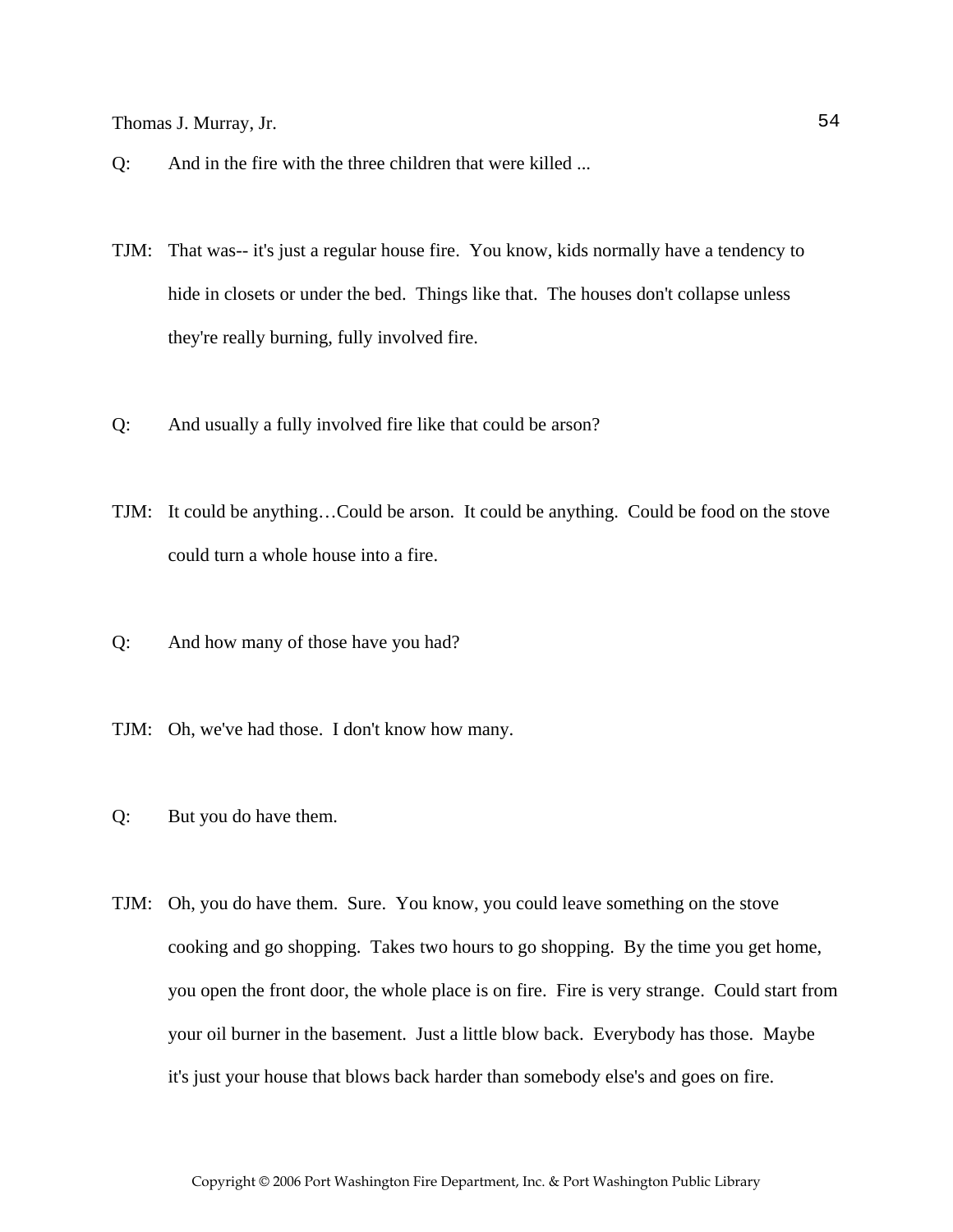Q: So then, these are the additional types of fires.

TJM: Sure.

- Q: Are there ever unusual ...
- TJM: Well, you know, lightning is unusual. It happens all the time, but it's unusual. You know, it's not the common cause, but it happens.
- Q: And have you been at those types of fires?
- TJM: Oh, sure. We've had lightning fires. Had lightning hit houses, the house goes on fire. Oh, sure. Yeah.
- Q: Now you say that you are next to the oldest Chief in the Department?
- TJM: For time in service, the only other ex-Chief that was before me was ex-Chief Joe Fico. Joe was Chief of the Department; I was his First Assistant Chief. So, Joe is the oldest ex-Chief, not in age, but in time. In time, the second oldest.
- Q: Because you both joined very young.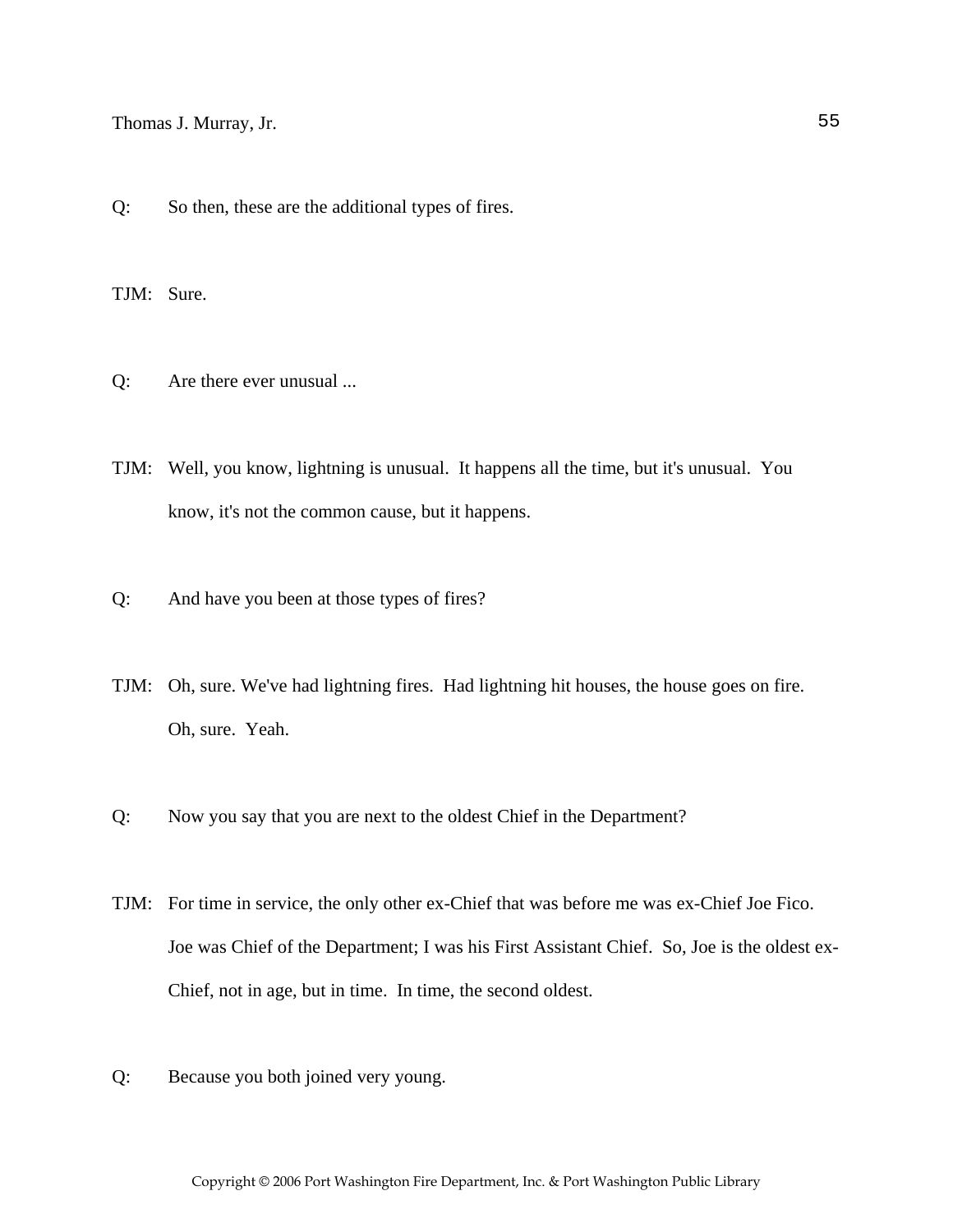TJM: Yeah.

- Q: You were what? Nineteen, right?
- TJM: I was eighteen when I joined the Fire Department. I was lucky enough to be the youngest Chief the Port Washington Fire Department has ever had.
- Q: How old were you then?
- TJM: This was in my early thirties, very early thirties (laughs). You know, I came-- I moved up through the ranks very quickly. I was at the right-- again, at the right place at the right time. You know, the Port Washington Fire Department, back then, was a very big department. Today, we're probably half that size.
- Q: But we have more population.
- TJM: But more population, more calls, so it's more demanding on the fewer members that we currently have.
- Q: Did you ever have personal injuries while you were fighting these fires? When you went in to get Bobby Dayton, were you injured?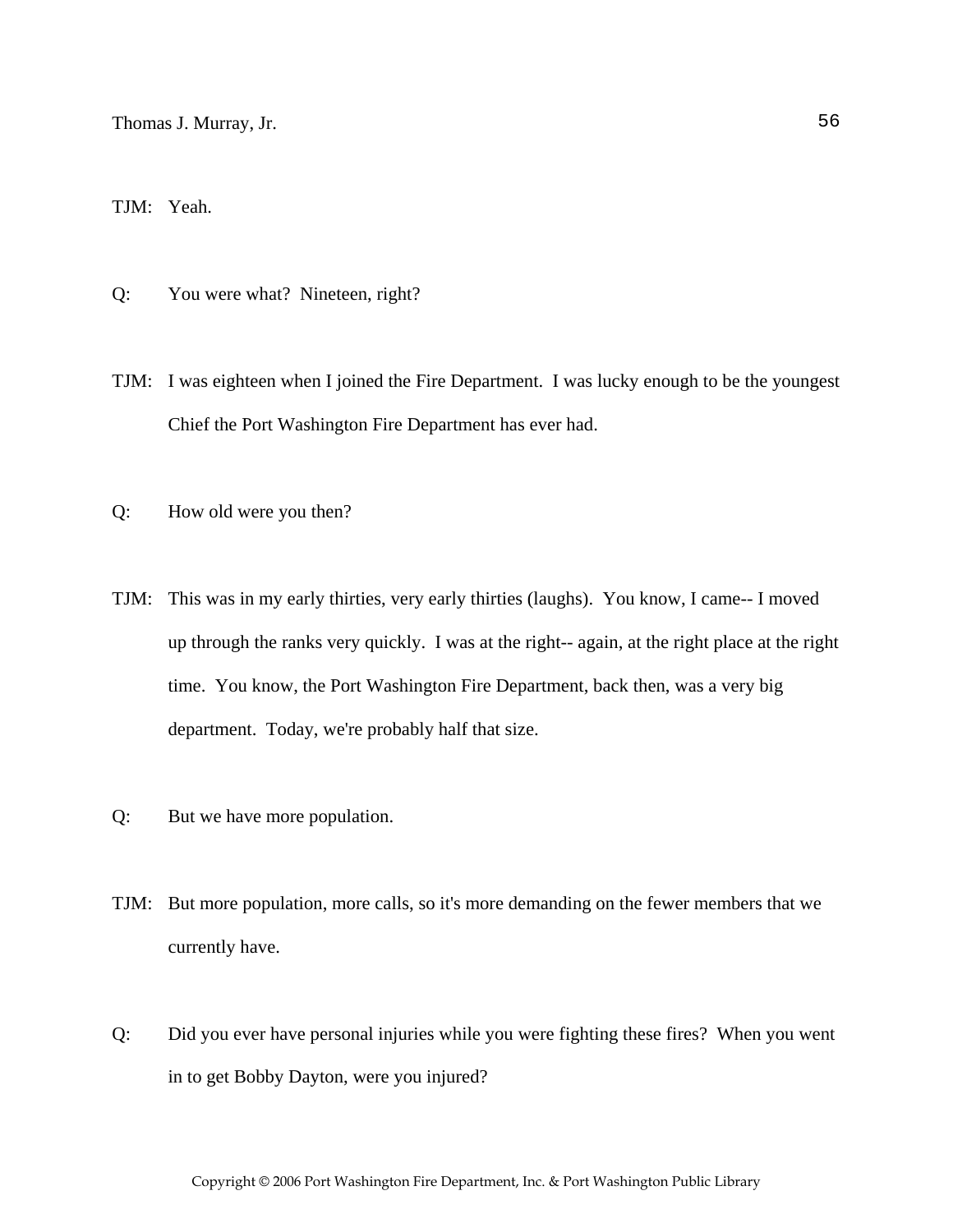- TJM: No, not with Bobby. I was burned in a fire one time. Just some minor things, nothing major. I've been very lucky. Most of the members, we've been very lucky. We've had a few minor injuries, but nothing really serious. At least that I remember anyway.
- Q: And your medical expenses. If Workmen's Compensation does not cover all, or does it?
- TJM: Yeah, they will. They cover that, too. Fire Department has insurance. We come under the Volunteer Firemen's Benefit Law, which covers firemen that are hurt while on active duty.
- Q: If they're totally disabled while they're on active duty, what happens?
- TJM: There is an insurance policy. I mean, obviously, if you make a thousand dollars a week, it's not going to give you a thousand dollars a week, but it is going to give you some type of benefit. I don't know exactly what the benefits are nowadays. That's something that's beyond me. I'm not up to speed on all that.
- Q: When you were Chief of the Department, how did you handle misconduct or ineptness?
- TJM: Any time that we had a problem with one fireman or two firemen-- whatever it might have been-- we would try to bring them in together, sit them down. What was the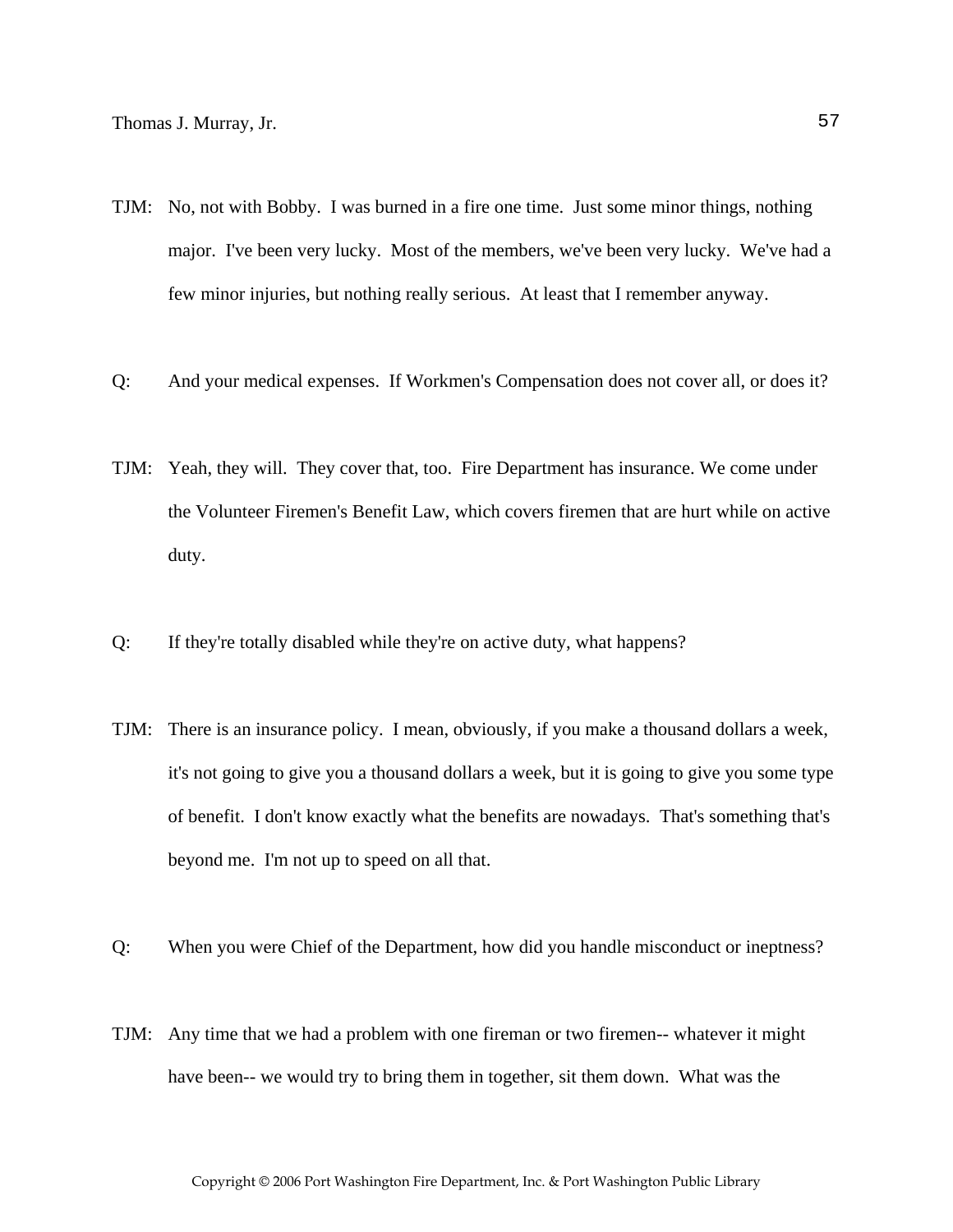problem? Why did this happen? Get their stories. Get both stories. And then make a determination on what the severity of the charges may be. Is there going to be a penalty? Penalties back in them days were usually just charges. Bring you up on charges. You get a ten day suspension.

Q: So ...

TJM: It stays on your record in the Fire Department.

Q: But if you're a volunteer fireman, what-- I mean, so you have ten days suspension.

- TJM: So, you don't do-- you're not allowed to come into the firehouse for those ten days. You know, the people that join the Fire Department are dedicated to the Fire Department. They want to come to the firehouse, whether it's to watch television, fight fires, or just hang around and, you know.
- Q: So, basically, it's a brotherhood?
- TJM: Oh, absolutely. Absolutely. You know, and you run into all kinds of disciplinary incidences.
- Q: For instance?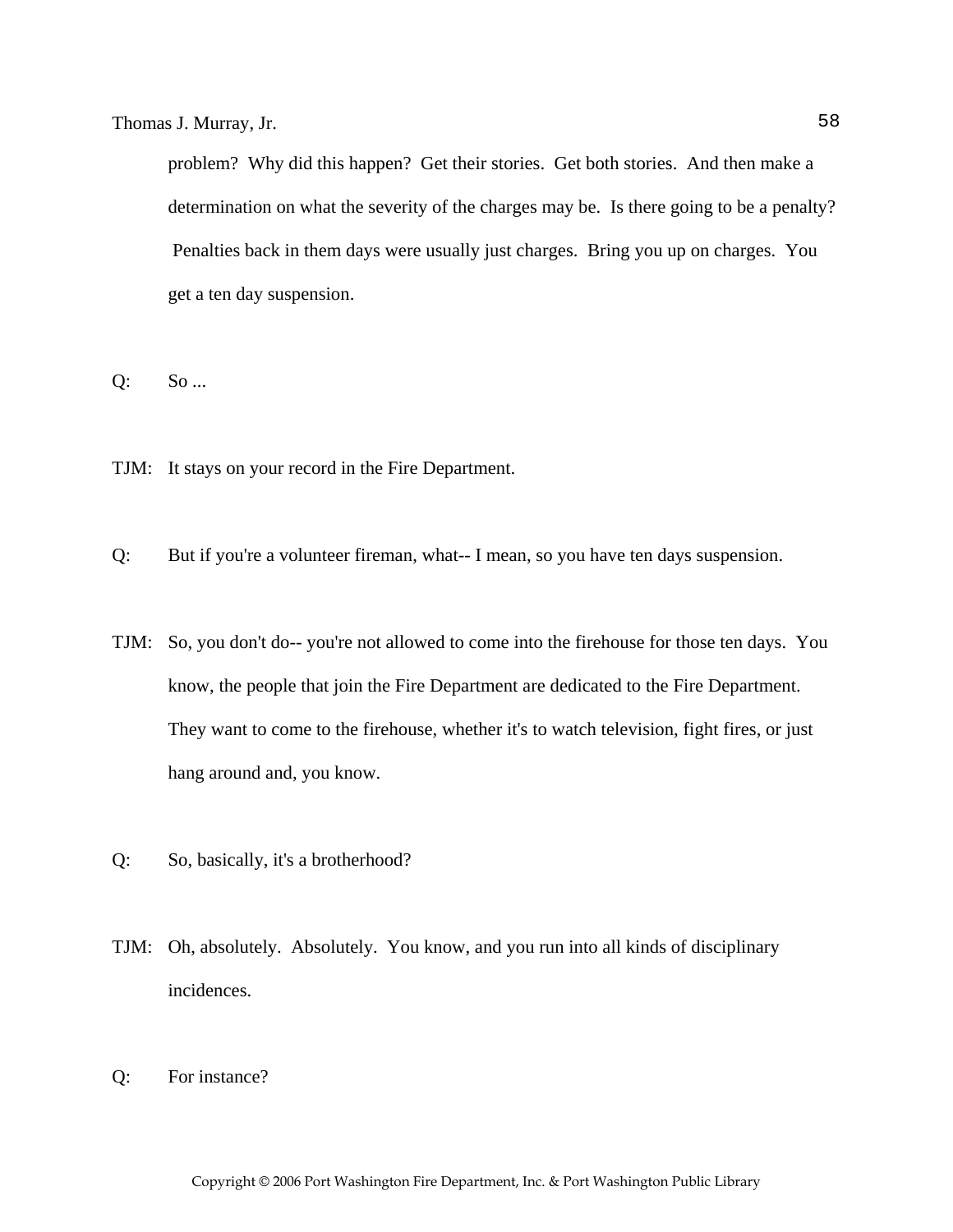- TJM: Oh, back when I was, I think, Second Deputy Chief, I happened to be the only chief in town at the time, and I had two firemen fight at an ambulance call or fight at a fire scene. I'm not sure what it was.
- Q: What was the fight about?
- TJM: I couldn't even tell you nowadays, it was so long ago.
- Q: So how did you handle that?
- TJM: Being a young Chief, I was brand new. The other chiefs were out of town, so I brought the fellows in to explain to me what happened, and I had to make a decision on what it was. So I just wound up suspending them both for ten days. Things like that. You have to do what you have to do. You know, there has to be an authority, chain of command. That's-- I come from, you know, back when the military was-- those things aren't around anymore (laughs), and people don't know what discipline really is or chain of command. And they need them things.
- Q: So you need to be a hands-on Chief.
- TJM: Oh, absolutely. You have to be. Chief takes-- it's a lot of time. Lot of time. We used to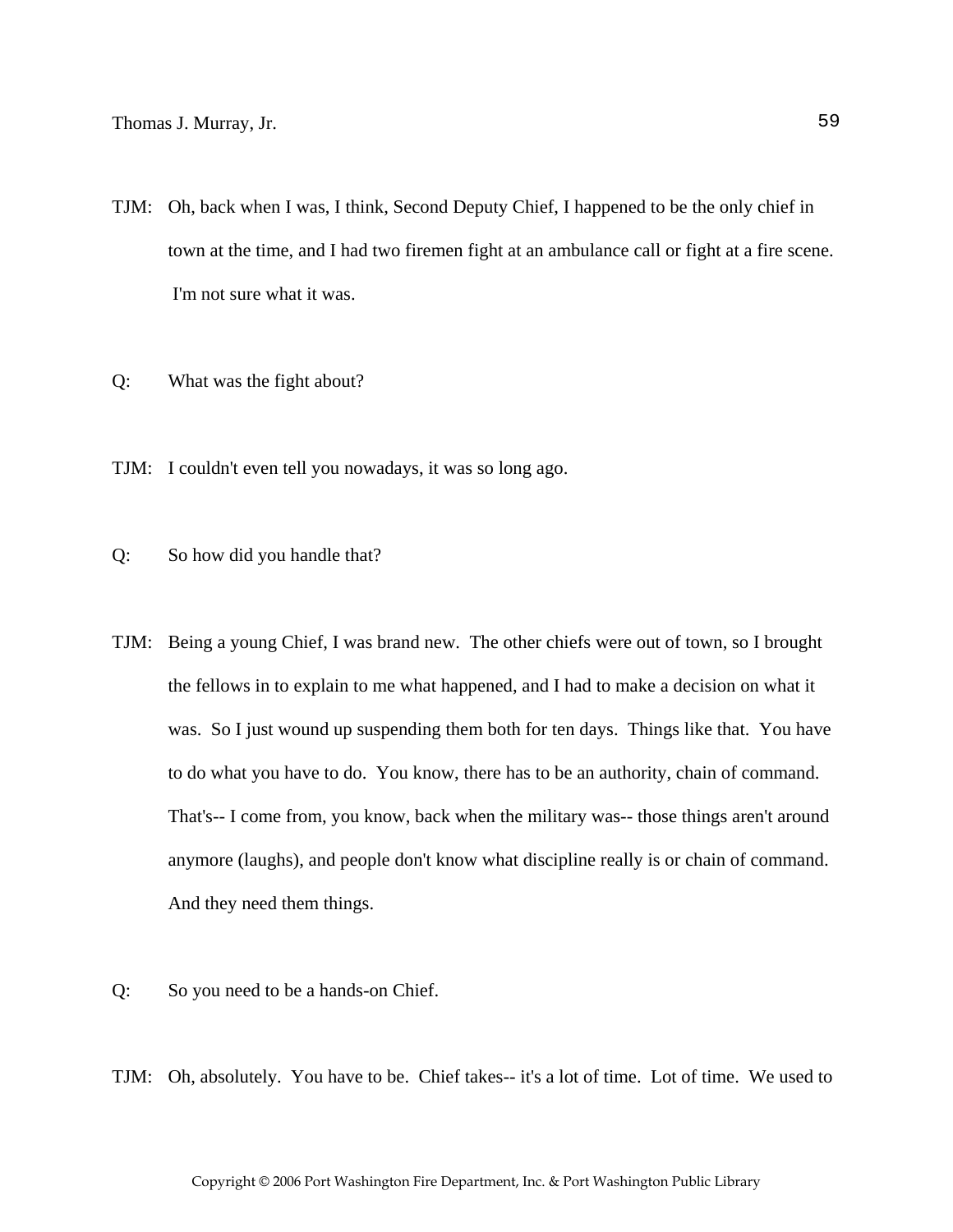go, when I was Chief, we'd go to every party, every meeting, every fire call. You know, we never missed a thing. If there was a company dinner, you went to the company dinners. It takes a lot of time. You know, they called it the old roast beef dinners, you know. You'd go to Great Neck's firehouse, you'd get roast beef. You go to Albertson, you'd get roast beef, you know. After a while, the women get tired of it (laughs). But it's just part of being Chief. You have to do it. It's just you've got to do it.

Q: Talking about the restaurants, do you have cooks that cook for the parties?

TJM: Uh huh.

- Q: Not necessarily in the firehouse now, right? Do they have famous recipes for the firemen?
- TJM: It's changed over the years. Years ago, the Fire Department was always known for its clam chowder. In a waterfront community, the clam diggers would go dig the clams, open the clams, make the clam chowder. You don't see that anymore. It's rare when you get a clam chowder now at a firehouse (laughs). It's a lot of time, a lot of work.
- Q: Is it because there are no clams?
- TJM: Well, you can always buy clams. You can't go dig them anymore, but you can always go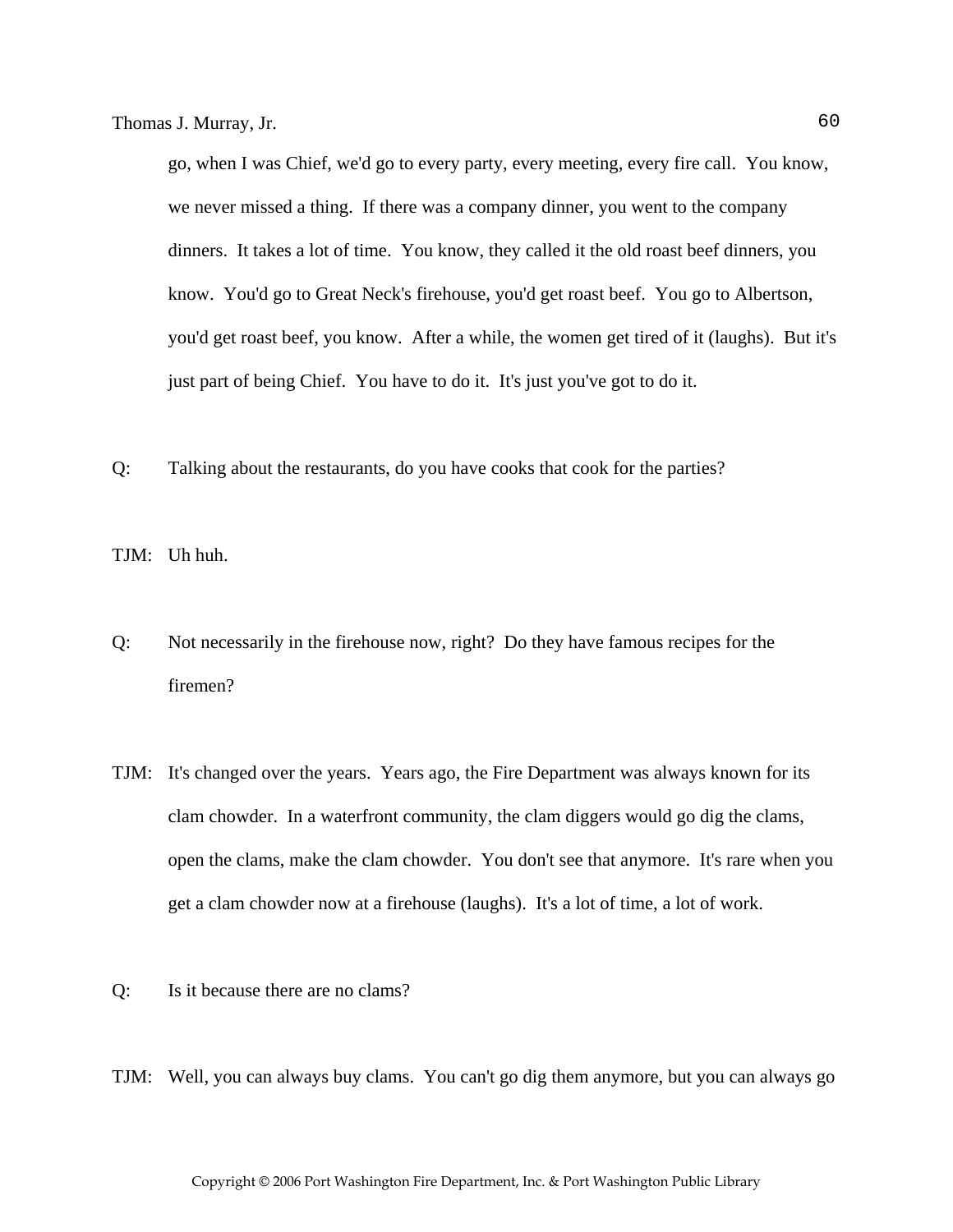buy them. But again, it takes a lot of time. People would take a day off from work just to make a pot of clam chowder for a meeting or a party or whatever it might have been. Nowadays, they can't afford to take the day off. Everything has changed.

- Q: So what would you say about the quality of life then versus now?
- TJM: I think back in them days, everybody, whatever amount of money you made, you lived with it, you were happy with it, and the people, same today. Whatever money you make, you live with it. You may not be happy that you're-- but you survive, you know. Things are a lot more expensive nowadays, a lot tougher on the younger kids to stay in town, live in town. I think that's why-- that's part of the problem why the Fire Department or the membership has decreased, because the kids can't stay here. They can't afford to live here, you know. After a while, you don't want your kids living at home with you and your wife. You know, it's time to move on. So, they've got to move out of town. And Long Island is getting-- it doesn't matter where you go. All over Long Island is expensive now.
- Q: Did your father ever tell you, he must have been at the Fire Department during the Depression. Did he tell you any stories about what happened ...

TJM: No.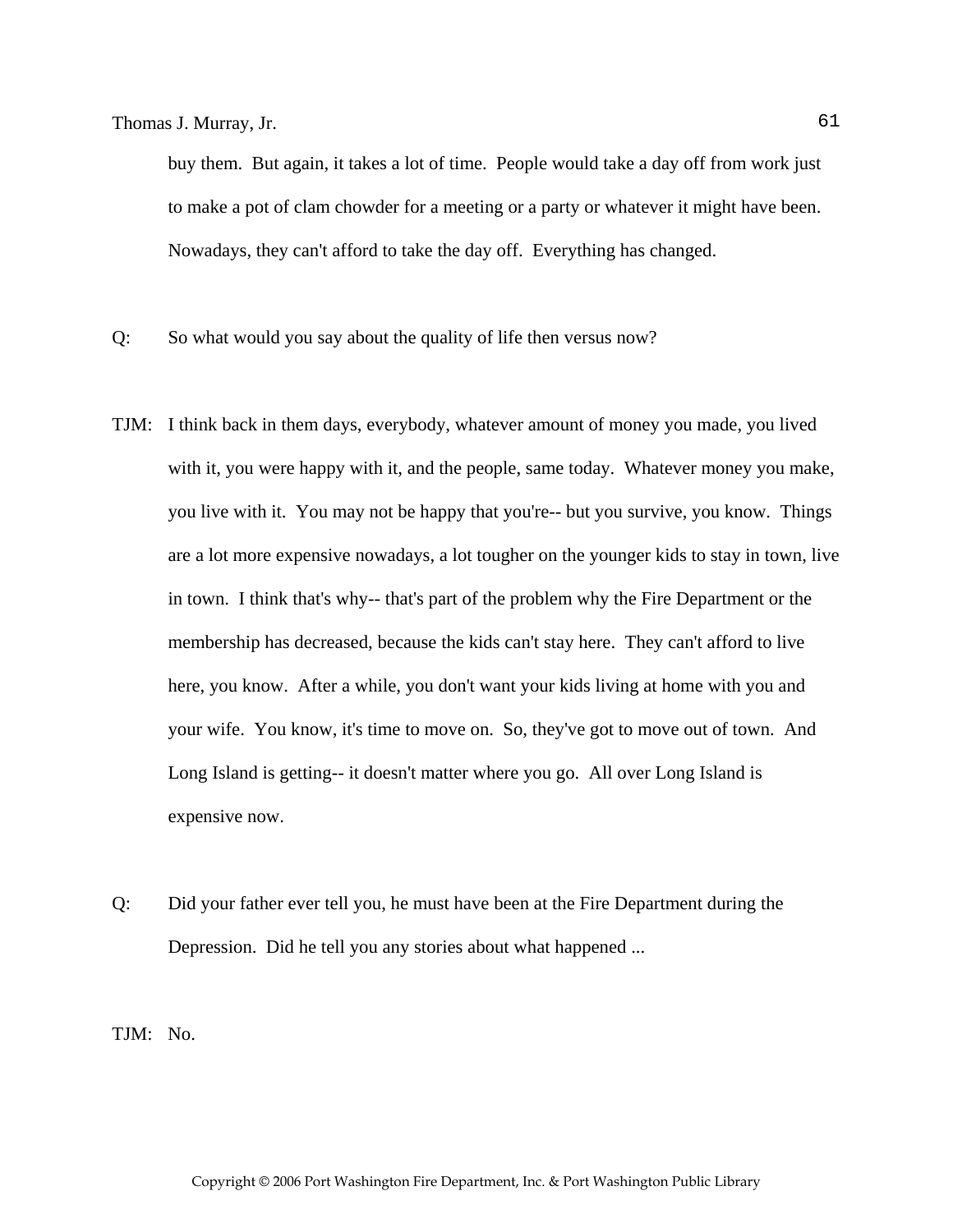Q: ... during the Depression years here in Port?

TJM: I'm sure he probably did, but I don't recall.

- Q: You don't recall any of those stories.
- TJM: My father wasn't a real active fireman. I mean, when I joined the Fire Department, a few years after that, he resigned. He went what they call exempt firemen.
- Q: What's an exempt fireman?
- TJM: He doesn't have to come to the firehouse anymore, and he doesn't go to meetings and things like that.
- Q: Because he chooses to?
- TJM: Because he chose to. Yeah, he just didn't have the interest in it anymore. So, he would get out and that would leave an opening for another younger member to come in and join. Years ago, we used to have a waiting list to join. Flower Hill, we had a hundred members. And there was a waiting list to join that company. You had to wait for somebody to resign or die before you could get into the fire company.